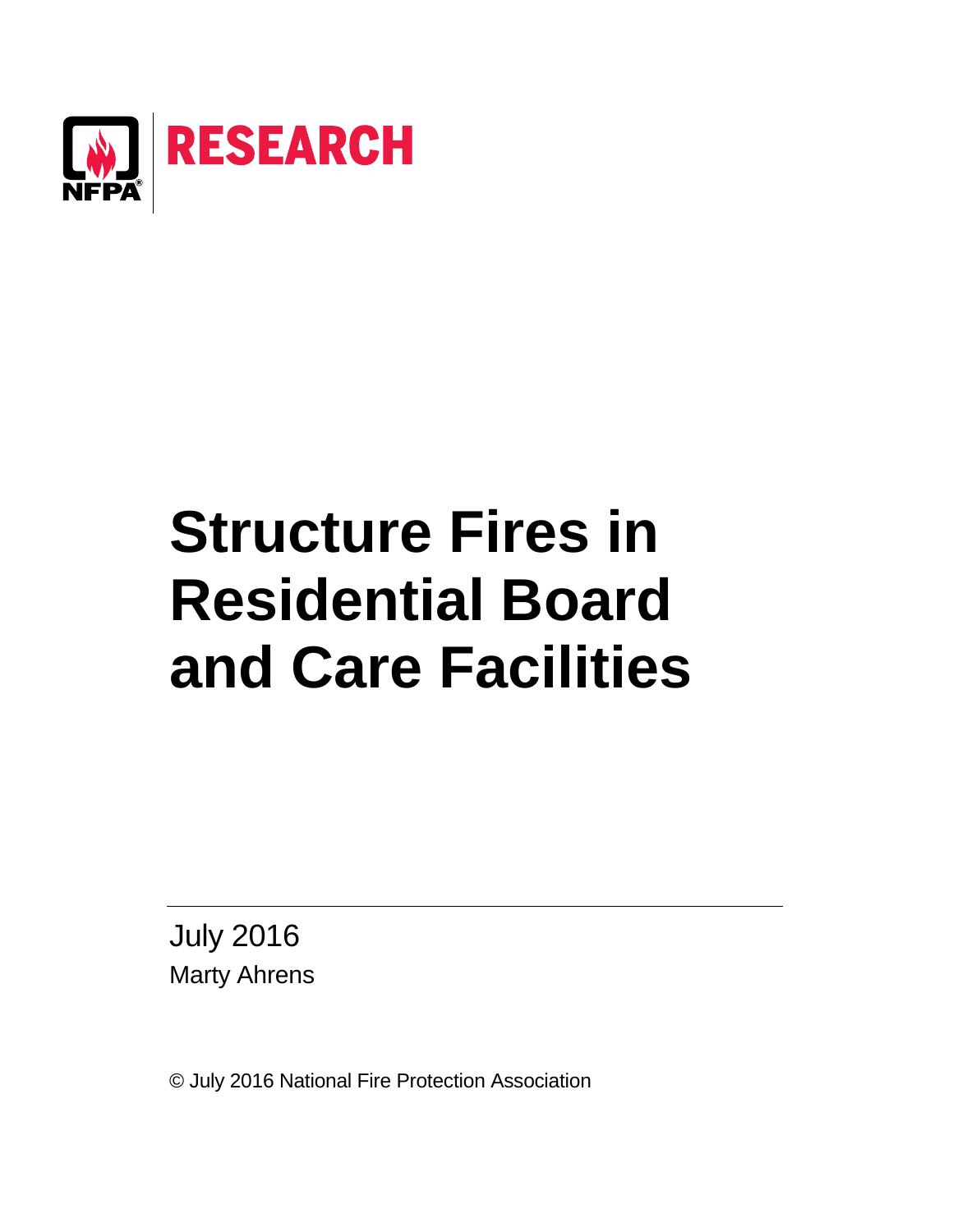#### **Abstract**

During 2009-2013, U.S. fire departments responded to an estimated average of 1,830 structure fires in residential board and care facilities or similar properties per year. These fires caused annual averages of six civilian deaths, 46 civilian injuries, and \$8.4 million in direct property damage. Cooking caused 83% of the fires in these properties. The vast majority of fires in these properties are small. Only 4% spread beyond the room of origin. Because definitions of these properties vary by organization and jurisdiction, a property might be considered board and care in one area but not in another.

These estimates are based on data from the U.S. Fire Administration's (USFA's) National Fire Incident Reporting System (NFIRS) and the National Fire Protection Association's (NFPA's) annual fire experience survey.

Keywords: fire statistics, residential board and care fires, assisted living fires

## **Acknowledgements**

The National Fire Protection Association thanks all the fire departments and state fire authorities who participate in the National Fire Incident Reporting System (NFIRS) and the annual NFPA fire experience survey. These firefighters are the original sources of the detailed data that make this analysis possible. Their contributions allow us to estimate the size of the fire problem.

We are also grateful to the U.S. Fire Administration for its work in developing, coordinating, and maintaining NFIRS.

For more information about the National Fire Protection Association, visit [www.nfpa.org](http://www.nfpa.org/index.asp?order_src=C072&lid=C072) or call 617-770-3000. To learn more about the One-Stop Data Shop go to [www.nfpa.org/osds](http://www.nfpa.org/categoryList.asp?categoryID=219&order_src=C072&lid=C072) or call 617-984-7451.

Copies of this analysis are available from:

National Fire Protection Association One-Stop Data Shop 1 Batterymarch Park Quincy, MA 02169-7471 www.nfpa.org E-mail: osds@nfpa.org Phone: 617-984-7451

NFPA No. USS40 Copyright© 2016, National Fire Protection Association, Quincy, MA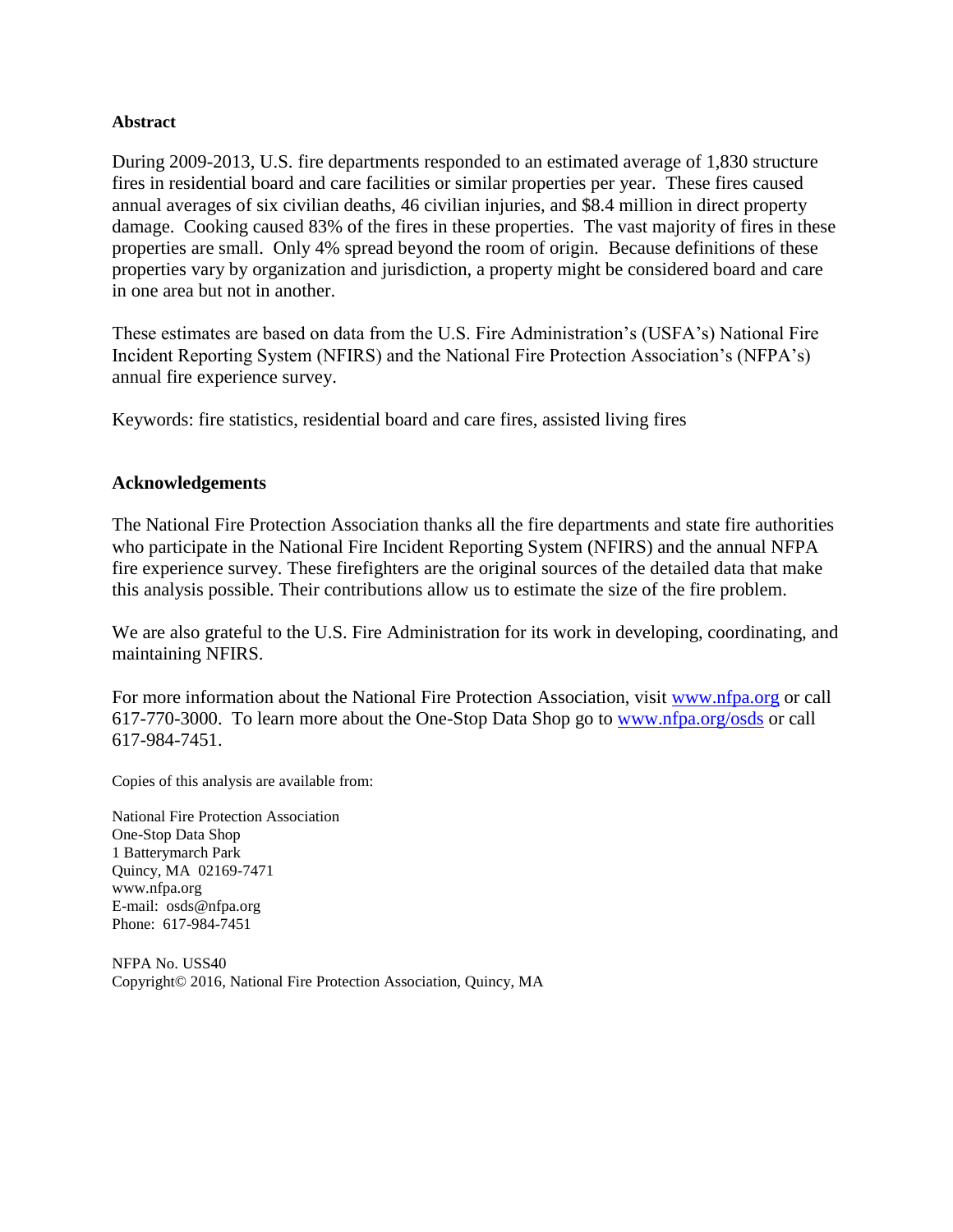## Contents

|                                                                        | Page                |
|------------------------------------------------------------------------|---------------------|
| Contents                                                               | $\mathbf{i}$        |
| List of Tables and Figures                                             | $\ddot{\mathbf{i}}$ |
| Structure Fires in Residential Board and Care Facilities Fact Sheet    | iii                 |
| <b>Structure Fires in Residential Board and Care Facilities</b>        |                     |
| Appendix A. How National Estimates Statistics are Calculated           | 20                  |
| Appendix B. Methodology and Definitions Used in "Leading Cause" Tables | 27                  |
| Appendix C. Selected Published Incidents                               | 30                  |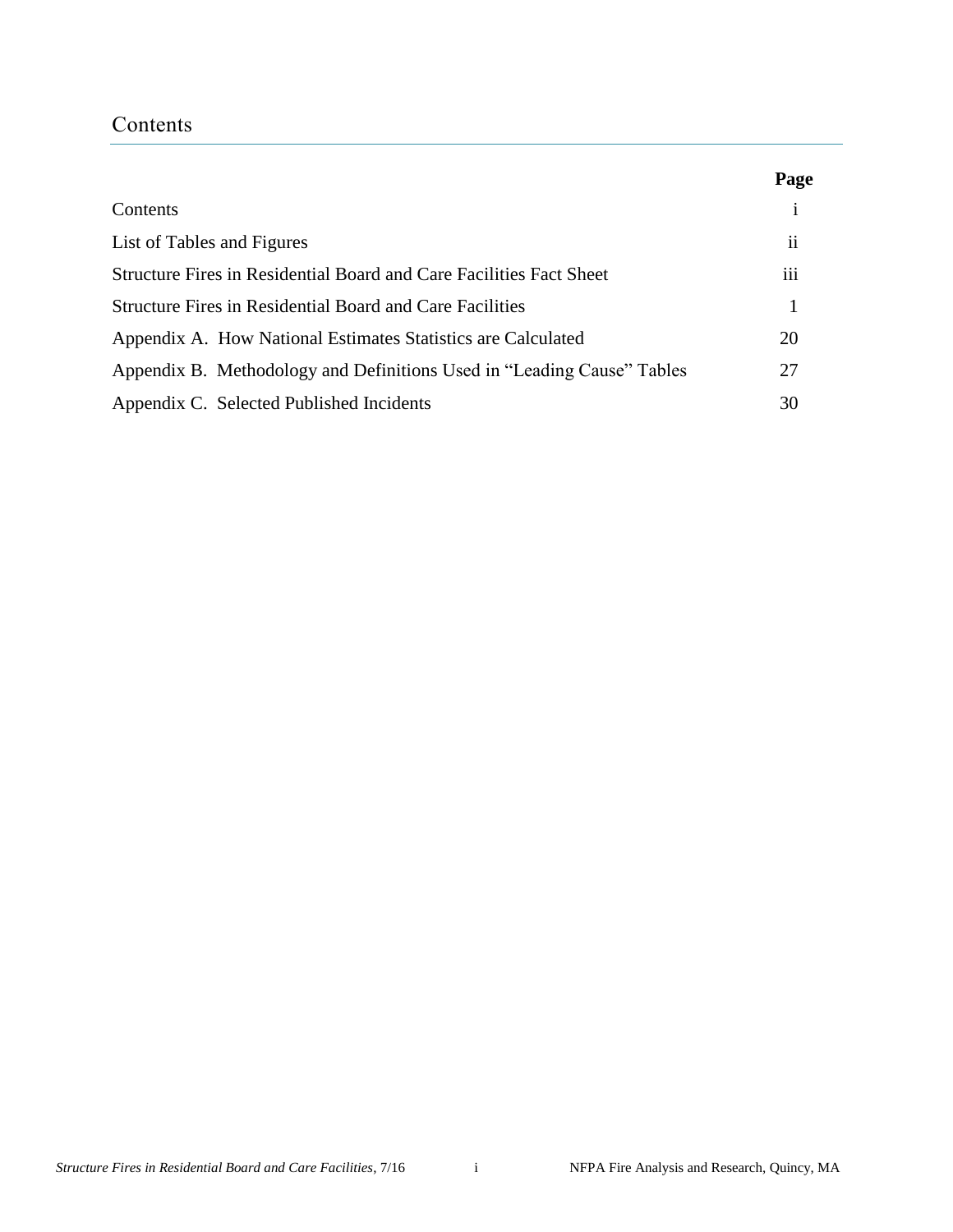# List of Tables and Figures

|                   |                                                                 | Page           |
|-------------------|-----------------------------------------------------------------|----------------|
|                   | Structure Fires in Residential Board and Care Facilities        | 1              |
| Figure 1. By Year |                                                                 | 1              |
|                   | Figure 2. By Leading Cause                                      | 3              |
|                   | Table A. Sprinkler Systems                                      | $\overline{4}$ |
|                   | <b>Structure Fires in Residential Board and Care Facilities</b> |                |
| Table 1.          | By Year                                                         | 5              |
| Table 2.          | By Month                                                        | 6              |
| Table 3.          | By Day of Week                                                  | $\tau$         |
| Table 4.          | By Alarm Hour                                                   | 8              |
| Table 5.          | By Leading Cause                                                | 9              |
| Table 6.          | By Equipment Involved in Ignition                               | 10             |
| Table 7.          | By Cause of Ignition                                            | 11             |
| Table 8.          | By Factor Contributing to Ignition                              | 13             |
| Table 9.          | By Heat Source                                                  | 14             |
|                   | Table 10. By Area of Origin                                     | 16             |
|                   | Table 11. By Item First Ignited                                 | 17             |
|                   | Table 12. By Extent of Flame Damage                             | 19             |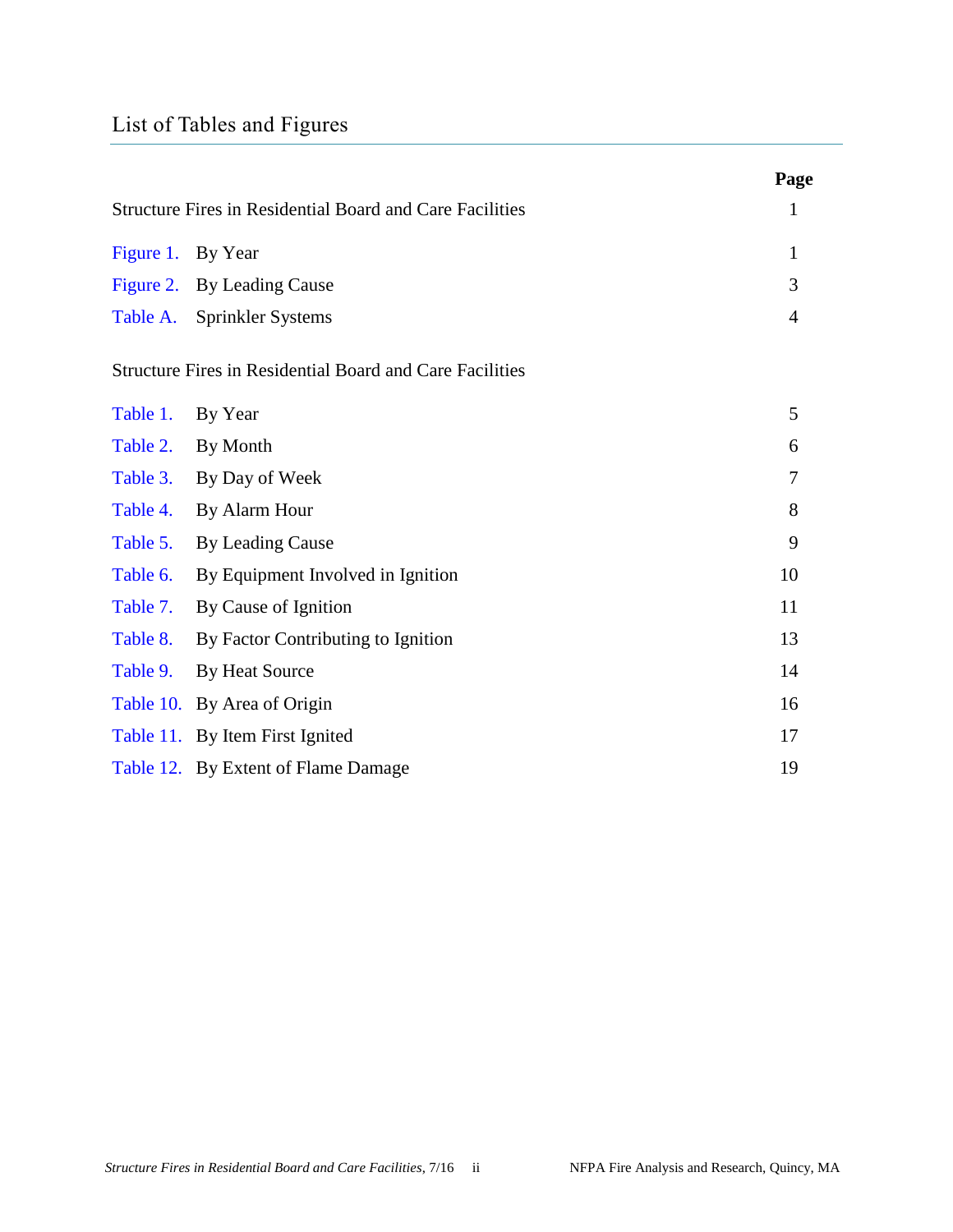

# **STRUCTURE FIRES IN RESIDENTIAL BOARD AND CARE FACILITIES FACT SHEET**

During 2009-2013, U.S. fire departments responded to an estimated average of 1,830 structure fires in residential board and care facilities or similar properties per year. These fires caused annual averages of:

- 6 civilian deaths
- 46 civilian injuries
- \$8.4 million in property damage



- Cooking equipment was involved in 83% of the fires in these properties, including three-quarters (77%) of board and care fires coded as cooking fires confined to the object of origin.
- Overall, 88% of fires in these properties did not spread beyond the object of origin.
- Fires in residential board and care facilities peaked between 4:00 and 6:00 pm.
- NFPA's 2013 report, *[U.S. Experience with Sprinklers,](http://www.nfpa.org/~/media/files/research/nfpa-reports/fire-protection-systems/ossprinklers.pdf?la=en)* shows that in 2007-2011, sprinklers were present in 46% of reported fires in these properties. The death rate per thousand reported fires was 88% lower and direct property damage was 57% lower in properties with wet pipe sprinklers than in facilities with no automatic extinguishing systems.

*Definitions of board and care facilities vary by state and organization. In the National Fire Incident Reporting System (NFIRS), this category includes assisted living and halfway houses. Nursing homes are NOT included.*

Source: NFPA, Fire Analysis & Research Division, [www.nfpa.org](http://www.nfpa.org/)

*.*

NFPA, 1 Batterymarch Park, Quincy, MA 02169, [www.nfpa.org](http://www.nfpa.org/) Fire Analysis & Research Division, osds@nfpa.org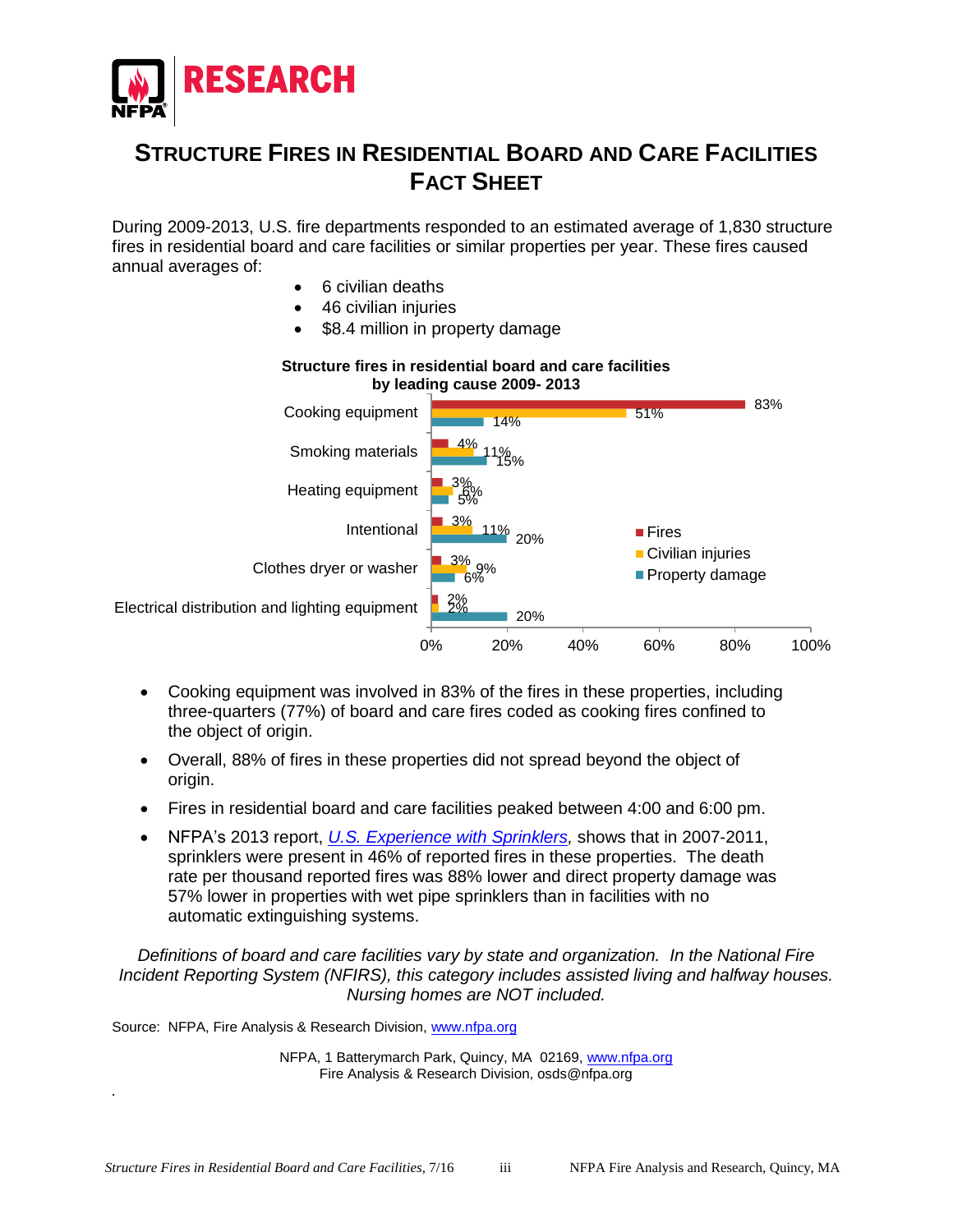<span id="page-5-0"></span>**During 2009-2013, U.S. fire departments responded to an estimated average of 1,830 structure fires in residential board and care facilities.** These fires caused an average of six civilian deaths, 46 civilian injuries and \$8.4 million dollars per year. The statistics in this analysis are estimates derived from the [U.S. Fire Administration's National Fire Incident](https://www.usfa.fema.gov/data/nfirs/)  [Reporting System \(NFIRS\)](https://www.usfa.fema.gov/data/nfirs/) and NFPA's annual fire experience survey.

**NFIRS property use code 459 captures residential board and care properties.** Different jurisdictions and organizations may use different terms to describe these properties. Section 3.3.190.12 of the 2015 edition of *NFPA 101: Life Safety Code*® [\(www.nfpa.org/101\)](http://www.nfpa.org/aboutthecodes/AboutTheCodes.asp?DocNum=101&order_src=C072&lid=C072) defines a residential board and care occupancy as "an occupancy used for lodging and boarding of four or more residents, not related by blood or marriage to the owners or operators, for the purpose of providing personal care services." Version 5.0 of NFIRS groups it with other residential properties. While most firefighters entering the NFIRS data electronically will only see the abbreviated label, the full definition in the *[National Fire Incident Reporting System Complete](https://www.usfa.fema.gov/data/nfirs/support/documentation.html)  [Reference Guide](https://www.usfa.fema.gov/data/nfirs/support/documentation.html)* reads "459. Residential board and care. Includes long-term care facilities, halfway houses, and assisted-care housing facilities. Excludes nursing facilities (311)."

In earlier versions of NFIRS, a property use code specific to this occupancy did not exist. It appeared that these were sometimes considered boarding or rooming houses and sometimes assigned to one of the "care of aged" occupancies. NFPA's [investigation reports on fires in these](http://www.nfpa.org/news-and-research/resources/fire-investigations/health-care)  [facilities](http://www.nfpa.org/news-and-research/resources/fire-investigations/health-care) are grouped with health care.

**Estimates of reported fires have been fairly stable in the past few years.** Figure 1 and [Table](#page-10-0) 1 show that these fires hit their lowest points in 2009 and 2010 but returned to levels close to those in 2007 and 2008.



## **These fires were more frequent on weekends and between 4:00 and 6:00 p.m.** [Table](#page-11-0) 2 shows that during 2009-2013, fires in these facilities were most common in January. [Table](#page-12-0) 3 shows that 17% of the fires occurred on Saturday while 16% were on Sunday. [Table](#page-13-0) 4 shows that 10% the fires were reported between 5:00 and 6:00 p.m.; 9% occurred between 4:00 and 5:00 p.m. These incidents were less common between midnight and 7:00 a.m.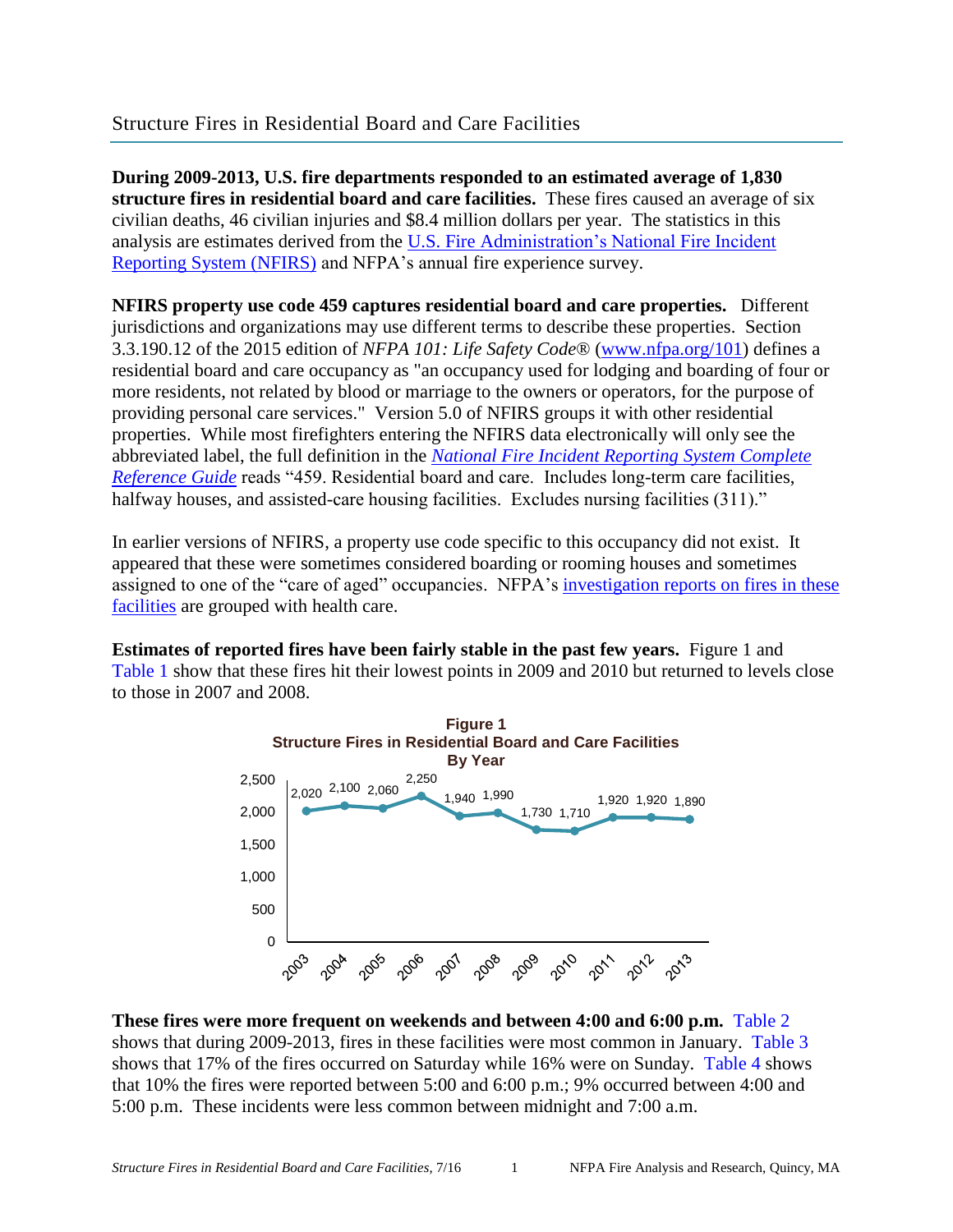# **Data Sources, Definitions and Conventions Used in this Report**

Unless otherwise specified, the statistics in this analysis are national estimates of fires reported to U.S. municipal fire departments and so exclude fires reported only to federal or state agencies or industrial fire brigades. These estimates are projections based on the detailed information collected in Version 5.0 of the U.S. Fire Administration's National Fire Incident Reporting System (NFIRS 5.0) and the National Fire Protection Association's (NFPA's) annual fire experience survey. Except for property use and incident type, fires with unknown or unreported data were allocated proportionally in calculations of national estimates.

In general, any fire that occurs in or on a structure is considered a structure fire, even if the fire was limited to contents and the building itself was not damaged.

#### **What are "confined" and "non-confined" fires?**

NFIRS 5.0 includes a category of structure fires collectively referred to as "confined fires," identified by incident type. These include confined cooking fires, confined chimney or flue fires, confined trash fires, confined fuel burner or boiler fires, confined commercial compactor fires, and confined incinerator fires (incident type 113-118). Losses are generally minimal in these fires, which by definition, are assumed to have been limited to the object of origin. Although causal data is not required for these fires, it is sometimes present.

Confined and non-confined fires were analyzed separately and then summed for Cause of Ignition, Heat Source, and Factor Contributing to Ignition, Area of Origin, and Item First Ignited. Nonconfined fires and confined cooking fires were analyzed for Equipment Involved in Ignition. Other types of confined fires were not broken out further and were listed by incident type.

Estimates were based on the details in the raw NFIRS data and a multiplier based on residential structure estimates from the NFPA fire experience survey/residential structure fires in NFIRS. During the five-year period of 2009-2013, a total of 6,472 structure fires in these facilities that caused 18 civilian deaths, 130 civilian injuries, and \$24.2 million in direct property were reported to NFIRS, including 5,280 fires with confined fire incident types and 1,192 with non-confined fire incident types.

#### **Additional information**

Casualty and loss projections can be heavily influenced by the inclusion or exclusion of one unusually serious fire. Except for trend tables, property damage has not been adjusted for inflation. Estimates of fires are rounded to the nearest ten, civilian deaths and injuries are rounded to the nearest one, and direct property damage is rounded to the nearest hundred thousand dollars. Additional details on the methodology may be found in Appendix A and B.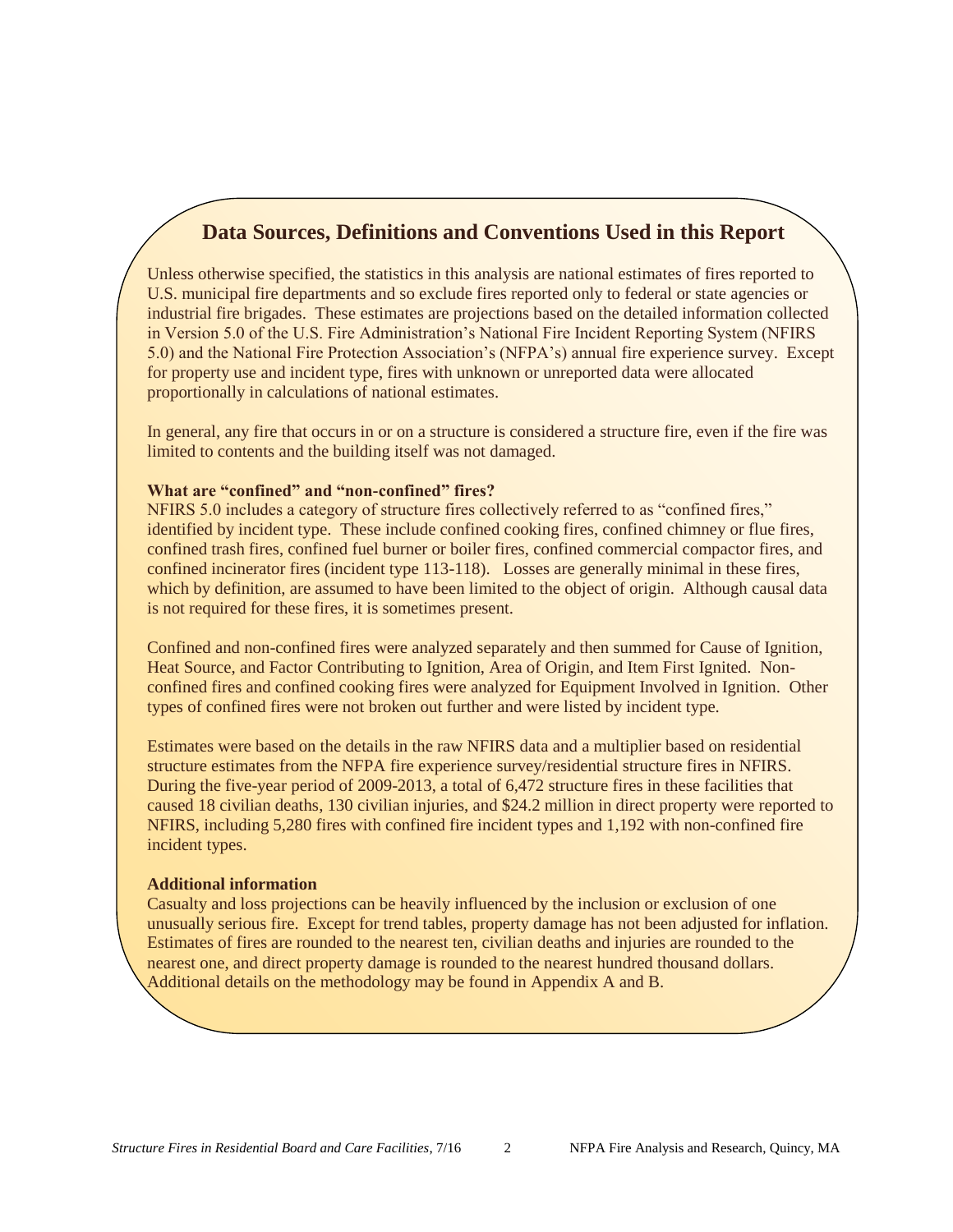<span id="page-7-0"></span>**Cooking equipment was involved in five out of six fires (83%) in these properties during 2009-2013.** Cooking also caused half (51%) of the injuries. More than three-quarters (77%) of all reported fires in these facilities had incident types indicating cooking fires confined to the object or vessel of origin. [Table](#page-14-0) 5 and Figure 2 show that smoking materials caused 4% of the fires and 11% of the injuries.

Each of three major causes caused 3% of the fires: heating equipment, intentional, and clothes dryers or washers. Eleven percent of the injuries resulted from intentional fires. These causes were pulled from several different data elements. Appendix B describes the methodology used.



[Table](#page-15-0) 6 shows the type of equipment involved in ignition of fires in residential board and care facilities. Most fires were caused by cooking equipment (as discussed above). No equipment at all was involved in 4% of the fires. [Table](#page-16-0) 7 shows that the cause of ignition (a data element in NFIRS) was unintentional in three-quarters (76%) of these fires. Six percent were due to the failure of equipment or a heat source.

One-quarter (27%) of the fires were coded as having "equipment unattended" as a factor contributing to their ignition, an abandoned material or product was a factor in 14%, 11% were due to an unclassified misuse of material or product, and in 10%, a heat source was too close to something that could catch fire. (See [Table](#page-17-0) 8.)

[Table](#page-19-0) 9 shows that some type of operating equipment was the heat source in more than twothirds (69%) of these fires. Twenty-eight percent were started by radiated or conducted heat from operating equipment; 22% were ignited by unclassified heat from powered equipment; a spark, ember or flame from operating equipment started 17%, and arcing started 2%.

**Three-quarters (77%) of these fires started in the kitchen or cooking area**. This is consistent with cooking as the leading cause of fires in these properties. [Table](#page-21-0) 10 shows that half (51%) of the injuries occurred in fires beginning in this area. Although the bedroom was the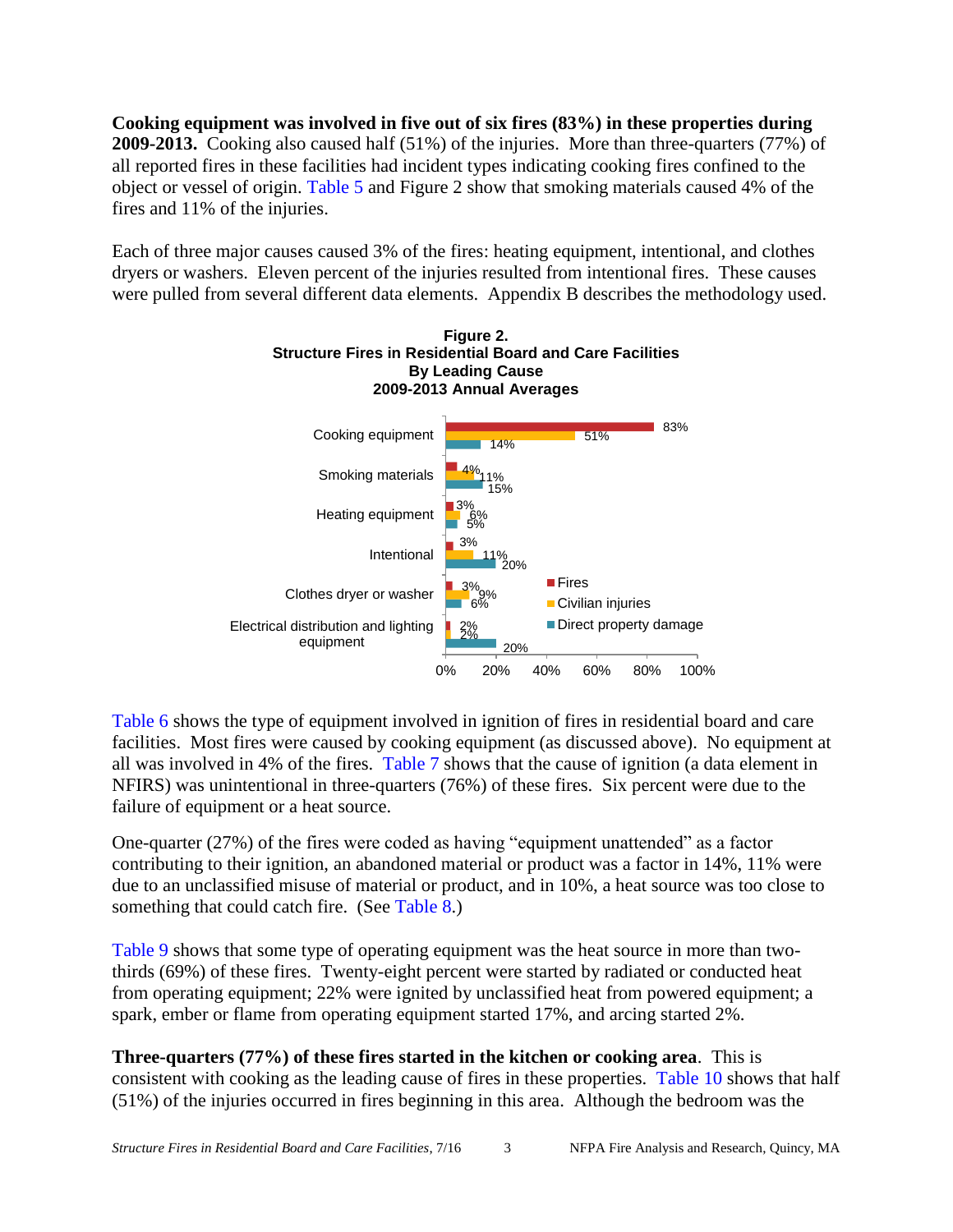<span id="page-8-0"></span>second leading area of origin, it accounted for only 4% of fires. However, bedroom fires caused 29% of the injuries. [Table](#page-22-0) 11 shows that three out of every five (60%) fires in these properties began with the ignition of cooking materials, including food. (See [Table](#page-22-0) 11).

**Most fires in residential board and care facilities were small.** [Table](#page-24-0) 12 shows that 88% did not spread beyond the object of origin, including 82% with incident types indicating a confined fire. Only 4% spread beyond the room of origin.

**The fire death rate per 1,000 reported residential board and care fires was 5.7 when no automatic extinguishing equipment was present, roughly eight times the rate of 0.7 in fires**  with wet-pipe sprinklers. Residents of these facilities are a vulnerable population. Sprinklers are a critical defense against fire, reducing the death rate per 1,000 reported residential board and care fires by 88% in 2007-2011. Table A shows that sprinklers were present in 46% of the reported board and care fires*,* excluding fires in properties under construction and fires in properties with automatic extinguishing equipment that was not present in the fire area.<sup>1</sup> Ninetyone percent of the systems had wet-pipe sprinklers. In fires with wet pipe sprinklers, the average loss was \$3,000 per fire. This was roughly half the \$6,000 average loss in residential board and care fires with no automatic extinguishing equipment. These statistics were obtained from NFPA's 2013 report, *[U.S. Experience with Sprinklers.](http://www.nfpa.org/research/reports-and-statistics/fire-safety-equipment/us-experience-with-sprinklers)* 

| Table A.                                                                           |
|------------------------------------------------------------------------------------|
| <b>Sprinkler Systems in Reported Residential Board and Care Fires</b>              |
| <b>Excluding Fires in Properties in Construction and</b>                           |
| Fires in Which Automatic Extinguishing Equipment Was Present, but Not in Fire Area |
| 2007-2011 Annual Averages                                                          |

| Share of reported residential board and care fires with sprinklers present | 46%     |
|----------------------------------------------------------------------------|---------|
| Percent of sprinkler systems that were wet pipe                            | 91%     |
|                                                                            |         |
| Civilian deaths per 1,000 reported fires                                   |         |
| Without automatic extinguishing equipment                                  | 5.7     |
| When wet-pipe sprinkler were present regardless of operation               | 0.7     |
| Percent reduction                                                          | 88%     |
|                                                                            |         |
| Average loss per fire                                                      |         |
| Without automatic extinguishing equipment                                  | \$6,000 |
| When wet-pipe sprinklers were present regardless of operation              | \$3,000 |
| Percent reduction                                                          | 57%     |
|                                                                            |         |

**In the 1980s and 1990s, NFPA investigated numerous deadly residential board and care**  fires. These [investigation reports](http://www.nfpa.org/news-and-research/resources/fire-investigations/health-care#board) provide valuable lessons to assist in keeping these properties safe. These reports are available free of charge to NFPA members.

 $\overline{a}$ 

<sup>1</sup> John R. Hall, Jr., *[U.S. Experience with Sprinklers,](http://www.nfpa.org/research/reports-and-statistics/fire-safety-equipment/us-experience-with-sprinklers)* Quincy, MA: National Fire Protection Association, Fire Analysis and Research Division, 2013.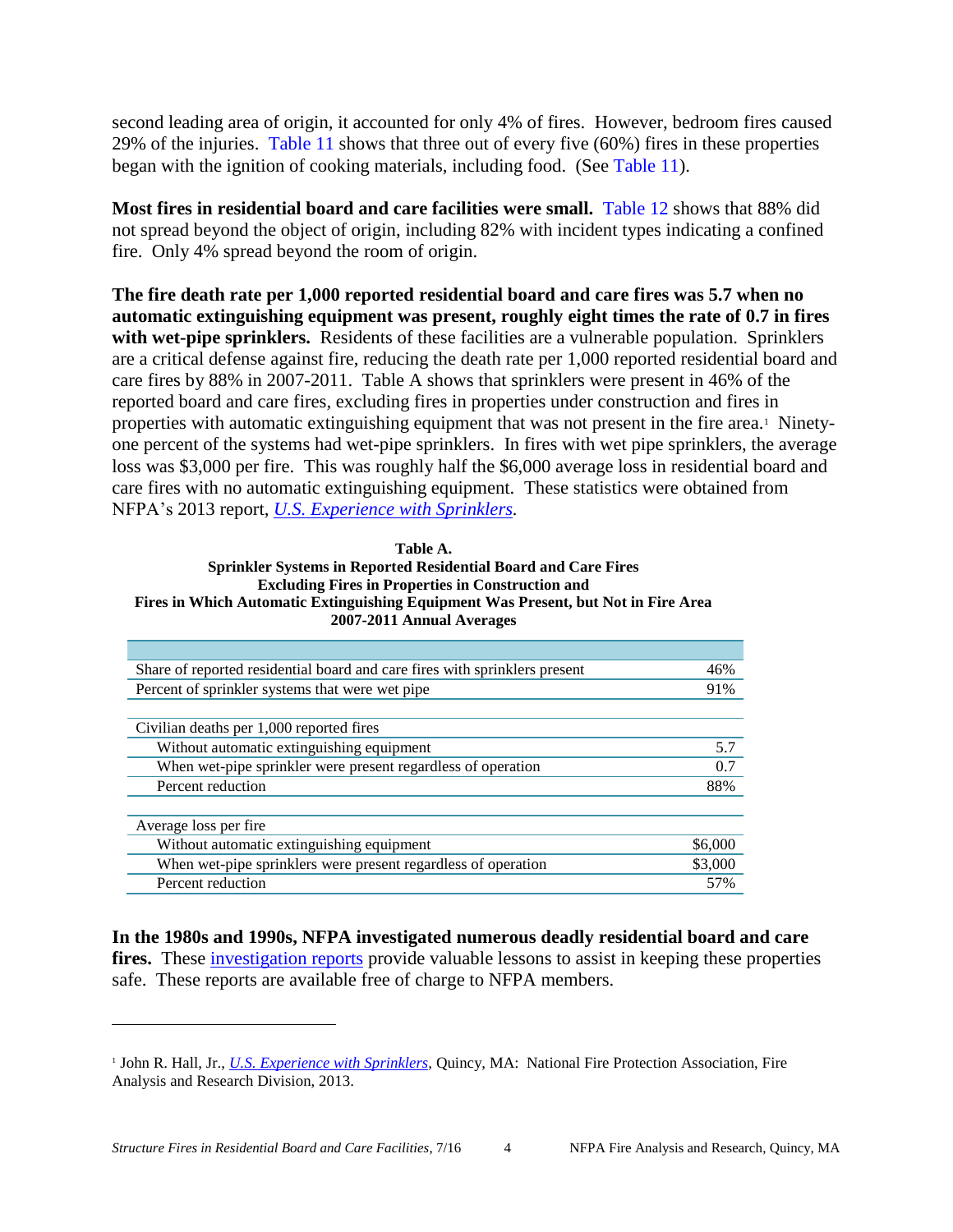**A selection of incidents about fires in residential board and care facilities published in NFPA journal during the past few years are included in Appendix C.** These incidents illustrate what can happen, but they are not a source to learn about what *typically* occurs. The incidents in this collection tend to be either more serious than usual or fires that were controlled by sprinklers.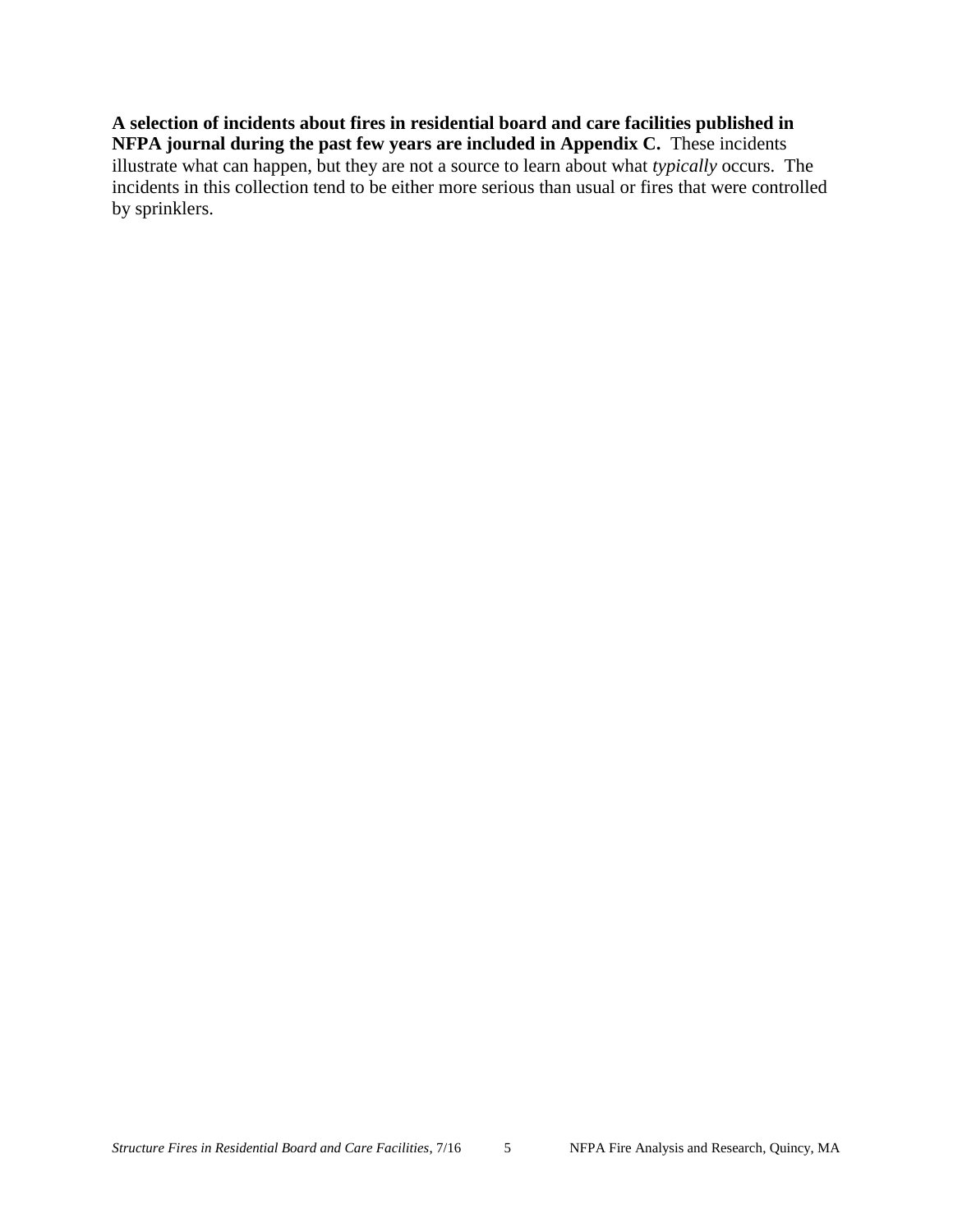<span id="page-10-0"></span>

|      |              | 2002-201J                |                    |                                                |
|------|--------------|--------------------------|--------------------|------------------------------------------------|
|      |              |                          |                    | <b>Direct Property Damage</b><br>(in Millions) |
| Year | <b>Fires</b> | <b>Civilian Injuries</b> | <b>As Reported</b> | In 2013 Dollars                                |
|      |              |                          |                    |                                                |
| 2003 | 2,020        | 74                       | \$7.5              | \$9.5                                          |
| 2004 | 2,100        | 44                       | \$20.2             | \$25.0                                         |
| 2005 | 2,060        | 55                       | \$15.1             | \$18.0                                         |
| 2006 | 2,250        | 124                      | \$4.4              | \$5.1                                          |
| 2007 | 1,940        | 51                       | \$7.5              | \$8.4                                          |
| 2008 | 1,990        | 55                       | \$7.8              | \$8.4                                          |
| 2009 | 1,730        | 35                       | \$11.4             | \$12.4                                         |
| 2010 | 1,710        | 39                       | \$9.1              | \$9.7                                          |
| 2011 | 1,920        | 68                       | \$7.3              | \$7.6                                          |
| 2012 | 1,920        | 38                       | \$7.5              | \$7.6                                          |

#### **Table 1. Structure Fires in Residential Board and Care Facilities, by Year 2009-2013**

Note: These are national estimates of fires reported to U.S. municipal fire departments and so exclude fires reported only to Federal or state agencies or industrial fire brigades. These national estimates are projections based on the detailed information collected in Version 5.0 of NFIRS. Inflation adjustments were based on the Consumer Price Index Purchasing Power of the Dollar. Source: NFIRS and NFPA annual fire experience survey.

2013 1,890 49 \$6.9 \$6.9

Sums may not equal totals due to rounding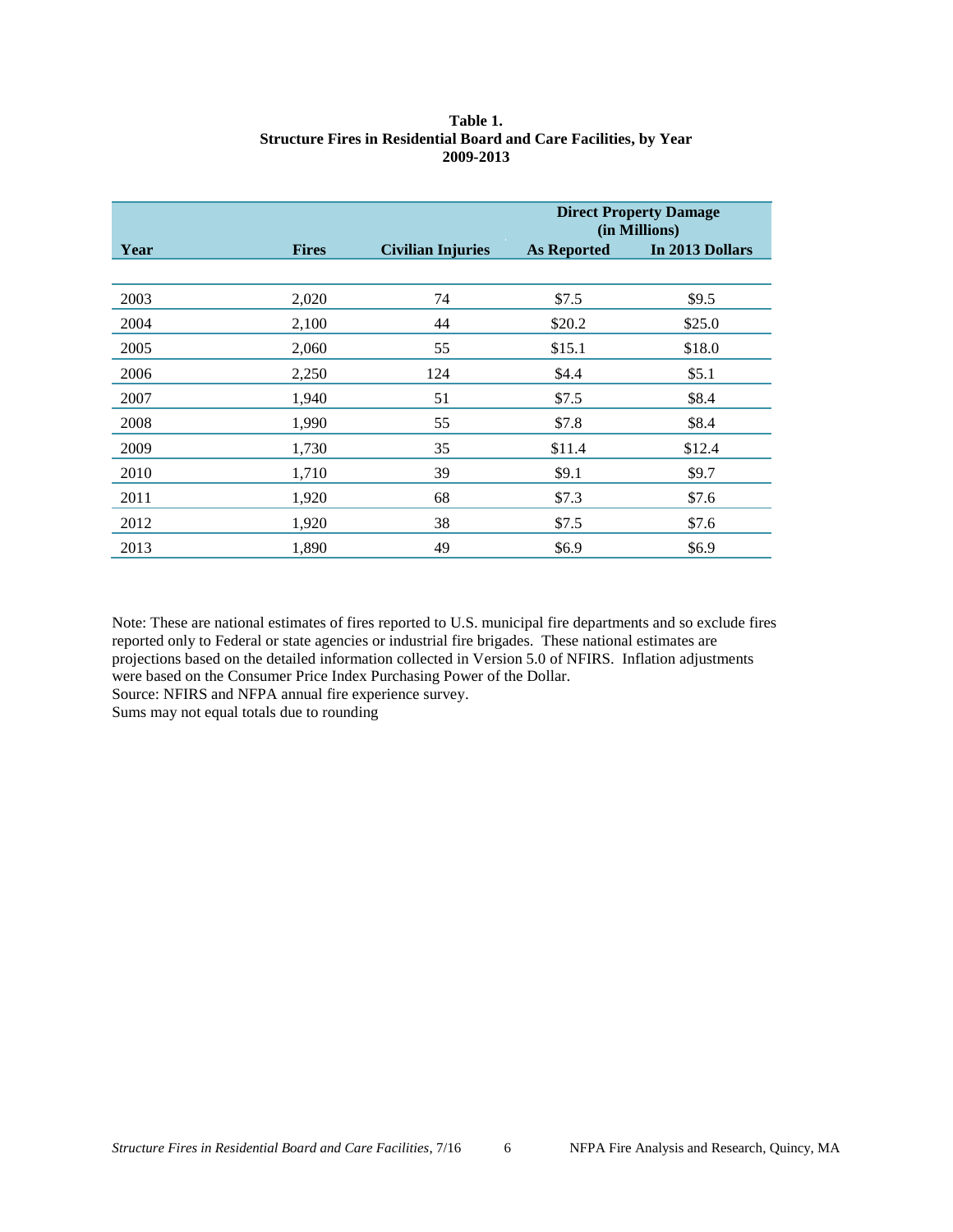| <b>Alarm Month</b> |       | <b>Fires</b> | <b>Civilian</b><br><b>Injuries</b> |           | <b>Direct</b><br><b>Property Damage</b><br>(in Millions) |           |  |
|--------------------|-------|--------------|------------------------------------|-----------|----------------------------------------------------------|-----------|--|
|                    |       |              |                                    |           |                                                          |           |  |
| January            | 180   | (10%)        | 5                                  | $(10\%)$  | \$1.2                                                    | (14%)     |  |
| February           | 140   | (8%)         | 5                                  | $(11\%)$  | \$0.6                                                    | (7%)      |  |
| March              | 160   | $(9\%)$      | $\overline{2}$                     | (4%)      | \$0.7                                                    | $(8\%)$   |  |
| April              | 160   | (9%)         | 7                                  | (16%)     | \$1.1                                                    | (13%)     |  |
| May                | 150   | (8%)         | 4                                  | $(8\%)$   | \$0.9                                                    | $(11\%)$  |  |
| June               | 140   | (7%)         | 3                                  | (6%)      | \$0.5                                                    | (6%)      |  |
| July               | 140   | (7%)         | 3                                  | (6%)      | \$0.5                                                    | (6%)      |  |
| August             | 140   | (8%)         | $\overline{c}$                     | (5%)      | \$0.6                                                    | (7%)      |  |
| September          | 150   | $(8\%)$      | 4                                  | $(8\%)$   | \$0.5                                                    | (6%)      |  |
| October            | 150   | (8%)         | $\overline{2}$                     | (4%)      | \$0.3                                                    | (3%)      |  |
| November           | 170   | (9%)         | 4                                  | $(9\%)$   | \$0.4                                                    | (4%)      |  |
| December           | 170   | (9%)         | 6                                  | (12%)     | \$1.2                                                    | (14%)     |  |
|                    |       |              |                                    |           |                                                          |           |  |
| Total              | 1,830 | $(100\%)$    | 46                                 | $(100\%)$ | \$8.4                                                    | $(100\%)$ |  |
| Monthly average    | 150   | (8%)         | 4                                  | (8%)      | \$0.7                                                    | (8%)      |  |

#### <span id="page-11-0"></span>**Table 2. Structure Fires in Residential Board and Care Facilities, by Month 2009-2013 Annual Averages**

Source: NFIRS and NFPA annual fire experience survey. Sums may not equal totals due to rounding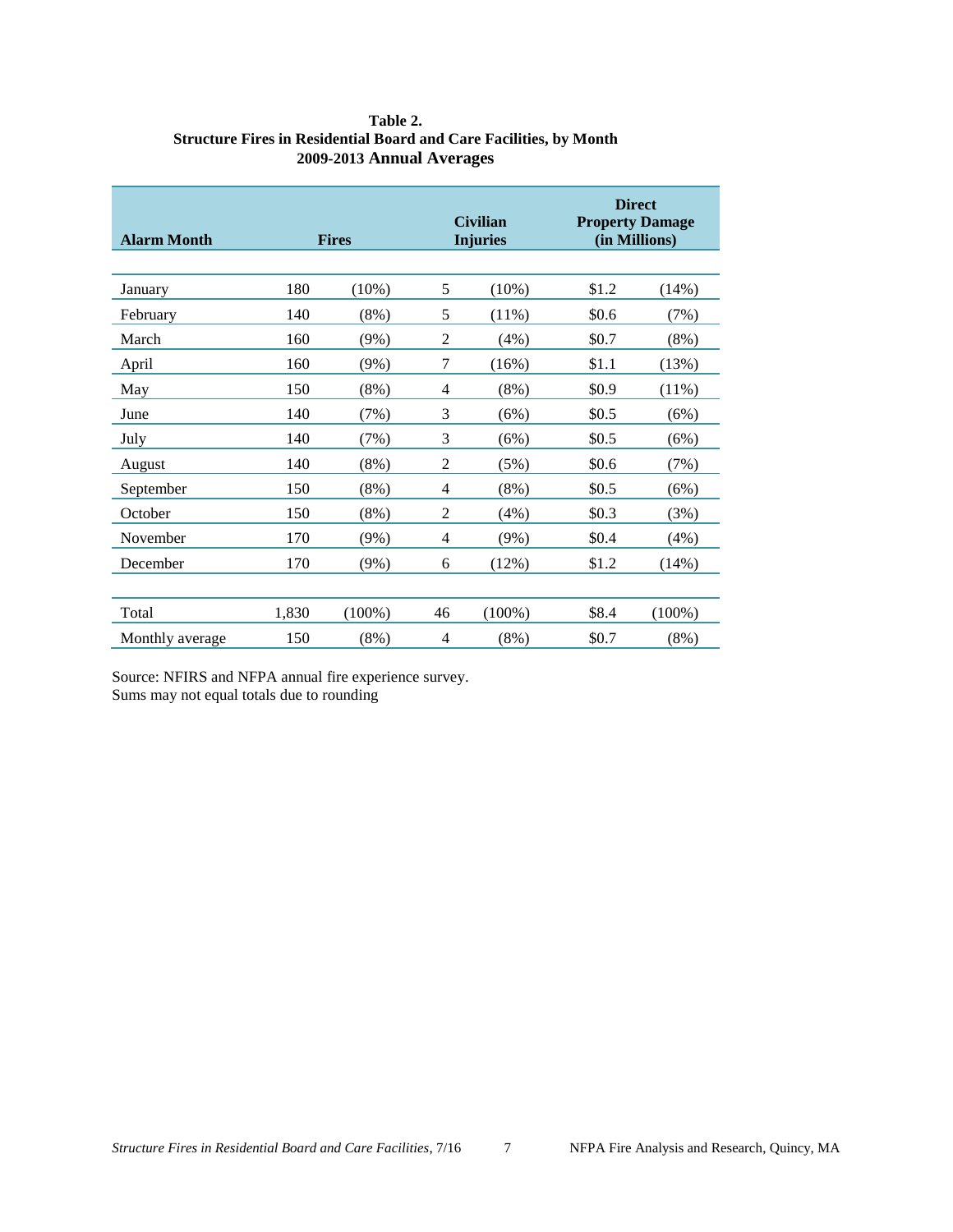| Table 3.                                                 |
|----------------------------------------------------------|
| Structure Fires in Residential Board and Care Facilities |
| by Day of Week                                           |
| 2009-2013 Annual Averages                                |

<span id="page-12-0"></span>

| Day of Week    |       | <b>Fires</b> | <b>Civilian</b><br><b>Injuries</b> |           |       | <b>Direct</b><br><b>Property Damage</b><br>(in Millions) |
|----------------|-------|--------------|------------------------------------|-----------|-------|----------------------------------------------------------|
|                |       |              |                                    |           |       |                                                          |
| Sunday         | 300   | $(16\%)$     | 10                                 | $(21\%)$  | \$2.0 | (23%)                                                    |
| Monday         | 240   | (13%)        | 3                                  | (7%)      | \$1.5 | (17%)                                                    |
| Tuesday        | 250   | $(14\%)$     | 5                                  | $(11\%)$  | \$1.2 | $(14\%)$                                                 |
| Wednesday      | 240   | (13%)        | 5                                  | $(12\%)$  | \$1.1 | (13%)                                                    |
| Thursday       | 240   | (13%)        | 5                                  | $(11\%)$  | \$0.7 | (9%)                                                     |
| Friday         | 250   | $(14\%)$     | 12                                 | (26%)     | \$1.0 | $(11\%)$                                                 |
| Saturday       | 310   | (17%)        | 6                                  | $(12\%)$  | \$1.1 | (13%)                                                    |
|                |       |              |                                    |           |       |                                                          |
| Total          | 1,830 | $(100\%)$    | 46                                 | $(100\%)$ | \$8.4 | $(100\%)$                                                |
| Average by day | 260   | $(14\%)$     | 7                                  | (14%)     | \$1.2 | $(14\%)$                                                 |

Source: NFIRS and NFPA annual fire experience survey. Sums may not equal totals due to rounding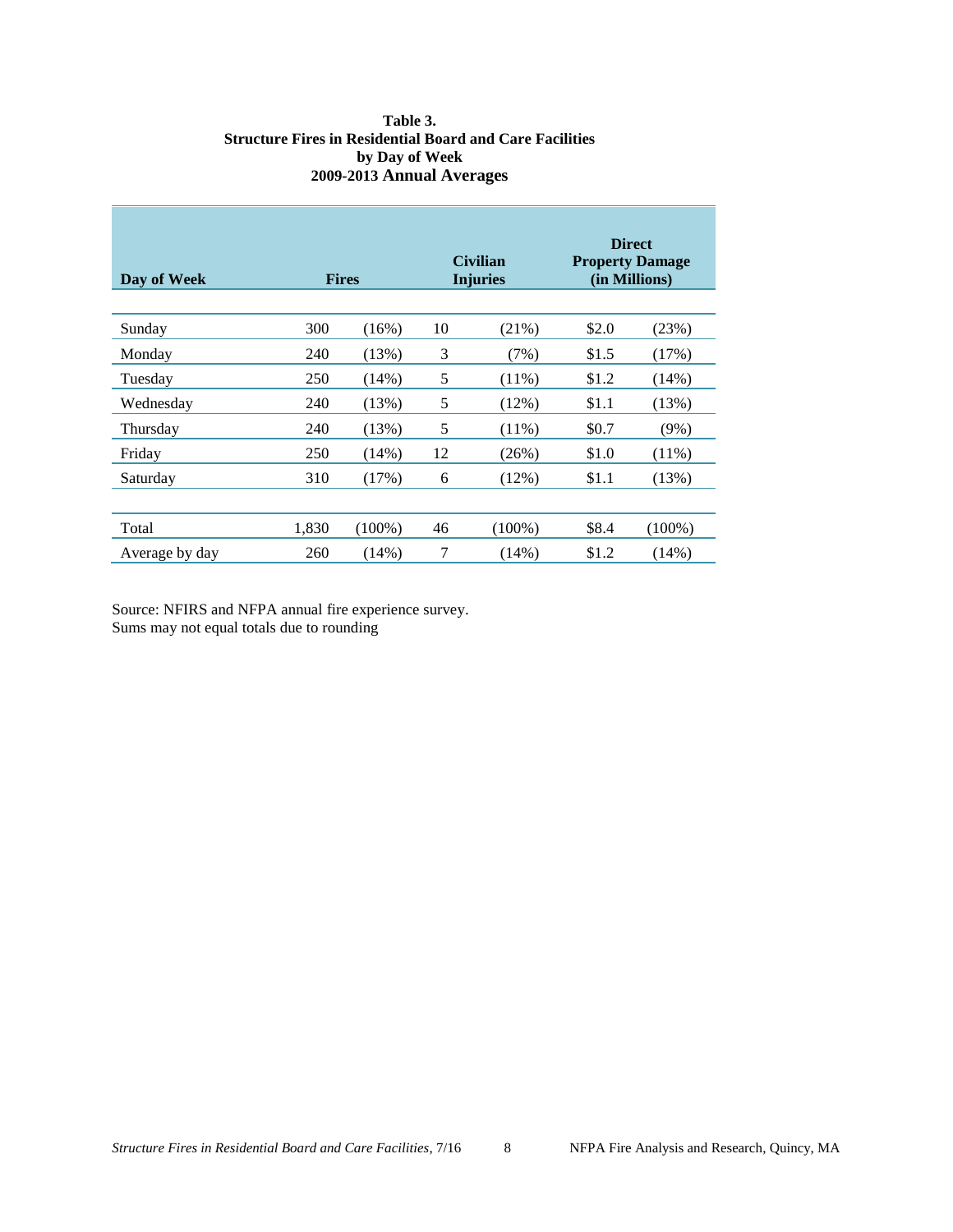<span id="page-13-0"></span>

| Table 4.                                                                |
|-------------------------------------------------------------------------|
| Structure Fires in Residential Board and Care Facilities, by Alarm Hour |
| 2009-2013 Annual Averages                                               |

| <b>Alarm Hour</b>    | <b>Fires</b> |           | <b>Civilian</b><br><b>Injuries</b> |           | <b>Direct</b><br><b>Property Damage</b><br>(in Millions) |           |
|----------------------|--------------|-----------|------------------------------------|-----------|----------------------------------------------------------|-----------|
|                      |              |           |                                    |           |                                                          |           |
| Midnight- 12:59 a.m. | 40           | $(2\%)$   | $\boldsymbol{0}$                   | $(0\%)$   | \$0.5                                                    | (6%)      |
| 1:00-1:59 a.m.       | 30           | $(1\%)$   | $\boldsymbol{0}$                   | $(1\%)$   | \$0.3\$                                                  | (4%)      |
| 2:00-2:59 a.m.       | 30           | $(1\%)$   | $\boldsymbol{0}$                   | $(1\%)$   | \$0.2                                                    | $(2\%)$   |
| 3:00-3:59 a.m.       | 20           | $(1\%)$   | 3                                  | (6%)      | \$0.4                                                    | (4%)      |
| 4:00-4:59 a.m.       | 20           | $(1\%)$   | $\mathbf{1}$                       | (1%)      | \$0.2                                                    | (2%)      |
| 5:00-5:59 a.m.       | 30           | (2%)      | $\mathbf{1}$                       | $(2\%)$   | \$0.1                                                    | $(2\%)$   |
| 6:00-6:59 a.m.       | 40           | $(2\%)$   | $\boldsymbol{0}$                   | $(1\%)$   | \$0.4                                                    | $(5\%)$   |
| 7:00-7:59 a.m.       | 70           | (4% )     | 1                                  | (3%)      | \$0.2                                                    | $(2\%)$   |
| 8:00-8:59 a.m.       | 90           | (5%)      | $\overline{c}$                     | (4%)      | \$0.7                                                    | (8%)      |
| 9:00-9:59 a.m.       | 80           | (5%)      | $\overline{c}$                     | (5%)      | \$0.1                                                    | $(1\%)$   |
| 10:00-10:59 a.m.     | 80           | (5%)      | 3                                  | (5%)      | \$0.2                                                    | $(2\%)$   |
| 11:00-11:59 a.m.     | 100          | (5%)      | $\mathbf{1}$                       | $(2\%)$   | \$0.5                                                    | (6%)      |
| 12:00-12:59 p.m.     | 110          | (6%)      | 5                                  | (11%)     | \$0.4                                                    | (4%)      |
| $1:00-1:59$ p.m.     | 100          | (5%)      | 3                                  | (7%)      | \$0.9                                                    | (11%)     |
| 2:00-2:59 p.m.       | 100          | (5%)      | $\overline{4}$                     | $(10\%)$  | \$0.1                                                    | $(1\%)$   |
| 3:00-3:59 p.m.       | 110          | (6%)      | $\overline{4}$                     | $(8\%)$   | \$0.4                                                    | (5%)      |
| 4:00-4:59 p.m.       | 160          | (9%)      | 1                                  | $(2\%)$   | \$0.3                                                    | (4%)      |
| 5:00-5:59 p.m.       | 180          | (10%)     | 3                                  | (7%)      | \$0.3\$                                                  | (3%)      |
| 6:00-6:59 p.m.       | 130          | (7%)      | $\boldsymbol{0}$                   | $(1\%)$   | \$0.5                                                    | (6%)      |
| 7:00-7:59 p.m.       | 90           | (5%)      | $\overline{4}$                     | (8%)      | \$0.3\$                                                  | (4%)      |
| 8:00-8:59 p.m.       | 80           | (5%)      | $\mathbf{1}$                       | $(2\%)$   | \$0.2                                                    | (3%)      |
| 9:00-9:59 p.m.       | 60           | (4%)      | $\overline{2}$                     | (5%)      | \$0.4                                                    | (5%)      |
| 10:00-10:59 p.m.     | 50           | (3%)      | $\sqrt{2}$                         | (5%)      | \$0.4                                                    | (4%)      |
| 11:00-11:59 p.m.     | 50           | (3%)      | 1                                  | (3%)      | \$0.4                                                    | (5%)      |
|                      |              |           |                                    |           |                                                          |           |
| Total                | 1,830        | $(100\%)$ | 46                                 | $(100\%)$ | \$8.4                                                    | $(100\%)$ |
| Hourly average       | 80           | (4%)      | $\overline{2}$                     | (4%)      | \$0.4                                                    | (4%)      |

Source: NFIRS and NFPA annual fire experience survey. Sums may not equal totals due to rounding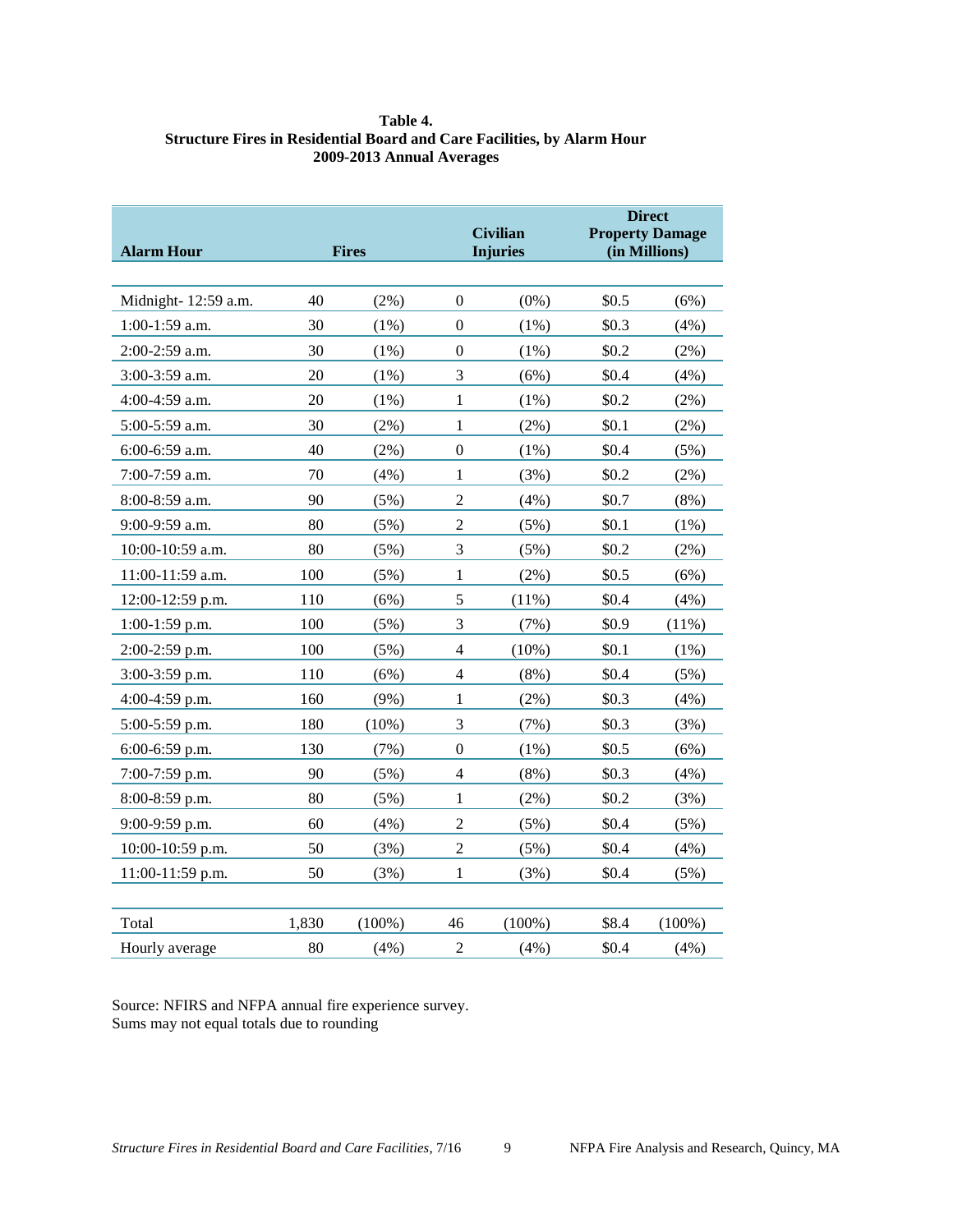#### **Table 5. Residential Board and Care Facilities, by Leading Cause 2009-2013 Annual Averages**

<span id="page-14-0"></span>

| <b>Leading Cause</b>                              | <b>Fires</b> |         |    | <b>Civilian</b><br><b>Injuries</b> | <b>Direct</b><br><b>Property Damage</b><br>(in Millions) |       |
|---------------------------------------------------|--------------|---------|----|------------------------------------|----------------------------------------------------------|-------|
|                                                   |              |         |    |                                    |                                                          |       |
| Cooking equipment                                 | 1,520        | (83%)   | 23 | $(51\%)$                           | \$1.2                                                    | (14%) |
| Smoking materials                                 | 80           | (4%)    |    | $(11\%)$                           | \$1.2                                                    | (15%) |
| Heating equipment                                 | 50           | (3%)    | 3  | (6%)                               | \$0.4                                                    | (5%)  |
| Intentional                                       | 50           | (3%)    |    | $(11\%)$                           | \$1.7                                                    | (20%) |
| Clothes dryer or washer                           | 50           | (3%)    | 4  | $(9\%)$                            | \$0.5                                                    | (6%)  |
| Electrical distribution and lighting<br>equipment | 30           | $(2\%)$ |    | (2%)                               | \$1.7                                                    | (20%) |

Source: NFIRS and NFPA annual fire experience survey

Note: This table summarizes findings from multiple fields, meaning that the same fire may be listed under multiple causes. See Appendix B for details.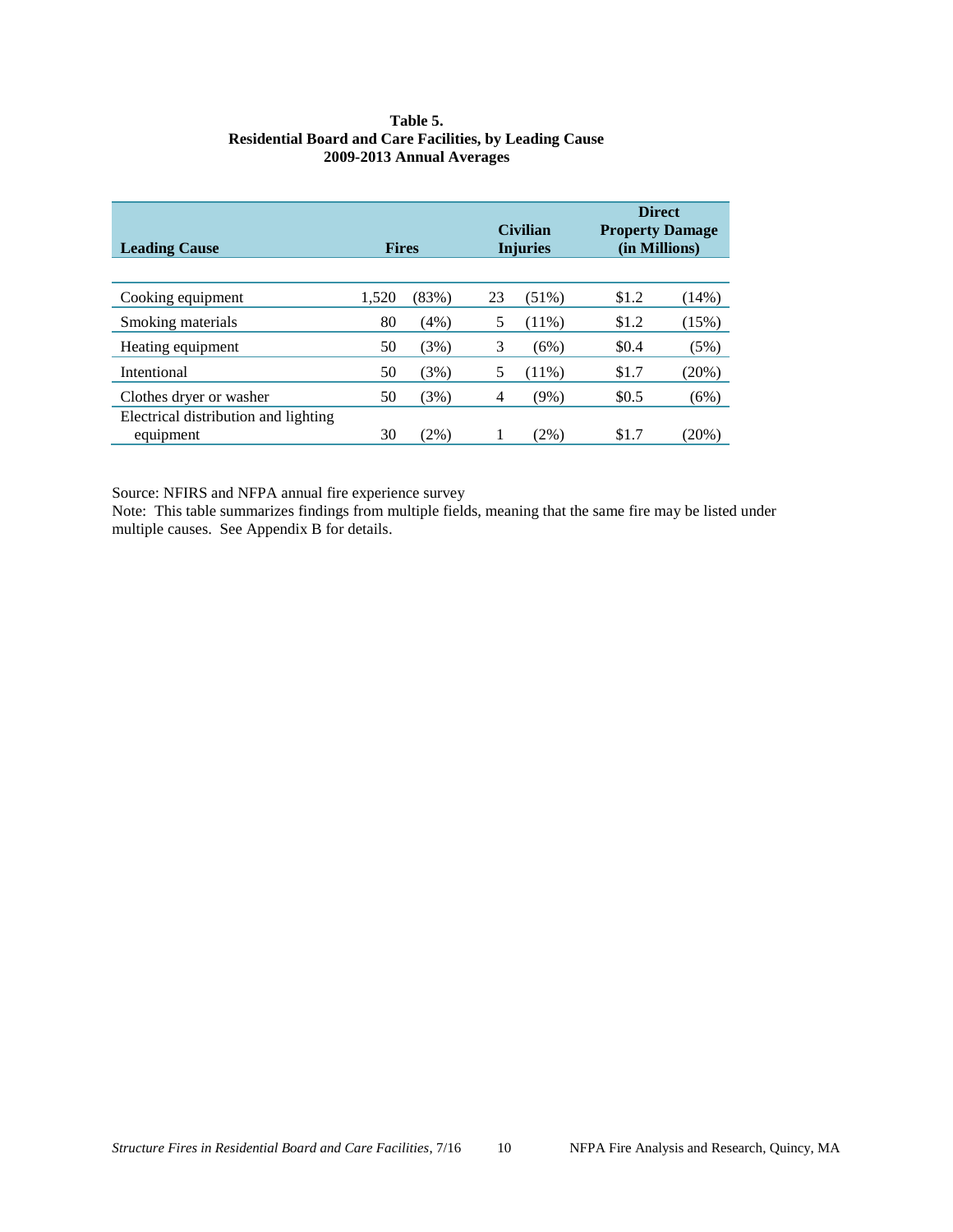#### **Table 6. Structure Fires in Residential board and Care Facilities By Equipment Involved in Ignition 2009-2013 Annual Averages**

<span id="page-15-0"></span>

| <b>Equipment</b>                                  | <b>Fires</b> |           | <b>Civilian</b><br><b>Injuries</b> |           | <b>Direct</b><br><b>Property Damage</b><br>(in Millions) |           |
|---------------------------------------------------|--------------|-----------|------------------------------------|-----------|----------------------------------------------------------|-----------|
|                                                   |              |           |                                    |           |                                                          |           |
| Cooking equipment                                 | 1,520        | (83%)     | 23                                 | (51%)     | \$1.2                                                    | (14%)     |
| No equipment involved in ignition                 | 80           | $(4\%)$   | 12                                 | (26%)     | \$3.6                                                    | (43%)     |
| Heating equipment                                 | 50           | (3%)      | 3                                  | (6%)      | \$0.4                                                    | (5%)      |
| Clothes dryer                                     | 50           | (3%)      | 4                                  | (9%)      | \$0.5                                                    | (6%)      |
| Contained trash or rubbish fire                   | 50           | (3%)      | 1                                  | (2%)      | \$0.0                                                    | $(0\%)$   |
| Electrical distribution and lighting<br>equipment | 30           | $(2\%)$   | 1                                  | (2%)      | \$1.7                                                    | (20%)     |
| Fan                                               | 20           | $(1\%)$   | $\mathbf{1}$                       | (2%)      | \$0.7                                                    | $(8\%)$   |
|                                                   |              |           |                                    |           |                                                          |           |
| Other known equipment involved in<br>ignition     | 40           | $(2\%)$   | 1                                  | $(2\%)$   | \$0.4                                                    | $(4\%)$   |
| Total                                             | 1,830        | $(100\%)$ | 46                                 | $(100\%)$ | \$8.4                                                    | $(100\%)$ |

Source: NFIRS and NFPA annual fire experience survey.

Sums may not equal totals due to rounding

Non-confined and non-contained structure fires in which the equipment involved was unknown or not reported have been allocated proportionally among fires with known equipment involved. NFPA treats fires in which the equipment involved in ignition was coded as "no equipment involved" and heat source is not in the range of 40-99 (heat sources that were not equipment-related) as an additional unknown. Totals may not equal sums due to rounding errors.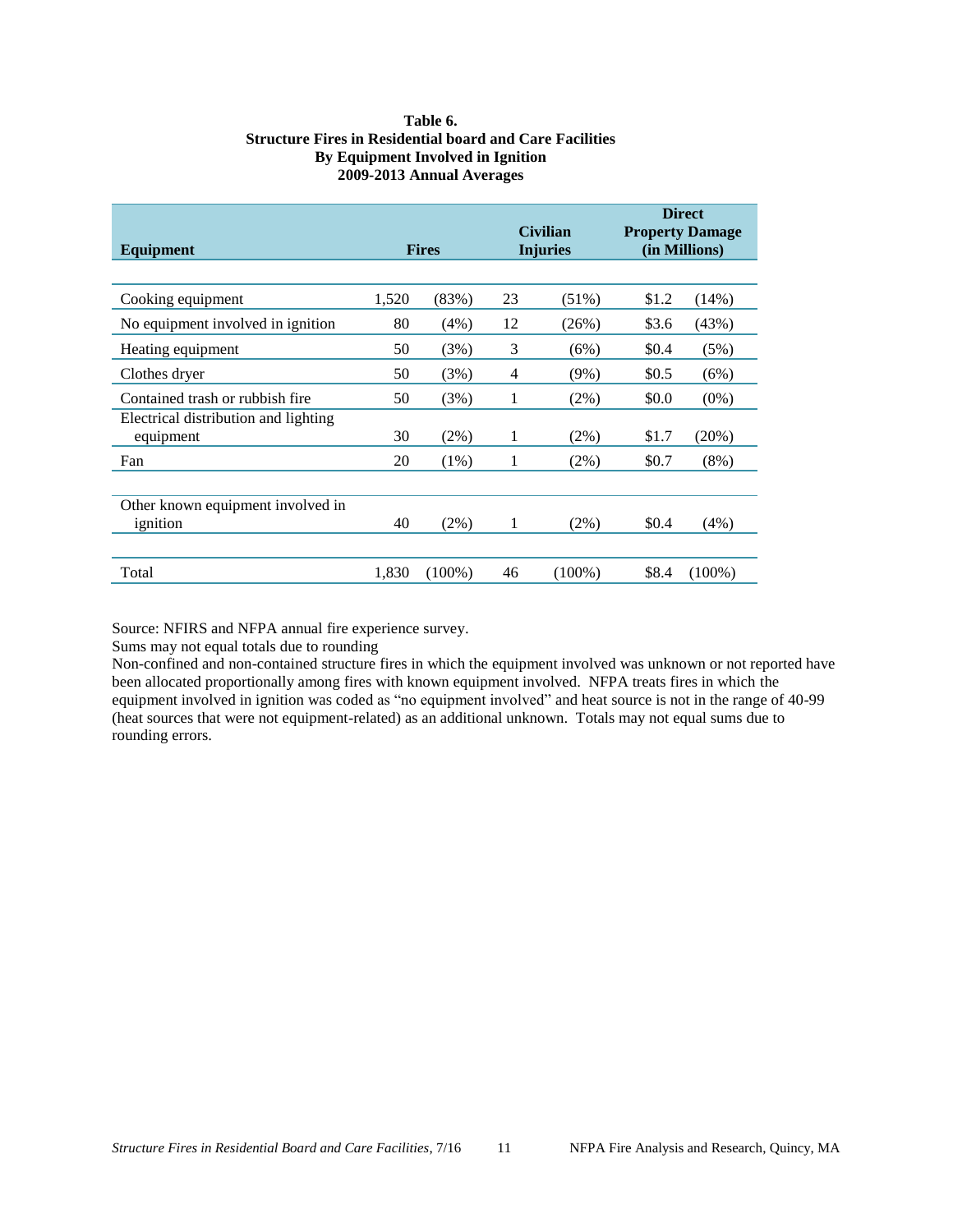| Table 7.                                                                       |
|--------------------------------------------------------------------------------|
| Structure Fires in Residential Board and Care Facilities, by Cause of Ignition |
| 2009-2013 Annual Averages                                                      |

<span id="page-16-0"></span>

| <b>Cause</b>                        | <b>Fires</b> |           | <b>Civilian</b><br><b>Injuries</b> |           | <b>Direct</b><br><b>Property Damage</b><br>(in Millions) |           |
|-------------------------------------|--------------|-----------|------------------------------------|-----------|----------------------------------------------------------|-----------|
|                                     |              |           |                                    |           |                                                          |           |
| Unintentional                       | 1,400        | (76%)     | 38                                 | (83%)     | \$5.2                                                    | (62%)     |
| Non-confined                        | 220          | (12%)     | 24                                 | (53%)     | \$5.1                                                    | $(60\%)$  |
| Confined                            | 1,180        | (64%)     | 14                                 | $(30\%)$  | \$0.1                                                    | $(2\%)$   |
| Unclassified cause                  | 270          | (15%)     | $\mathbf{0}$                       | $(0\%)$   | \$0.3\$                                                  | (3%)      |
| Non-confined                        | 10           | $(0\%)$   | $\boldsymbol{0}$                   | $(0\%)$   | \$0.3\$                                                  | (3%)      |
| Confined                            | 260          | (14%)     | $\boldsymbol{0}$                   | $(0\%)$   | \$0.0                                                    | $(0\%)$   |
| Failure of equipment or heat source | 110          | (6%)      | 3                                  | (6%)      | \$0.9                                                    | $(11\%)$  |
| Non-confined                        | 60           | (4%)      | 3                                  | (6%)      | \$0.9                                                    | (11%)     |
| Confined                            | 40           | (2%)      | $\theta$                           | $(0\%)$   | \$0.0                                                    | $(0\%)$   |
| Intentional                         | 50           | (3%)      | 5                                  | $(11\%)$  | \$1.7                                                    | (20%)     |
| Non-confined                        | 30           | (2%)      | 5                                  | $(11\%)$  | \$1.7                                                    | (20%)     |
| Confined                            | 20           | $(1\%)$   | $\mathbf{0}$                       | $(0\%)$   | \$0.0                                                    | $(0\%)$   |
| Act of nature                       | 10           | $(0\%)$   | $\mathbf{0}$                       | $(0\%)$   | \$0.3\$                                                  | (4%)      |
| Non-confined                        | 10           | $(0\%)$   | $\boldsymbol{0}$                   | $(0\%)$   | \$0.3\$                                                  | (4%)      |
| Confined                            | $\mathbf{0}$ | $(0\%)$   | $\boldsymbol{0}$                   | $(0\%)$   | \$0.0                                                    | $(0\%)$   |
|                                     |              |           |                                    |           |                                                          |           |
| Total                               | 1,830        | $(100\%)$ | 46                                 | $(100\%)$ | \$8.4                                                    | $(100\%)$ |
| Non-confined                        | 340          | (18%)     | 32                                 | (70%)     | \$8.3                                                    | (98%)     |
| Confined                            | 1,500        | (82%)     | 14                                 | $(30\%)$  | \$0.1                                                    | $(2\%)$   |

Source: NFIRS and NFPA annual fire experience survey. Sums may not equal totals due to rounding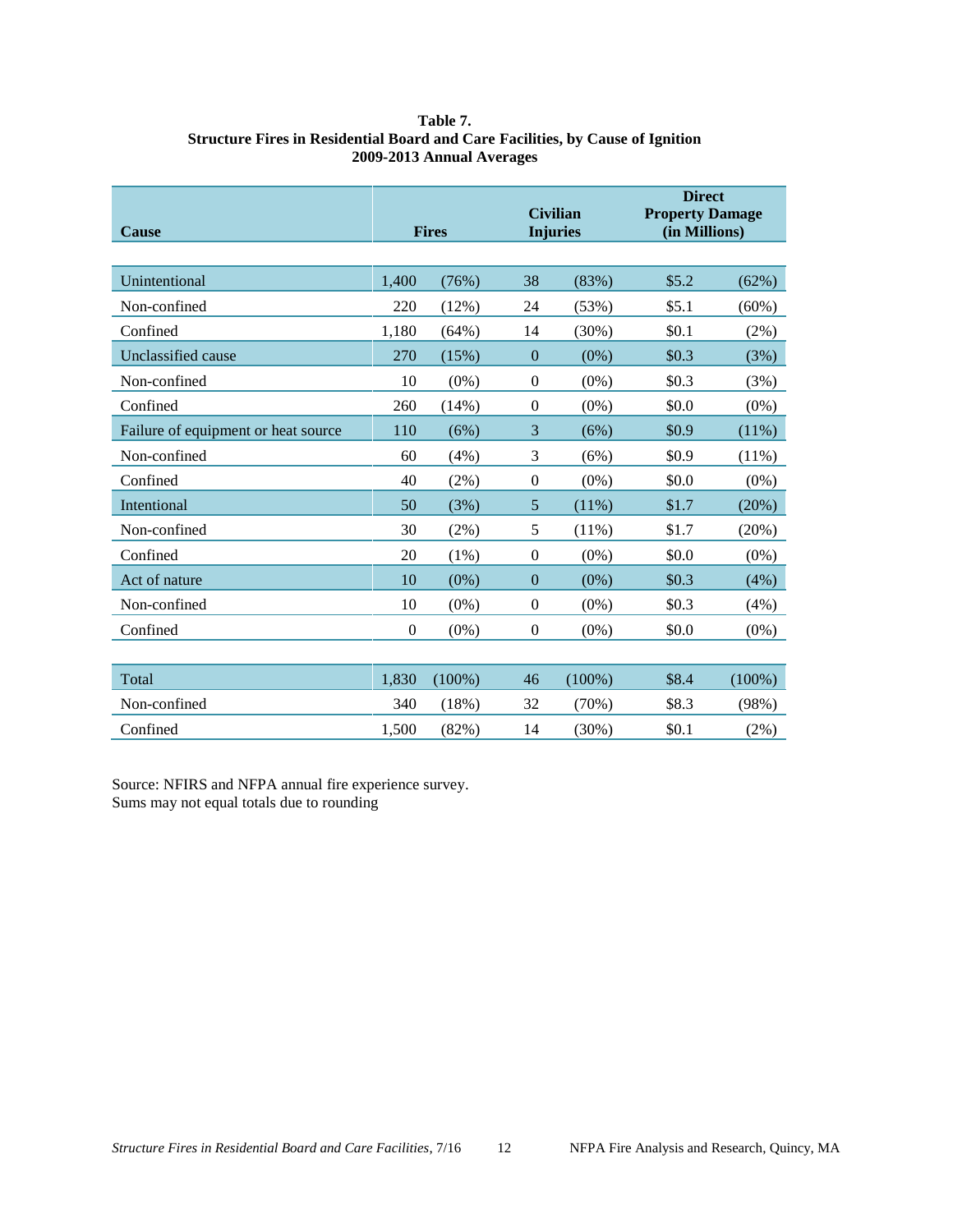#### **Table 8. Structure Fires in Residential Board and Care Facilities by Factor Contributing to Ignition 2009-2013 Annual Averages**

<span id="page-17-0"></span>

| <b>Factor Contributing</b>                     | <b>Fires</b> |          | <b>Civilian</b><br><b>Injuries</b> |         | <b>Direct</b><br><b>Property Damage</b><br>(in Millions) |         |
|------------------------------------------------|--------------|----------|------------------------------------|---------|----------------------------------------------------------|---------|
| Equipment unattended                           | 500          | (27%)    | $\overline{7}$                     | (16%)   | \$0.3\$                                                  | (4%)    |
| Non-confined                                   | 30           | $(1\%)$  | $\overline{4}$                     | $(9\%)$ | \$0.3\$                                                  | (4%)    |
| Confined                                       | 470          | (26%)    | 3                                  | (7%)    | \$0.0                                                    | $(0\%)$ |
| Abandoned or discarded material or<br>product  | 260          | (14%)    | 6                                  | (12%)   | \$1.5                                                    | (17%)   |
| Non-confined                                   | 50           | (3%)     | 6                                  | (12%)   | \$1.4                                                    | (17%)   |
| Confined                                       | 210          | (11%)    | $\overline{0}$                     | $(0\%)$ | \$0.0                                                    | $(0\%)$ |
| Unclassified misuse of material or<br>product  | 200          | $(11\%)$ | 4                                  | (9%)    | \$0.2\$                                                  | (2%)    |
| Non-confined                                   | 40           | $(2\%)$  | 4                                  | $(9\%)$ | \$0.2                                                    | $(2\%)$ |
| Confined                                       | 160          | (9%)     | $\theta$                           | (0%)    | \$0.0                                                    | $(0\%)$ |
| Heat source too close to<br>combustibles       | 190          | (10%)    | 17                                 | (37%)   | \$1.2                                                    | (14%)   |
| Non-confined                                   | 50           | (3%)     | 11                                 | (23%)   | \$1.2                                                    | (14%)   |
| Confined                                       | 140          | (8%)     | 6                                  | (13%)   | \$0.0                                                    | $(0\%)$ |
| Unclassified factor contributed to<br>ignition | 130          | (7%)     | $\theta$                           | $(0\%)$ | \$0.3\$                                                  | (3%)    |
| Non-confined                                   | 20           | (1%)     | $\theta$                           | $(0\%)$ | \$0.2                                                    | (3%)    |
| Confined                                       | 110          | (6%)     | $\theta$                           | $(0\%)$ | \$0.0                                                    | $(0\%)$ |
| Unintentionally turned on or not<br>turned off | 120          | (6%)     | 4                                  | (8%)    | \$0.1                                                    | (2%)    |
| Non-confined                                   | 10           | (1%)     | $\overline{2}$                     | (5%)    | \$0.1                                                    | $(1\%)$ |
| Confined                                       | 100          | (6%)     | $\overline{2}$                     | (3%)    | \$0.0                                                    | $(0\%)$ |
| Failure to clean                               | 90           | (5%)     | $\overline{0}$                     | (0%)    | \$0.1                                                    | (1%)    |
| Non-confined                                   | 10           | (1%)     | 0                                  | $(0\%)$ | \$0.1                                                    | $(1\%)$ |
| Confined                                       | 80           | (4%)     | $\overline{0}$                     | $(0\%)$ | \$0.0                                                    | $(0\%)$ |
| Electrical failure or malfunction              | 80           | (4%)     | $\overline{4}$                     | (9%)    | \$1.1                                                    | (13%)   |
| Non-confined                                   | 50           | (3%)     | $\overline{4}$                     | $(9\%)$ | \$1.1                                                    | (13%)   |
| Confined                                       | 20           | (1%)     | $\theta$                           | $(0\%)$ | \$0.0                                                    | $(0\%)$ |

Source: NFIRS and NFPA annual fire experience survey. Sums may not equal totals due to rounding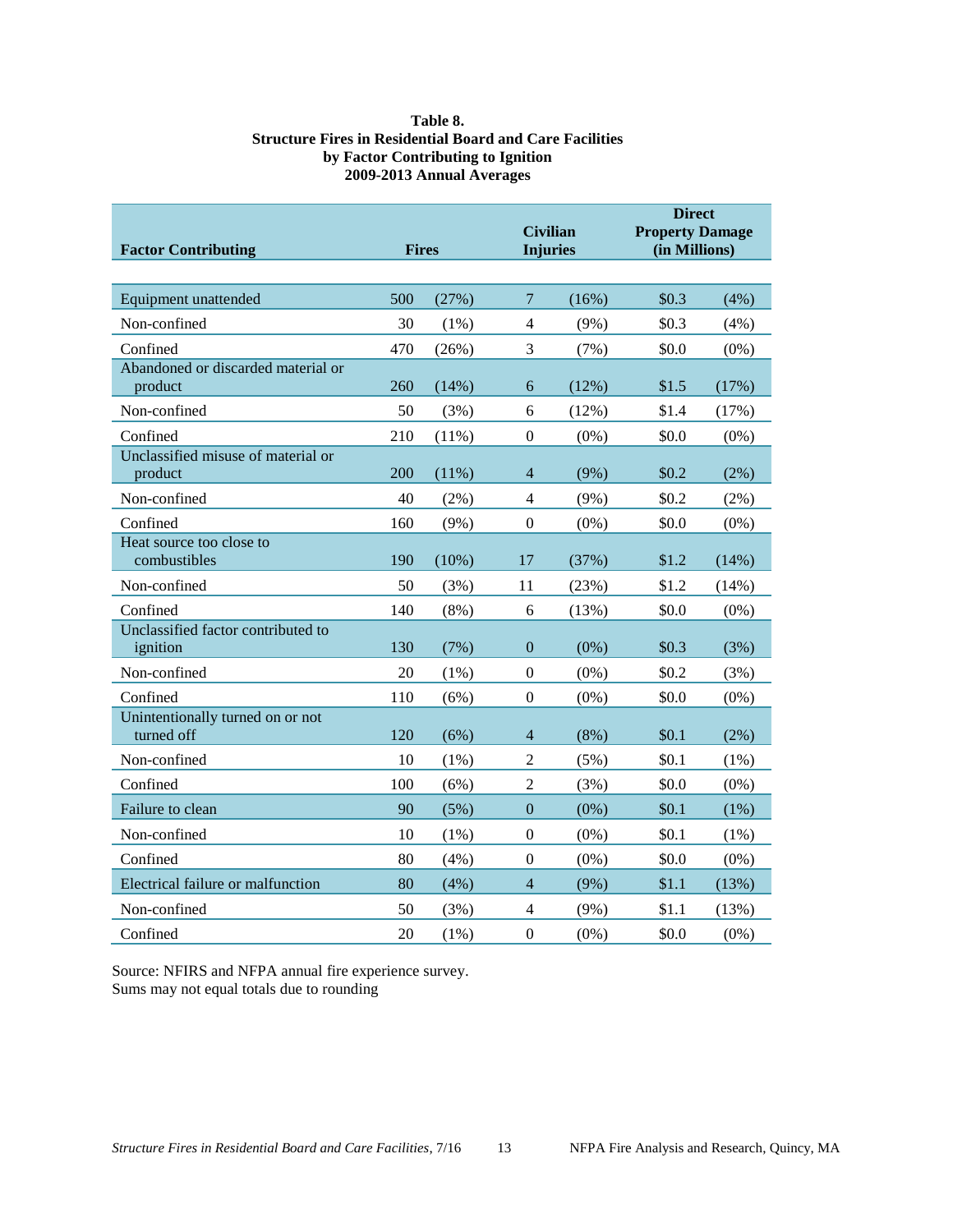#### **Table 8. Structure Fires in Residential Board and Care Facilities by Factor Contributing to Ignition 2009-2013 Annual Averages (continued)**

| <b>Factor Contributing</b>                     | <b>Fires</b>     |           |                          | <b>Civilian</b><br><b>Injuries</b> |       | <b>Direct</b><br><b>Property Damage</b><br>(in Millions) |
|------------------------------------------------|------------------|-----------|--------------------------|------------------------------------|-------|----------------------------------------------------------|
|                                                |                  |           |                          |                                    |       |                                                          |
| Equipment not being operated<br>properly       | 70               | (4%)      | $\overline{2}$           | (5%)                               | \$0.0 | (1%)                                                     |
| Non-confined                                   | $\mathbf{0}$     | $(0\%)$   | 2                        | (5%)                               | \$0.0 | (1%)                                                     |
| Confined                                       | 70               | (4%)      | $\theta$                 | $(0\%)$                            | \$0.0 | $(0\%)$                                                  |
| Mechanical failure or<br>malfunction           | 70               | (4%)      | $\mathbf{0}$             | $(0\%)$                            | \$0.5 | (6%)                                                     |
| Non-confined                                   | 30               | $(2\%)$   | $\boldsymbol{0}$         | $(0\%)$                            | \$0.5 | (6%)                                                     |
| Confined                                       | 40               | $(2\%)$   | $\boldsymbol{0}$         | $(0\%)$                            | \$0.0 | $(0\%)$                                                  |
| Unclassified operational<br>deficiency         | 50               | (3%)      | $\overline{0}$           | (0%)                               | \$0.0 | $(0\%)$                                                  |
| Non-confined                                   | $\boldsymbol{0}$ | $(0\%)$   | $\mathbf{0}$             | $(0\%)$                            | \$0.0 | $(0\%)$                                                  |
| Confined                                       | 40               | $(2\%)$   | $\Omega$                 | $(0\%)$                            | \$0.0 | $(0\%)$                                                  |
|                                                |                  |           |                          |                                    |       |                                                          |
| Other known factor contributing<br>to ignition | 120              | (7%)      | $\overline{\mathcal{A}}$ | (8%)                               | \$3.4 | (40%)                                                    |
| Non-confined                                   | 40               | $(2\%)$   | 1                        | $(2\%)$                            | \$3.4 | $(40\%)$                                                 |
| Confined                                       | 80               | (4%)      | 3                        | (7%)                               | \$0.0 | $(0\%)$                                                  |
|                                                |                  |           |                          |                                    |       |                                                          |
| <b>Total fires</b>                             | 1,830            | $(100\%)$ | 46                       | $(100\%)$                          | \$8.4 | $(100\%)$                                                |
| Non-confined                                   | 340              | (18%)     | 32                       | (70%)                              | \$8.3 | (98%)                                                    |
| Confined                                       | 1,500            | (82%)     | 14                       | (30%)                              | \$0.1 | (2%)                                                     |
|                                                |                  |           |                          |                                    |       |                                                          |
| Total factors*                                 | 1,860            | (102%)    | 48                       | (105%)                             | \$8.6 | (102%)                                                   |
| Non-confined                                   | 350              | (19%)     | 34                       | (75%)                              | \$8.5 | $(101\%)$                                                |
| Confined                                       | 1,520            | (83%)     | 14                       | (30%)                              | \$0.1 | (2%)                                                     |

\*Multiple entries allowed in this field, so total factors add up to more than total fires.

Sums may not equal totals due to rounding. Fires in which the factor contributing to ignition was coded as none, unknown, or not reported were allocated proportionally among fires with known factor(s) contributing to ignition. Source: NFIRS and NFPA annual fire experience survey.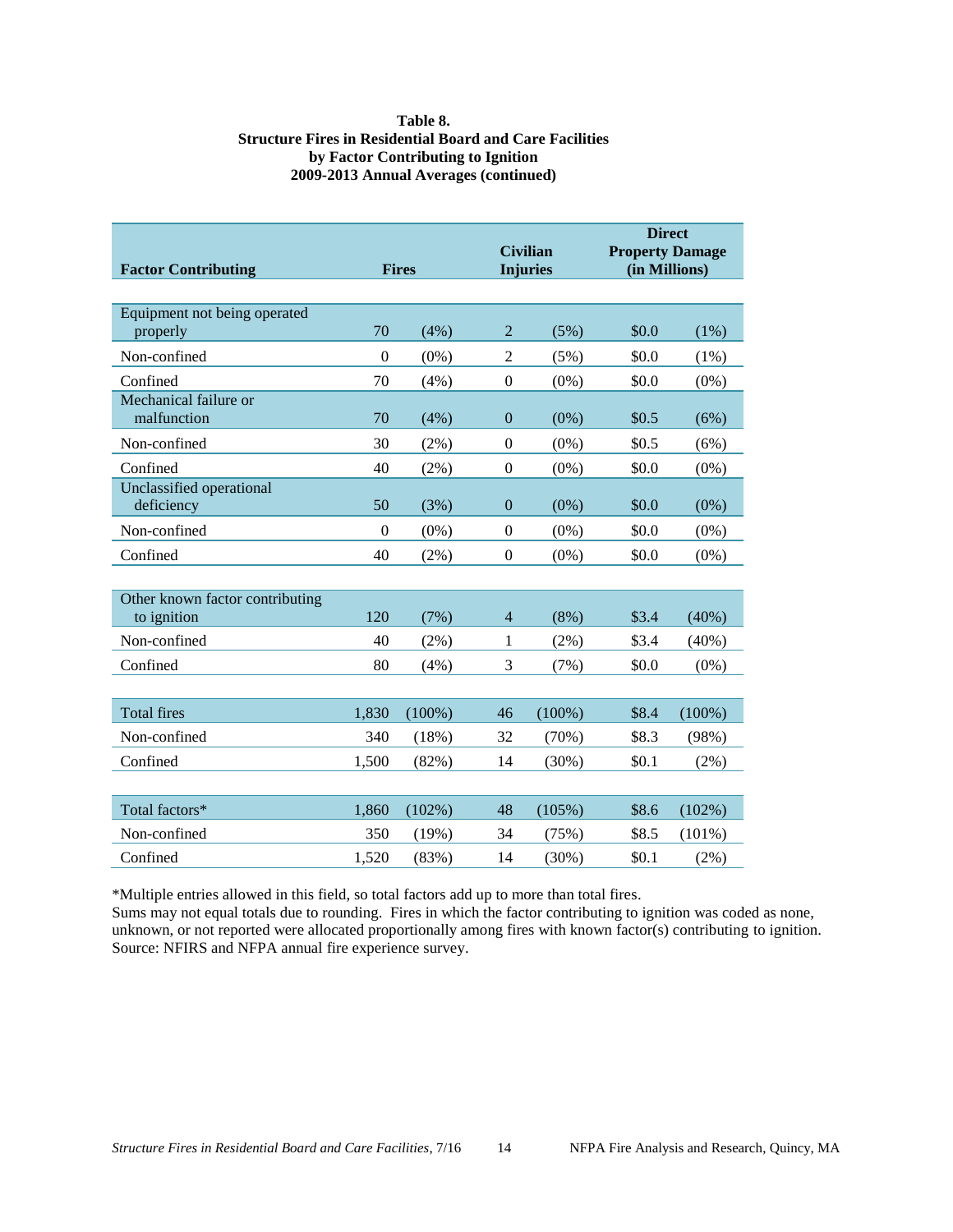#### **Table 9. Structure Fires in Residential Board and Care Facilities, by Heat Source 2009-2013 Annual Averages**

<span id="page-19-0"></span>

| <b>Heat Source</b>                                | <b>Fires</b> |          | <b>Civilian</b><br><b>Injuries</b> |         | <b>Direct</b><br><b>Property Damage</b><br>(in Millions) |          |
|---------------------------------------------------|--------------|----------|------------------------------------|---------|----------------------------------------------------------|----------|
| Radiated or conducted heat from                   |              |          |                                    |         |                                                          |          |
| operating equipment                               | 520          | (28%)    | 17                                 | (37%)   | \$1.3                                                    | (15%)    |
| Non-confined                                      | 70           | (4%)     | 6                                  | (14%)   | \$1.3                                                    | (15%)    |
| Confined                                          | 450          | (24%)    | 11                                 | (23%)   | \$0.0                                                    | $(0\%)$  |
| Unclassified heat from powered                    |              |          |                                    |         |                                                          |          |
| equipment                                         | 400          | (22%)    | 5                                  | (10%)   | \$0.8\$                                                  | (9%)     |
| Non-confined                                      | 60           | (3%)     | 4                                  | (9%)    | \$0.7                                                    | (8%)     |
| Confined                                          | 340          | (18%)    | 1                                  | (2%)    | \$0.1                                                    | (1%)     |
| Spark, ember or flame from<br>operating equipment | 310          | (17%)    | $\overline{2}$                     | (4%)    | \$0.6                                                    | (8%)     |
| Non-confined                                      | 20           | $(1\%)$  | $\overline{2}$                     | (4%)    | \$0.6                                                    | (7%)     |
| Confined                                          | 290          | (16%)    | $\theta$                           | $(0\%)$ | \$0.0                                                    | $(0\%)$  |
| Unclassified heat source                          | 210          | (12%)    | 3                                  | (6%)    | \$0.4                                                    | (4%)     |
| Non-confined                                      | 10           | $(1\%)$  | $\overline{c}$                     | (4%)    | \$0.3\$                                                  | (4%)     |
| Confined                                          | 200          | $(11\%)$ | 1                                  | $(2\%)$ | \$0.0                                                    | $(0\%)$  |
| Unclassified hot or smoldering<br>object          | 100          | (5%)     | $\mathbf{1}$                       | (3%)    | \$0.8\$                                                  | (10%)    |
| Non-confined                                      | 20           | $(1\%)$  | 1                                  | $(1\%)$ | \$0.8                                                    | $(10\%)$ |
| Confined                                          | 80           | (4%)     | 1                                  | $(2\%)$ | \$0.0                                                    | $(0\%)$  |
| Smoking materials                                 | 80           | (4%)     | 5                                  | (11%)   | \$1.2                                                    | (15%)    |
| Non-confined                                      | 40           | (2%)     | 5                                  | (11%)   | \$1.2                                                    | (15%)    |
| Confined                                          | 40           | (2%)     | $\boldsymbol{0}$                   | $(0\%)$ | \$0.0                                                    | $(0\%)$  |
| Heat from direct flame or<br>convection currents  | 40           | (2%)     | 1                                  | (3%)    | \$0.2\$                                                  | (3%)     |
| Non-confined                                      | 10           | $(0\%)$  | $\boldsymbol{0}$                   | $(1\%)$ | \$0.2                                                    | (3%)     |
| Confined                                          | 40           | $(2\%)$  | 1                                  | $(2\%)$ | \$0.0                                                    | $(0\%)$  |
| Arcing                                            | 40           | (2%)     | $\mathbf{1}$                       | (3%)    | \$0.8\$                                                  | (10%)    |
| Non-confined                                      | 30           | $(2\%)$  | $\mathbf{1}$                       | (3%)    | \$0.8                                                    | $(10\%)$ |
| Confined                                          | 10           | $(1\%)$  | $\boldsymbol{0}$                   | $(0\%)$ | \$0.0                                                    | $(0\%)$  |
| Lighter                                           | 40           | (2%)     | $\sqrt{5}$                         | (11%)   | \$0.6                                                    | (8%)     |
| Non-confined                                      | 20           | (1%)     | $\mathfrak s$                      | (11%)   | \$0.6                                                    | (8%)     |
| Confined                                          | 10           | (1%)     | $\boldsymbol{0}$                   | $(0\%)$ | \$0.0                                                    | $(0\%)$  |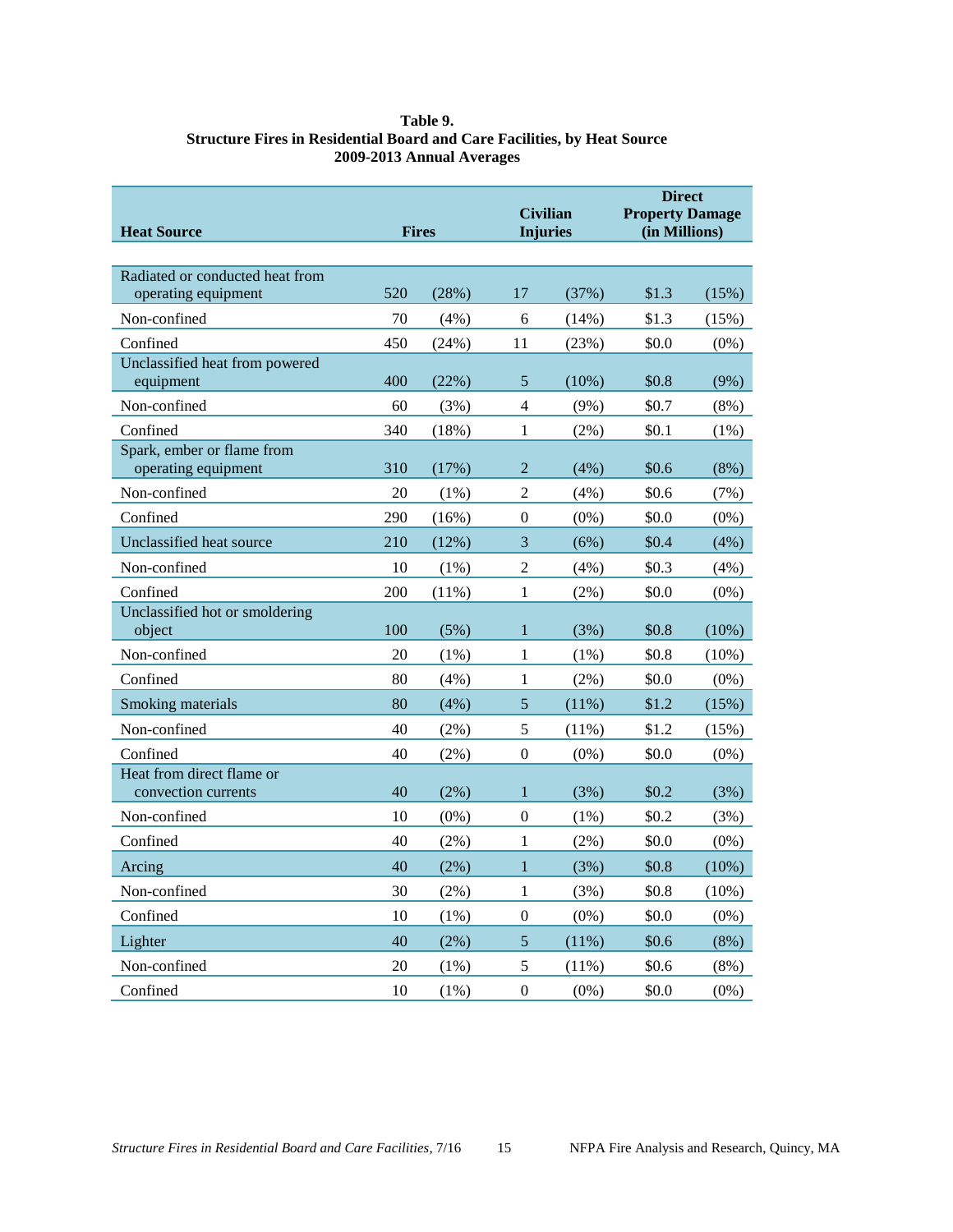#### **Table 9. Structure Fires in Residential Board and Care Facilities, by Heat Source 2009-2013 Annual Averages (continued)**

| <b>Heat Source</b>      | <b>Fires</b> |           | <b>Civilian</b><br><b>Injuries</b> |           | <b>Direct</b><br><b>Property Damage</b><br>(in Millions) |           |
|-------------------------|--------------|-----------|------------------------------------|-----------|----------------------------------------------------------|-----------|
|                         |              |           |                                    |           |                                                          |           |
| Other known heat source | 100          | (5%)      | 5                                  | $(11\%)$  | \$1.7                                                    | $(20\%)$  |
| Non-confined            | 50           | (3%)      | 5                                  | $(11\%)$  | \$1.7                                                    | (20%)     |
| Confined                | 50           | (3%)      | $\boldsymbol{0}$                   | $(0\%)$   | \$0.0                                                    | $(0\%)$   |
|                         |              |           |                                    |           |                                                          |           |
| Total                   | 1,830        | $(100\%)$ | 46                                 | $(100\%)$ | \$8.4                                                    | $(100\%)$ |
| Non-confined            | 340          | (18%)     | 32                                 | $(70\%)$  | \$8.3                                                    | (98%)     |
| Confined                | 1,500        | (82%)     | 14                                 | $(30\%)$  | \$0.1                                                    | $(2\%)$   |

\*The heat source was undetermined or partially unknown in all deaths in these properties during this period. Source: NFIRS and NFPA Survey

Sums may not equal totals due to rounding.

Estimates of matches, lighters, smoking materials, and candles included a proportional share of fires in which the heat source was heat from an unclassified open flame or smoking material.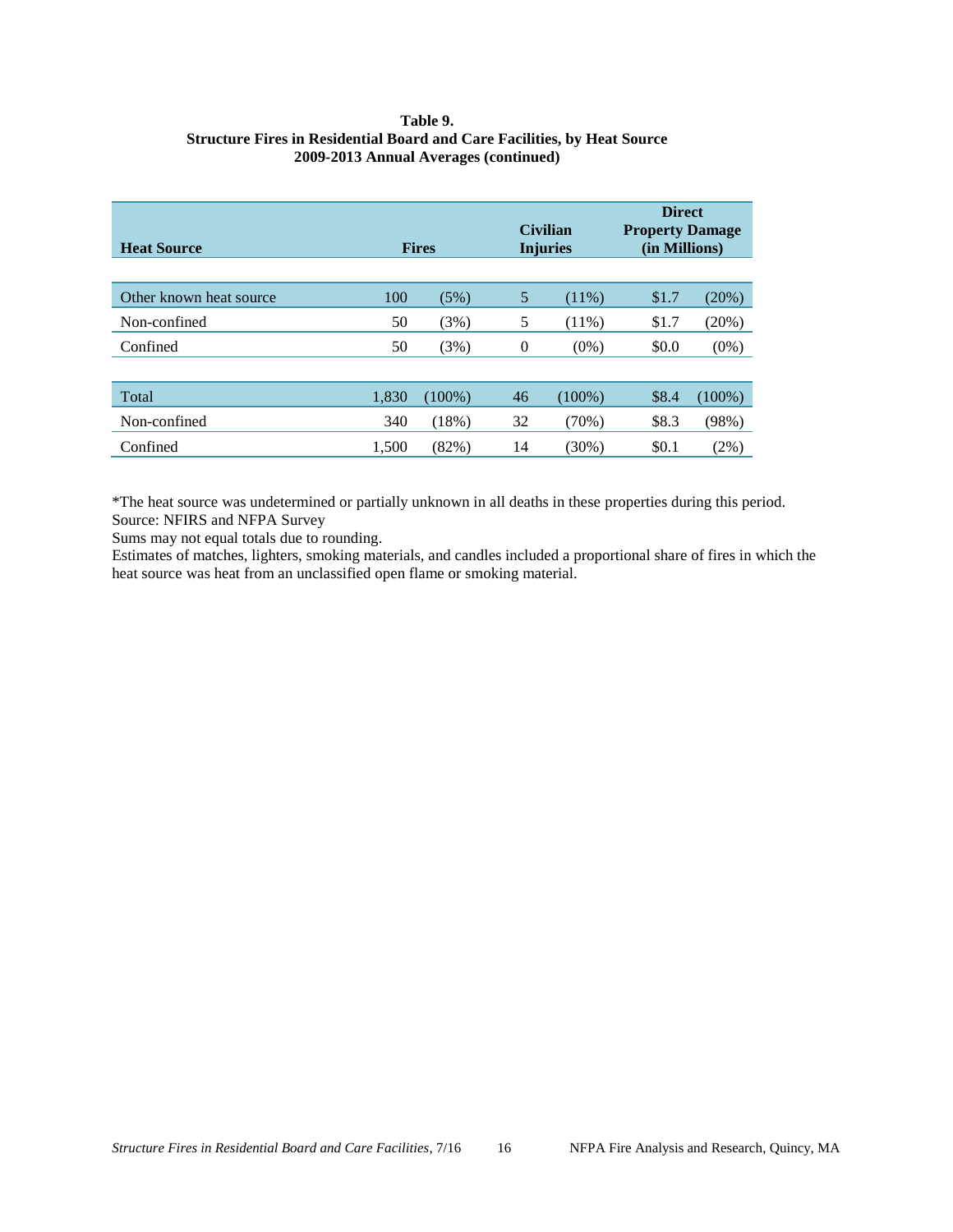#### <span id="page-21-0"></span>**Table 10. Structure Fires in Residential Board and Care Facilities, by Area of Origin 2009-2013 Annual Averages**

| <b>Area of Origin</b>                            | <b>Fires</b> |           |                  | <b>Civilian</b><br><b>Injuries</b> | <b>Direct</b><br><b>Property Damage</b><br>(in Millions) |           |
|--------------------------------------------------|--------------|-----------|------------------|------------------------------------|----------------------------------------------------------|-----------|
|                                                  |              |           |                  |                                    |                                                          |           |
| Kitchen or cooking area                          | 1,410        | (77%)     | 23               | (51%)                              | \$2.0                                                    | (24%)     |
| Non-confined                                     | 90           | (5%)      | 10               | (21%)                              | \$1.9                                                    | (22%)     |
| Confined                                         | 1,320        | (72%)     | 14               | (30%)                              | \$0.1                                                    | $(1\%)$   |
| Bedroom                                          | 70           | (4%)      | 13               | (29%)                              | \$0.9                                                    | (10%)     |
| Non-confined                                     | 50           | (3%)      | 13               | (29%)                              | \$0.9                                                    | $(10\%)$  |
| Confined                                         | 20           | $(1\%)$   | $\mathbf{0}$     | $(0\%)$                            | \$0.0                                                    | $(0\%)$   |
| Laundry room or area                             | 50           | (3%)      | 1                | (2%)                               | \$0.3\$                                                  | (3%)      |
| Non-confined                                     | 40           | $(2\%)$   | 1                | $(2\%)$                            | \$0.3                                                    | (3%)      |
| Confined                                         | 10           | $(1\%)$   | $\boldsymbol{0}$ | $(0\%)$                            | \$0.0                                                    | $(0\%)$   |
| Lavatory, bathroom, locker room or<br>check room | 30           | (2%)      | 1                | (3%)                               | \$0.3                                                    | (3%)      |
| Non-confined                                     | 20           | $(1\%)$   | 1                | (3%)                               | \$0.3\$                                                  | (3%)      |
| Confined                                         | 20           | (1%)      | $\Omega$         | $(0\%)$                            | \$0.0                                                    | $(0\%)$   |
| Unclassified area of origin                      | 30           | $(2\%)$   | $\overline{0}$   | $(0\%)$                            | \$0.2\$                                                  | (2%)      |
| Non-confined                                     | $\theta$     | $(0\%)$   | $\boldsymbol{0}$ | $(0\%)$                            | \$0.2\$                                                  | (2%)      |
| Confined                                         | 30           | $(1\%)$   | $\boldsymbol{0}$ | $(0\%)$                            | \$0.0                                                    | $(0\%)$   |
| Other known area of origin                       | 240          | (13%)     | 7                | (15%)                              | \$4.8                                                    | (57%)     |
| Non-confined                                     | 140          | $(8\%)$   | 7                | (15%)                              | \$4.8                                                    | (57%)     |
| Confined                                         | 100          | (6%)      | $\boldsymbol{0}$ | $(0\%)$                            | \$0.0                                                    | $(0\%)$   |
|                                                  |              |           |                  |                                    |                                                          |           |
| Total                                            | 1,830        | $(100\%)$ | 46               | $(100\%)$                          | \$8.4                                                    | $(100\%)$ |
| Non-confined                                     | 340          | (18%)     | 32               | (70%)                              | \$8.3                                                    | (98%)     |
| Confined                                         | 1,500        | (82%)     | 14               | (30%)                              | \$0.1                                                    | (2%)      |

Source: NFIRS and NFPA annual fire experience survey. Sums may not equal totals due to rounding.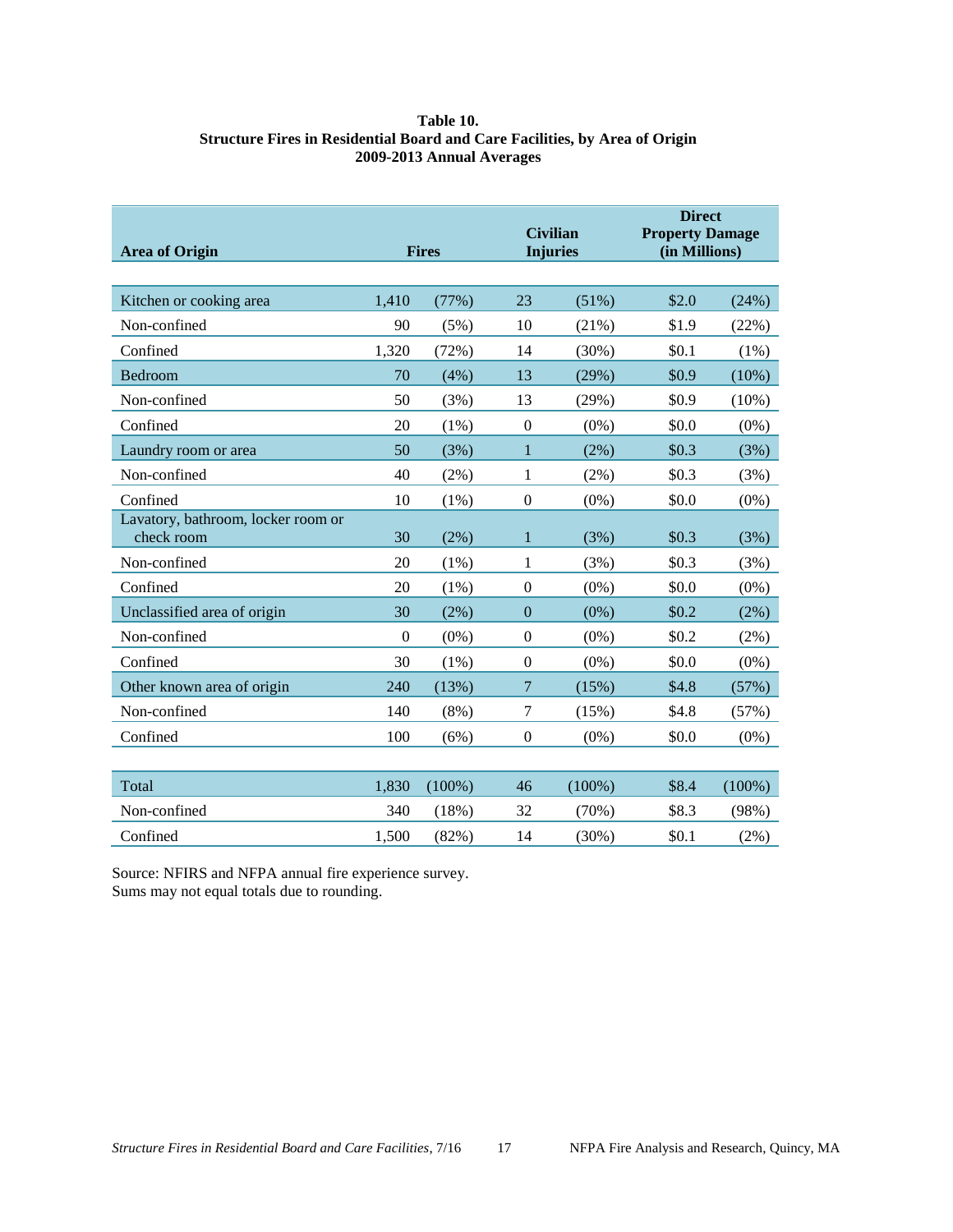#### **Table 11. Structure Fires in Residential Board and Care Facilities, by Item First Ignited 2009-2013 Annual Averages**

<span id="page-22-0"></span>

| <b>Item First Ignited</b>                                   |       | <b>Fires</b> | <b>Civilian</b><br><b>Injuries</b>                               |         | <b>Direct</b><br><b>Property Damage</b><br>(in Millions) |         |
|-------------------------------------------------------------|-------|--------------|------------------------------------------------------------------|---------|----------------------------------------------------------|---------|
| Cooking materials, including food                           | 1,100 | (60%)        | 11                                                               | (23%)   | \$0.4                                                    | (5%)    |
| Non-confined                                                | 40    | (2%)         | $\overline{2}$                                                   | (5%)    | \$0.4                                                    | (4%)    |
| Confined                                                    | 1,050 | (57%)        | $\,8$                                                            | (18%)   | \$0.1                                                    | (1%)    |
| Unclassified item first ignited                             | 130   | (7%)         | $\overline{2}$                                                   | (3%)    | \$0.6                                                    | (7%)    |
| Non-confined                                                | 20    | (1%)         | $\boldsymbol{0}$                                                 | $(0\%)$ | \$0.6                                                    | (7%)    |
| Confined                                                    | 110   | (6%)         | $\overline{2}$                                                   | (3%)    | \$0.0                                                    | $(0\%)$ |
| Household utensils                                          | 80    | (5%)         | 3                                                                | (7%)    | \$0.0                                                    | (1%)    |
| Non-confined                                                | 10    | $(0\%)$      | 1                                                                | (3%)    | \$0.0                                                    | $(0\%)$ |
| Confined                                                    | 80    | (4%)         | $\mathfrak{2}% _{T}=\mathfrak{2}_{T}\!\left( T_{T_{1}}\right) ,$ | (4%)    | \$0.0                                                    | $(0\%)$ |
| Appliance housing or casing                                 | 50    | (3%)         | $\mathbf{1}$                                                     | (2%)    | \$0.4                                                    | (5%)    |
| Non-confined                                                | 20    | (1%)         | 1                                                                | (2%)    | \$0.4                                                    | (5%)    |
| Confined                                                    | 30    | (2%)         | $\boldsymbol{0}$                                                 | $(0\%)$ | \$0.0                                                    | $(0\%)$ |
| Rubbish, trash, or waste                                    | 40    | (2%)         | $\boldsymbol{0}$                                                 | (1%)    | \$0.1                                                    | (1%)    |
| Non-confined                                                | 10    | (1%)         | $\boldsymbol{0}$                                                 | (1%)    | \$0.1                                                    | $(1\%)$ |
| Confined                                                    | 30    | (2%)         | $\boldsymbol{0}$                                                 | $(0\%)$ | \$0.0                                                    | $(0\%)$ |
| Electrical wire or cable insulation                         | 40    | (2%)         | $\mathbf{1}$                                                     | (3%)    | \$0.2\$                                                  | (3%)    |
| Non-confined                                                | 30    | (1%)         | 1                                                                | (3%)    | \$0.2                                                    | (3%)    |
| Confined                                                    | 10    | $(1\%)$      | $\boldsymbol{0}$                                                 | $(0\%)$ | \$0.0                                                    | $(0\%)$ |
| Clothing                                                    | 30    | (2%)         | $\overline{4}$                                                   | (9%)    | \$0.5                                                    | (6%)    |
| Non-confined                                                | 20    | $(1\%)$      | $\overline{4}$                                                   | (9%)    | \$0.5                                                    | (6%)    |
| Confined                                                    | 20    | $(1\%)$      | $\boldsymbol{0}$                                                 | $(0\%)$ | \$0.0                                                    | $(0\%)$ |
| Flammable or combustible liquid or<br>gas, piping or filter | 30    | (2%)         | $\boldsymbol{0}$                                                 | (1%)    | \$0.3\$                                                  | (3%)    |
| Non-confined                                                | 10    | $(0\%)$      | $\boldsymbol{0}$                                                 | (1%)    | \$0.3                                                    | (3%)    |
| Confined                                                    | 30    | (1%)         | $\boldsymbol{0}$                                                 | $(0\%)$ | \$0.0                                                    | $(0\%)$ |
| Magazine, newspaper or writing<br>paper                     | 30    | (2%)         | 3                                                                | (6%)    | \$0.8                                                    | (10%)   |
| Non-confined                                                | 10    | (1%)         | 3                                                                | (6%)    | \$0.8                                                    | (9%)    |
| Confined                                                    | 20    | $(1\%)$      | $\boldsymbol{0}$                                                 | $(0\%)$ | \$0.0                                                    | $(0\%)$ |
| Linen other than bedding                                    | 30    | (2%)         | $\sqrt{2}$                                                       | (4%)    | \$0.1                                                    | (1%)    |
| Non-confined                                                | 20    | (1%)         | 1                                                                | $(2\%)$ | \$0.1                                                    | $(1\%)$ |
| Confined                                                    | 10    | (1%)         | $\mathbf{1}$                                                     | $(2\%)$ | \$0.0                                                    | $(0\%)$ |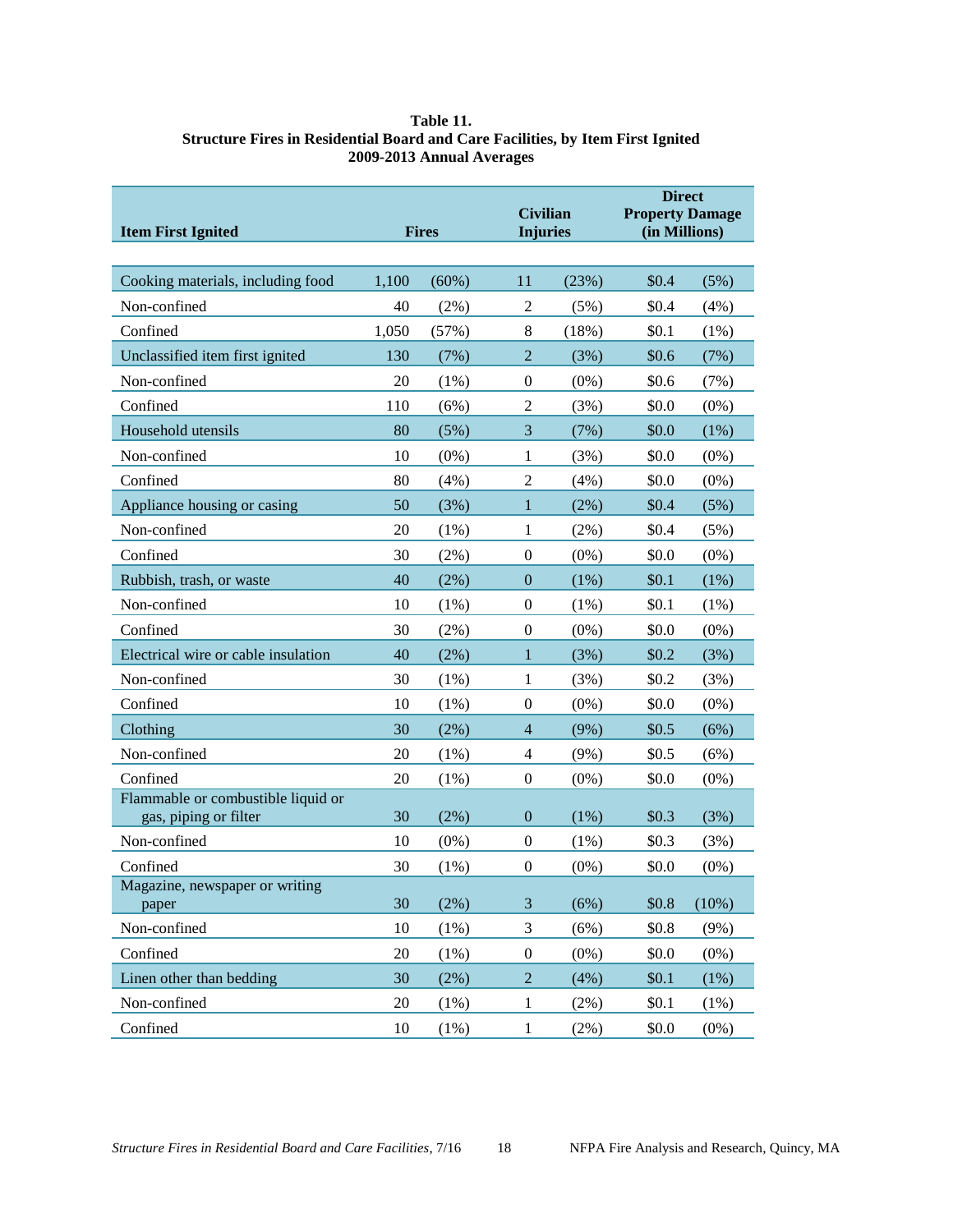#### **Table 11. Structure Fires in Residential Board and Care Facilities, by Item First Ignited 2009-2013 Annual Averages (Continued)**

| <b>Item First Ignited</b>      | <b>Fires</b> |           | <b>Civilian</b><br><b>Injuries</b> |           | <b>Direct</b><br><b>Property Damage</b><br>(in Millions) |           |
|--------------------------------|--------------|-----------|------------------------------------|-----------|----------------------------------------------------------|-----------|
|                                |              |           |                                    |           |                                                          |           |
| Other known item first ignited | 270          | $(14\%)$  | 19                                 | $(41\%)$  | \$4.9                                                    | (58%)     |
| Non-confined                   | 160          | $(9\%)$   | 17                                 | (37%)     | \$4.9                                                    | (58%)     |
| Confined                       | 100          | (6%)      | 2                                  | (4%)      | \$0.0                                                    | $(0\%)$   |
|                                |              |           |                                    |           |                                                          |           |
| Total                          | 1,830        | $(100\%)$ | 46                                 | $(100\%)$ | \$8.4                                                    | $(100\%)$ |
| Non-confined                   | 340          | (18%)     | 32                                 | $(70\%)$  | \$8.3                                                    | (98%)     |
| Confined                       | 1,500        | (82%)     | 14                                 | $(30\%)$  | \$0.1                                                    | (2%)      |

Source: NFIRS and NFPA annual fire experience survey. Sums may not equal totals due to rounding.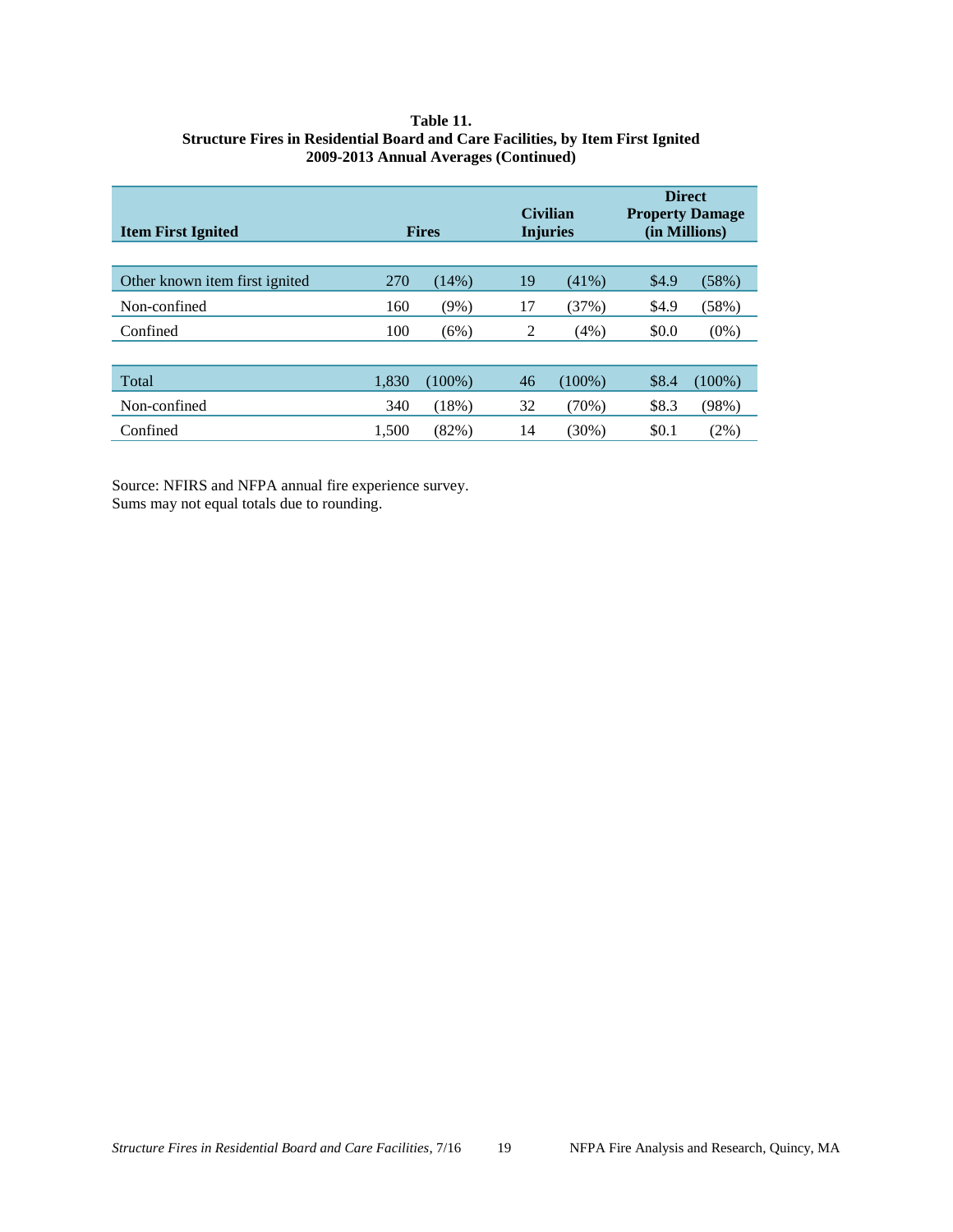#### <span id="page-24-0"></span>**Table 12. Structure Fires in Residential Board and Care Facilities, by Extent of Flame Damage 2009-2013 Annual Averages**

| <b>Extent of Flame Damage</b>             | <b>Fires</b> |           |          | <b>Civilian</b><br><b>Injuries</b> |       | <b>Direct</b><br><b>Property Damage</b><br>(in Millions) |
|-------------------------------------------|--------------|-----------|----------|------------------------------------|-------|----------------------------------------------------------|
| Confined fire identified by incident type | 1,500        | (82%)     | 14       | (30%)                              | \$0.1 | $(2\%)$                                                  |
| Confined to object of origin              | 130          | (7%)      | 9        | $(20\%)$                           | \$0.9 | $(10\%)$                                                 |
| Confined to room of origin                | 140          | $(8\%)$   | 18       | (39%)                              | \$2.5 | (29%)                                                    |
| Confined to floor of origin               | 20           | $(1\%)$   | $\theta$ | $(1\%)$                            | \$0.6 | (7%)                                                     |
| Confined to building of origin            | 50           | (3%)      | 3        | (6%)                               | \$3.5 | (42%)                                                    |
| Extended beyond building of origin        | 10           | $(0\%)$   | 2        | (4%)                               | \$0.9 | $(10\%)$                                                 |
| Total                                     | 1.830        | $(100\%)$ | 46       | (100%)                             | \$8.4 | $(100\%)$                                                |

Source: NFIRS and NFPA Survey Sums may not equal totals due to rounding.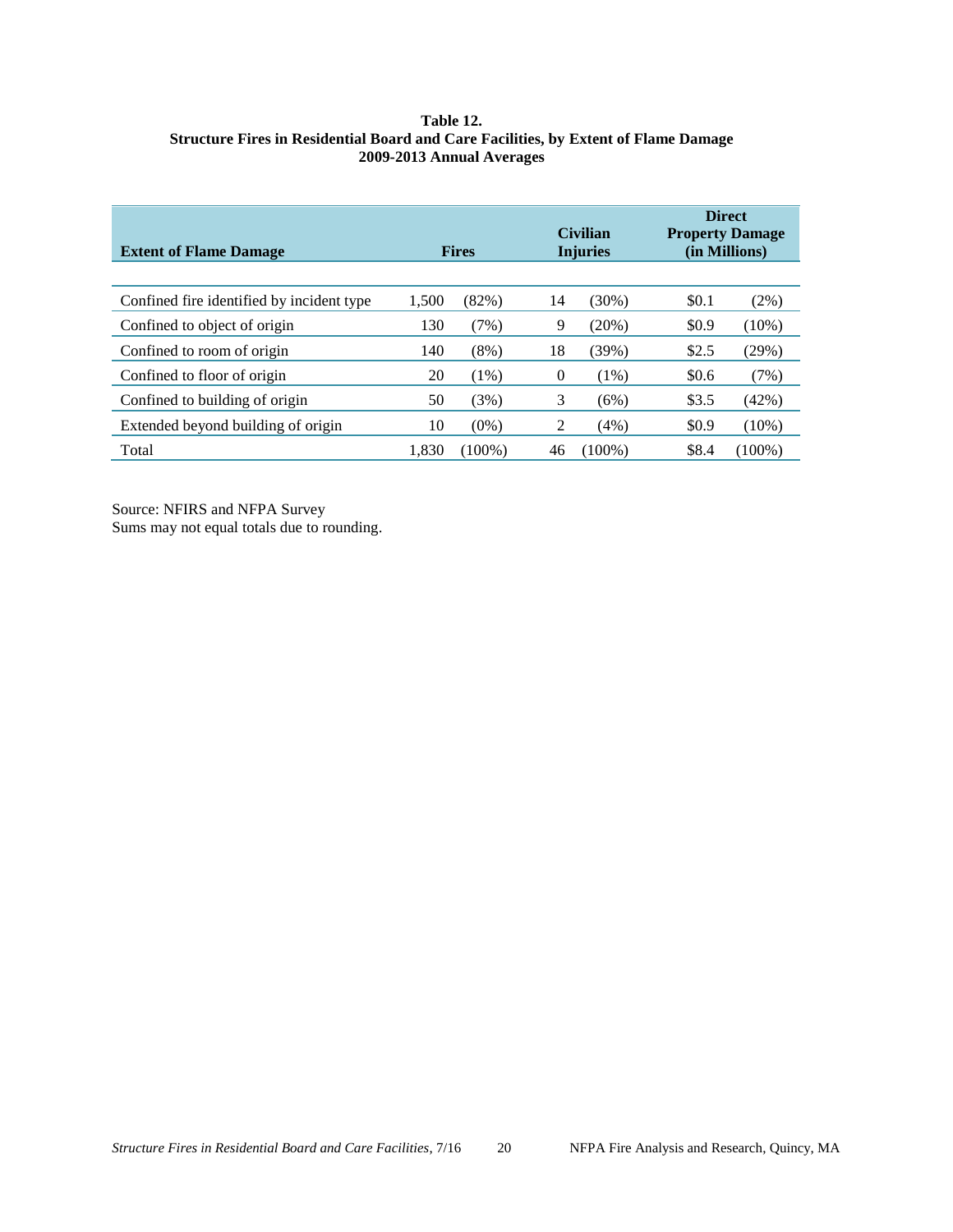The statistics in this analysis are estimates derived from the U.S. Fire Administration's (USFA's) National Fire Incident Reporting System (NFIRS) and the National Fire Protection Association's (NFPA's) annual survey of U.S. fire departments. NFIRS is a voluntary system by which participating fire departments report detailed factors about the fires to which they respond. Roughly two-thirds of U.S. fire departments participate, although not all of these departments provide data every year. Fires reported to federal or state fire departments or industrial fire brigades are not included in these estimates.

NFIRS provides the most detailed incident information of any national database not limited to large fires. NFIRS is the only database capable of addressing national patterns for fires of all sizes by specific property use and specific fire cause. NFIRS also captures information on the extent of flame spread, and automatic detection and suppression equipment. For more information about NFIRS visit [http://www.nfirs.fema.gov/.](http://www.nfirs.fema.gov/) Copies of the paper forms may be downloaded from

[http://www.nfirs.fema.gov/documentation/design/NFIRS\\_Paper\\_Forms\\_2008.pdf.](http://www.nfirs.fema.gov/documentation/design/NFIRS_Paper_Forms_2008.pdf)

NFIRS has a wide variety of data elements and code choices. The NFIRS database contains coded information. Many code choices describe several conditions. These cannot be broken down further. For example, area of origin code 83 captures fires starting in vehicle engine areas, running gear areas or wheel areas. It is impossible to tell the portion of each from the coded data.

## **Methodology may change slightly from year to year.**

NFPA is continually examining its methodology to provide the best possible answers to specific questions, methodological and definitional changes can occur. *Earlier editions of the same report may have used different methodologies to produce the same analysis, meaning that the estimates are not directly comparable from year to year.* 

## **NFPA's fire experience survey provides estimates of the big picture.**

Each year, NFPA conducts an annual survey of fire departments which enables us to capture a summary of fire department experience on a larger scale. Surveys are sent to all municipal departments protecting populations of 50,000 or more and a random sample, stratified by community size, of the smaller departments. Typically, a total of roughly 3,000 surveys are returned, representing about one of every ten U.S. municipal fire departments and about one third of the U.S. population.

The survey is stratified by size of population protected to reduce the uncertainty of the final estimate. Small rural communities have fewer people protected per department and are less likely to respond to the survey. A larger number must be surveyed to obtain an adequate sample of those departments. (NFPA also makes follow-up calls to a sample of the smaller fire departments that do not respond, to confirm that those that did respond are truly representative of fire departments their size.) On the other hand, large city departments are so few in number and protect such a large proportion of the total U.S. population that it makes sense to survey all of them. Most respond, resulting in excellent precision for their part of the final estimate.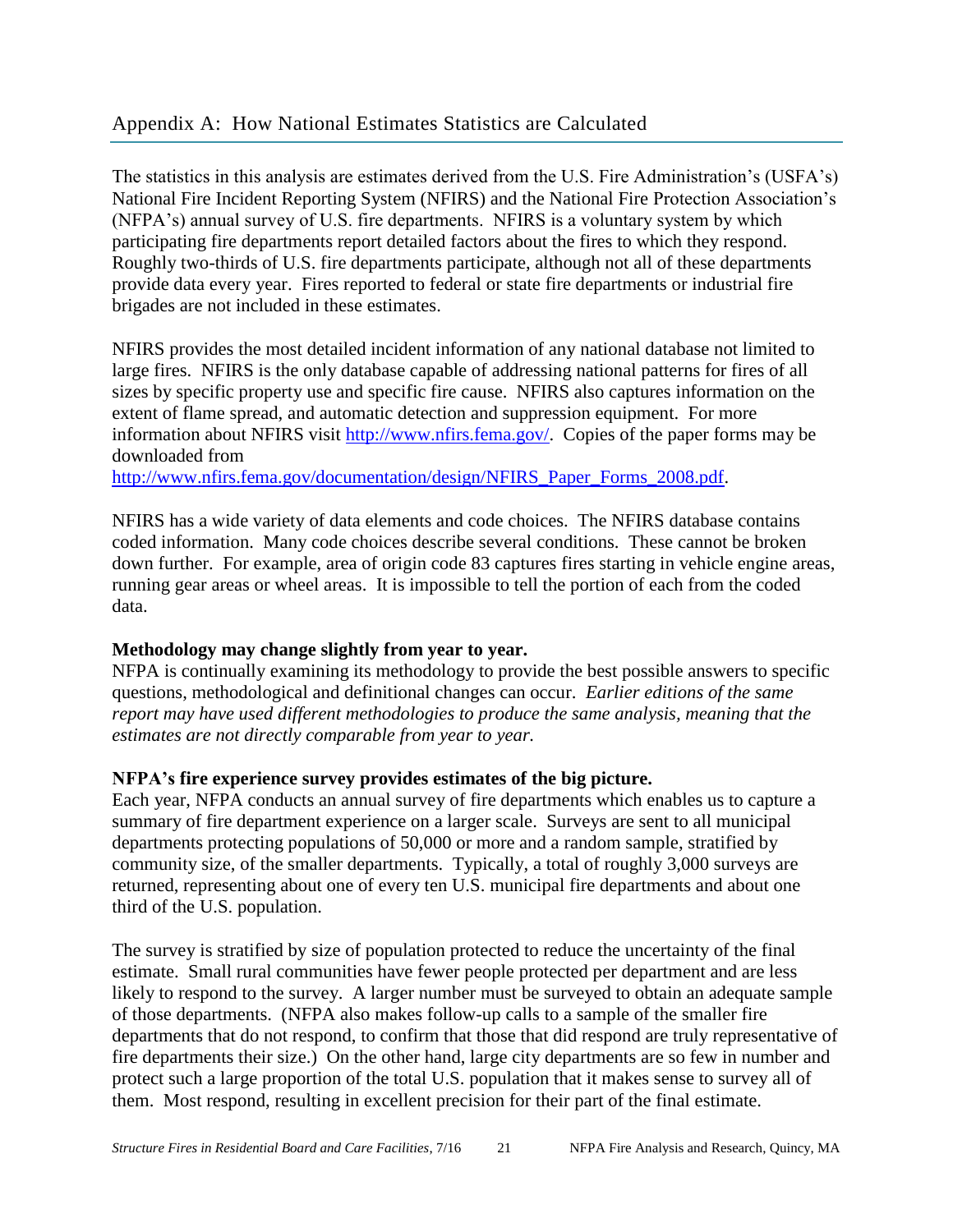The survey includes the following information: (1) the total number of fire incidents, civilian deaths, and civilian injuries, and the total estimated property damage (in dollars), for each of the major property use classes defined in NFIRS; (2) the number of on-duty firefighter injuries, by type of duty and nature of illness; 3) the number and nature of non-fire incidents; and (4) information on the type of community protected (e.g., county versus township versus city) and the size of the population protected, which is used in the statistical formula for projecting national totals from sample results. The results of the survey are published in the annual report *Fire Loss in the United States*. To download a free copy of the report, visit [http://www.nfpa.org/assets/files/PDF/OS.fireloss.pdf.](http://www.nfpa.org/assets/files/PDF/OS.fireloss.pdf)

## **Projecting NFIRS to National Estimates**

As noted, NFIRS is a voluntary system. Different states and jurisdictions have different reporting requirements and practices. Participation rates in NFIRS are not necessarily uniform across regions and community sizes, both factors correlated with frequency and severity of fires. This means NFIRS may be susceptible to systematic biases. No one at present can quantify the size of these deviations from the ideal, representative sample, so no one can say with confidence that they are or are not serious problems. But there is enough reason for concern so that a second database -- the NFPA survey -- is needed to project NFIRS to national estimates and to project different parts of NFIRS separately. This multiple calibration approach makes use of the annual NFPA survey where its statistical design advantages are strongest.

Scaling ratios are obtained by comparing NFPA's projected totals of residential structure fires, non-residential structure fires, vehicle fires, and outside and other fires, and associated civilian deaths, civilian injuries, and direct property damage with comparable totals in NFIRS. Estimates of specific fire problems and circumstances are obtained by multiplying the NFIRS data by the scaling ratios. Reports for incidents in which mutual aid was given are excluded from NFPA's analyses.

Analysts at the NFPA, the USFA and the Consumer Product Safety Commission developed the specific basic analytical rules used for this procedure. "The National Estimates Approach to U.S. Fire Statistics," by John R. Hall, Jr. and Beatrice Harwood, provides a more detailed explanation of national estimates. A copy of the article is available online at <http://www.nfpa.org/osds> or through NFPA's One-Stop Data Shop.

Version 5.0 of NFIRS, first introduced in 1999, used a different coding structure for many data elements, added some property use codes, and dropped others. The essentials of the approach described by Hall and Harwood are still used, but some modifications have been necessary to accommodate the changes in NFIRS 5.0.

Figure A.1 shows the percentage of fires originally collected in the NFIRS 5.0 system. Each year's release version of NFIRS data also includes data collected in older versions of NFIRS that were converted to NFIRS 5.0 codes.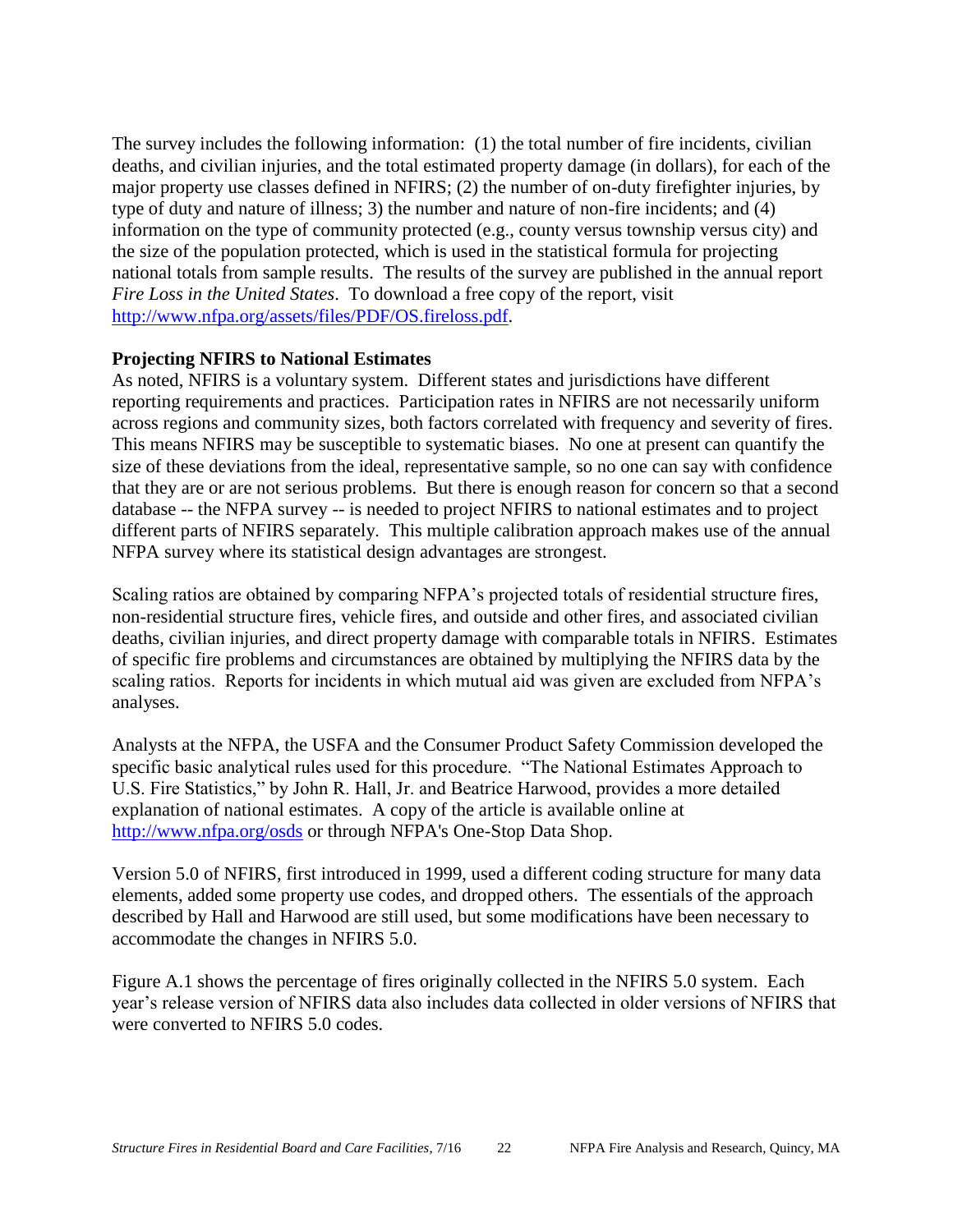

From 1999 data on, analyses are based on scaling ratios using only data originally collected in NFIRS 5.0:

> NFPA survey projections NFIRS totals (Version 5.0)

For 1999 to 2001, the same rules may be applied, but estimates for these years in this form will be less reliable due to the smaller amount of data originally collected in NFIRS 5.0; they should be viewed with extreme caution.

NFIRS 5.0 introduced six categories of confined structure fires, including:

- cooking fires confined to the cooking vessel,
- confined chimney or flue fires,
- confined incinerator fire,
- confined fuel burner or boiler fire or delayed ignition,
- confined commercial compactor fire, and
- trash or rubbish fires in a structure with no flame damage to the structure or its contents.

Although causal and other detailed information is typically not required for these incidents, it is provided in some cases. Some analyses, particularly those that examine cooking equipment, heating equipment, fires caused by smoking materials, and fires started by playing with fire, may examine the confined fires in greater detail. Because the confined fire incident types describe certain scenarios, the distribution of unknown data differs from that of all fires. Consequently, allocation of unknowns must be done separately.

Some analyses of structure fires show only non-confined fires. In these tables, percentages shown are of non-confined structure fires rather than all structure fires. This approach has the advantage of showing the frequency of specific factors in fire causes, but the disadvantage of possibly overstating the percentage of factors that are seldom seen in the confined fire incident types and of understating the factors specifically associated with the confined fire incident types.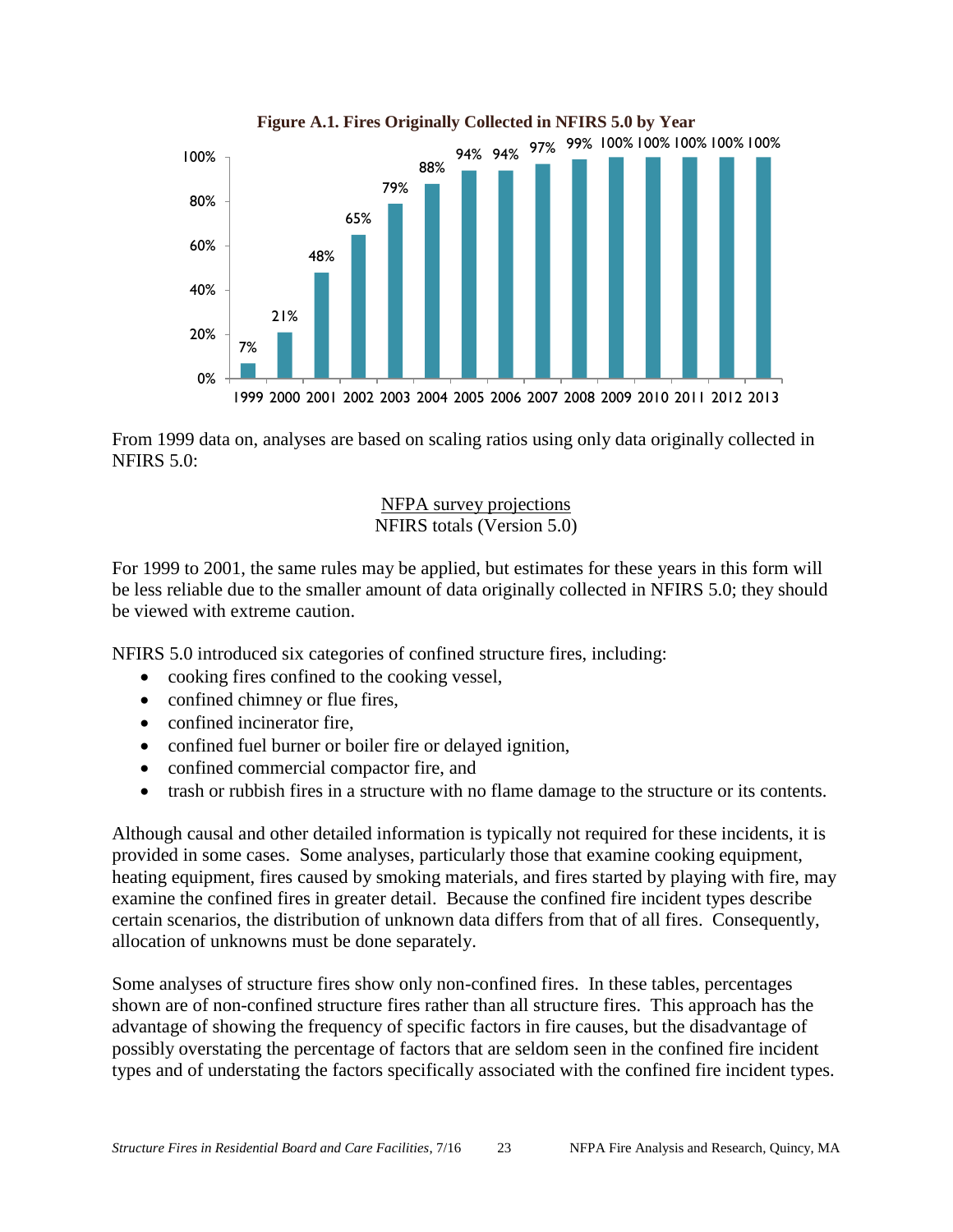Other analyses include entries for confined fire incident types in the causal tables and show percentages based on total structure fires. In these cases, the confined fire incident type is treated as a general causal factor.

For most fields other than Property Use and Incident Type, NFPA allocates unknown data proportionally among known data. This approach assumes that if the missing data were known, it would be distributed in the same manner as the known data. NFPA makes additional adjustments to several fields. *Casualty and loss projections can be heavily influenced by the inclusion or exclusion of unusually serious fire.* 

In the formulas that follow, the term "all fires" refers to all fires in NFIRS on the dimension studied. The percentages of fires with known or unknown data are provided for non-confined fires and associated losses, and for confined fires only.

**Cause of Ignition:** This field is used chiefly to identify intentional fires. "Unintentional" in this field is a specific entry and does not include other fires that were not intentionally set: failure of equipment or heat source, act of nature, or "other" (unclassified)." The last should be used for exposures but has been used for other situations as well. Fires that were coded as under investigation and those that were coded as undetermined after investigation were treated as unknown.

Factor Contributing to Ignition: In this field, the code "none" is treated as an unknown and allocated proportionally. For Human Factor Contributing to Ignition, NFPA enters a code for "not reported" when no factors are recorded. "Not reported" is treated as an unknown, but the code "none" is treated as a known code and not allocated. Multiple entries are allowed in both of these fields. Percentages are calculated on the total number of fires, not entries, resulting in sums greater than 100%. Although Factor Contributing to Ignition is only required when the cause of ignition was coded as: 2) unintentional, 3) failure of equipment or heat source; or 4) act of nature, data is often present when not required. Consequently, any fire in which no factor contributing to ignition was entered was treated as unknown.

In some analyses, all entries in the category of mechanical failure, malfunction (factor contributing to ignition 20-29) are combined and shown as one entry, "mechanical failure or malfunction." This category includes:

- 21. Automatic control failure;
- 22. Manual control failure;
- 23. Leak or break. Includes leaks or breaks from containers or pipes. Excludes operational deficiencies and spill mishaps;
- 25. Worn out;
- 26. Backfire. Excludes fires originating as a result of hot catalytic converters;
- 27. Improper fuel used; Includes the use of gasoline in a kerosene heater and the like; and
- 20. Mechanical failure or malfunction, other.

Entries in "electrical failure, malfunction" (factor contributing to ignition 30-39) may also be combined into one entry, "electrical failure or malfunction." This category includes:

- 31. Water-caused short circuit arc;
- 32. Short-circuit arc from mechanical damage;
- 33. Short-circuit arc from defective or worn insulation;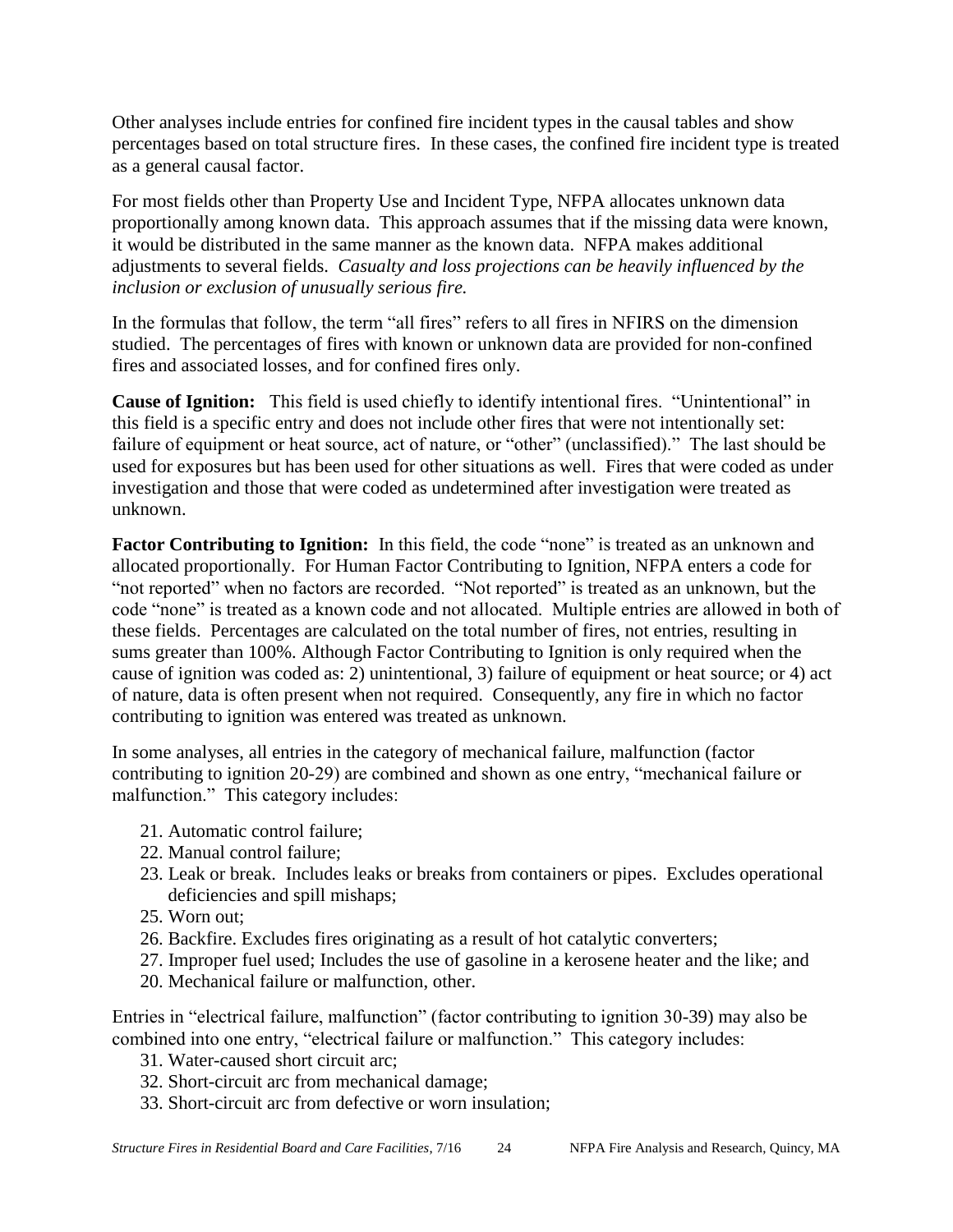- 34. Unspecified short circuit arc;
- 35. Arc from faulty contact or broken connector, including broken power lines and loose connections;
- 36. Arc or spark from operating equipment, switch, or electric fence;
- 37. Fluorescent light ballast; and
- 30. Electrical failure or malfunction, other.

**Heat Source.** In NFIRS 5.0, one grouping of codes encompasses various types of open flames and smoking materials. In the past, these had been two separate groupings. A new code was added to NFIRS 5.0, which is code 60: "Heat from open flame or smoking material, other." NFPA treats this code as a partial unknown and allocates it proportionally across the codes in the 61-69 range, shown below.

- 61. Cigarette;
- 62. Pipe or cigar;
- 63. Heat from undetermined smoking material;
- 64. Match;
- 65. Lighter: cigarette lighter, cigar lighter;
- 66. Candle;
- 67 Warning or road flare, fuse;
- 68. Backfire from internal combustion engine. Excludes flames and sparks from an exhaust system,  $(11)$ ; and
- 69. Flame/torch used for lighting. Includes gas light and gas-/liquid-fueled lantern.

In addition to the conventional allocation of missing and undetermined fires, NFPA multiplies fires with codes in the 61-69 range by

## All fires in range 60-69 All fires in range 61-69

The downside of this approach is that heat sources that are truly a different type of open flame or smoking material are erroneously assigned to other categories. The grouping "smoking materials" includes codes 61-63 (cigarettes, pipes or cigars, and heat from undetermined smoking material, with a proportional share of the code 60s and true unknown data.

**Equipment Involved in Ignition (EII).** NFIRS 5.0 originally defined EII as the piece of equipment that provided the principal heat source to cause ignition if the equipment malfunctioned or was used improperly. In 2006, the definition was modified to "the piece of equipment that provided the principal heat source to cause ignition." However, much of the data predates the change. Individuals who have already been trained with the older definition may not change their practices. To compensate, NFPA treats fires in which EII = NNN and heat source is not in the range of 40-99 as an additional unknown.

To allocate unknown data for EII, the known data is multiplied by

All fires

(All fires – blank – undetermined – [fires in which EII = NNN and heat source  $\langle$  >40-99])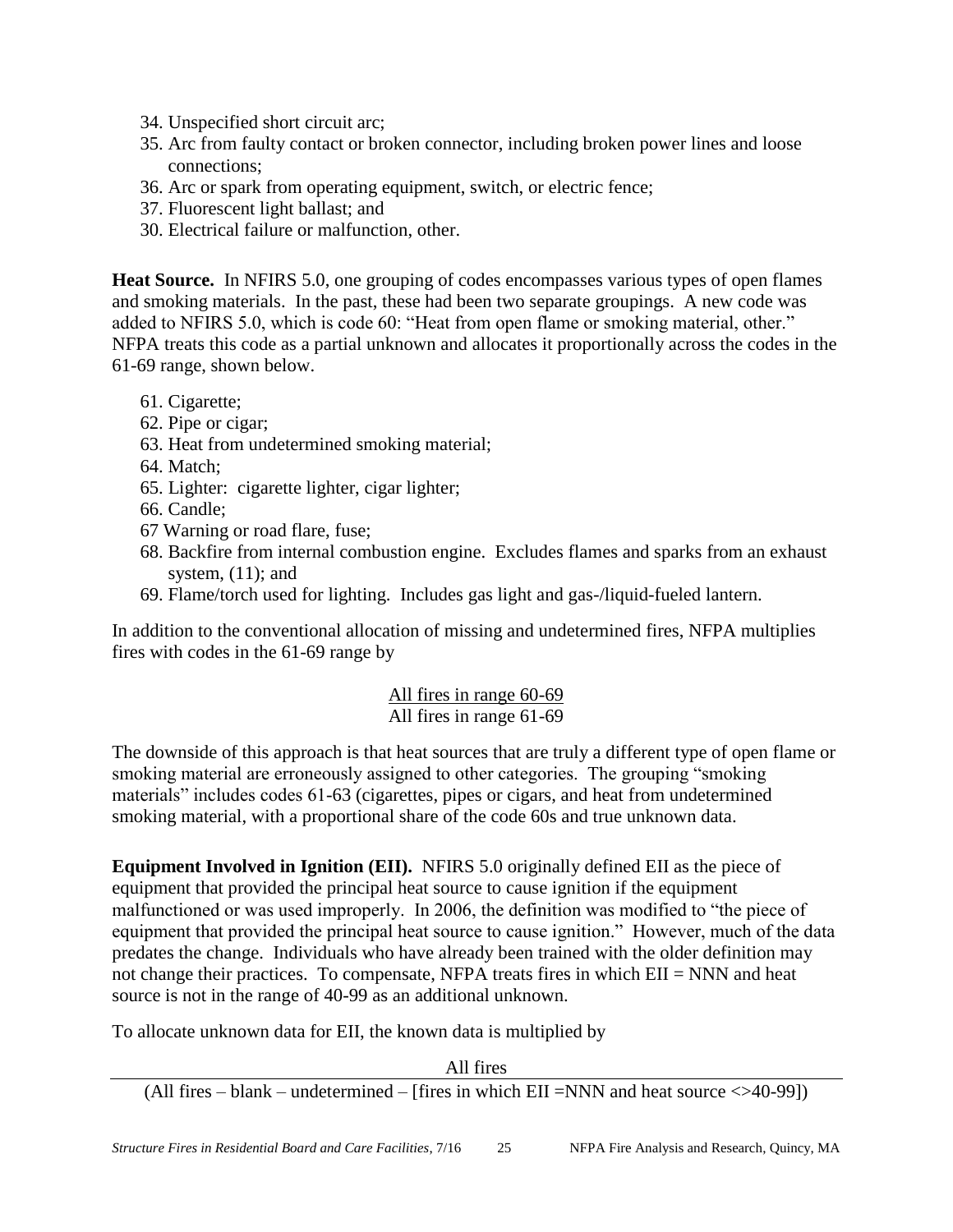In addition, the partially unclassified codes for broad equipment groupings (i.e., code 100 heating, ventilation, and air conditioning, other; code 200 - electrical distribution, lighting and power transfer, other; etc.) were allocated proportionally across the individual code choices in their respective broad groupings (heating, ventilation, and air conditioning; electrical distribution, lighting and power transfer, other; etc.). Equipment that is totally unclassified is not allocated further. This approach has the same downside as the allocation of heat source 60 described above. Equipment that is truly different is erroneously assigned to other categories.

In some analyses, various types of equipment are grouped together.

| <b>Code Grouping</b>               | <b>EII</b> Code | <b>NFIRS</b> definitions                           |
|------------------------------------|-----------------|----------------------------------------------------|
| Central heat                       | 132             | Furnace or central heating unit                    |
|                                    | 133             | Boiler (power, process or heating)                 |
| Fixed or portable space heater     | 131             | Furnace, local heating unit, built-in              |
|                                    | 123             | Fireplace with insert or stove                     |
|                                    | 124             | Heating stove                                      |
|                                    | 141             | Heater, excluding catalytic and oil-filled         |
|                                    | 142             | Catalytic heater                                   |
|                                    | 143             | Oil-filled heater                                  |
| Fireplace or chimney               | 120             | Fireplace or chimney                               |
|                                    | 121             | Fireplace, masonry                                 |
|                                    | 122             | Fireplace, factory-built                           |
|                                    | 125             | Chimney connector or vent connector                |
|                                    | 126             | Chimney – brick, stone or masonry                  |
|                                    | 127             | Chimney-metal, including stovepipe or flue         |
| Fixed wiring and related equipment | 210             | Unclassified electrical wiring                     |
|                                    | 211             | Electrical power or utility line                   |
|                                    | 212             | Electrical service supply wires from utility       |
|                                    | 213             | Electric meter or meter box                        |
|                                    | 214             | Wiring from meter box to circuit breaker           |
|                                    | 215             | Panel board, switch board or circuit breaker board |
|                                    | 216             | Electrical branch circuit                          |
|                                    | 217             | Outlet or receptacle                               |
|                                    | 218             | Wall switch                                        |
|                                    | 219             | Ground fault interrupter                           |
| Transformers and power supplies    | 221             | Distribution-type transformer                      |
|                                    | 222             | Overcurrent, disconnect equipment                  |
|                                    | 223             | Low-voltage transformer                            |
|                                    | 224             | Generator                                          |
|                                    | 225             | Inverter                                           |
|                                    | 226             | Uninterrupted power supply (UPS)                   |
|                                    | 227             | Surge protector                                    |
|                                    | 228             | Battery charger or rectifier                       |
|                                    | 229             | Battery (all types)                                |
| Lamp, bulb or lighting             | 230             | Unclassified lamp or lighting                      |
|                                    | 231             | Lamp-tabletop, floor or desk                       |
|                                    | 232             | Lantern or flashlight                              |
|                                    | 233             | Incandescent lighting fixture                      |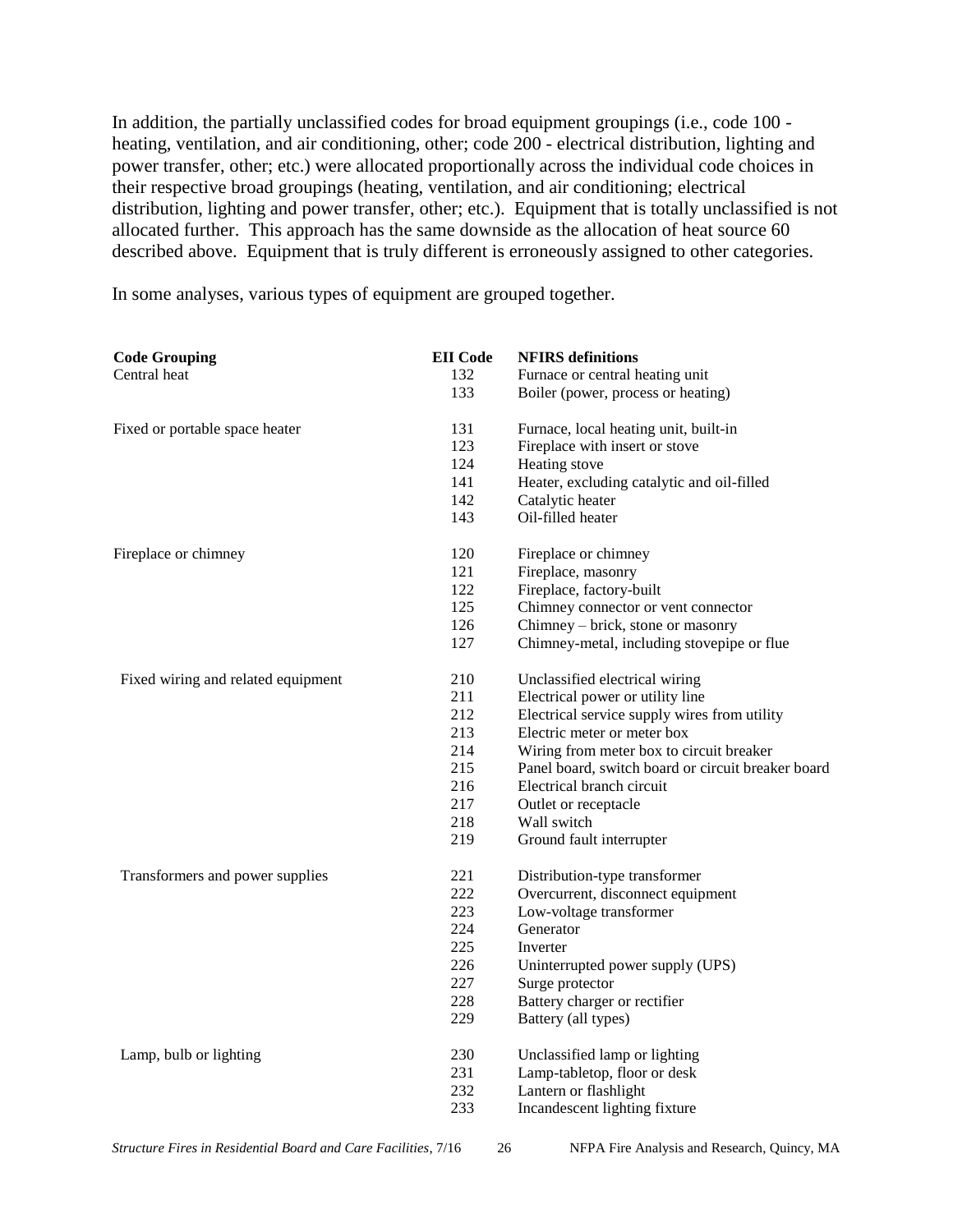|                                       | 234 | Fluorescent light fixture or ballast           |
|---------------------------------------|-----|------------------------------------------------|
|                                       | 235 | Halogen light fixture or lamp                  |
|                                       | 236 | Sodium or mercury vapor light fixture or lamp  |
|                                       | 237 | Work or trouble light                          |
|                                       | 238 | Light bulb                                     |
|                                       | 241 | Nightlight                                     |
|                                       | 242 | Decorative lights - line voltage               |
|                                       | 243 | Decorative or landscape lighting - low voltage |
|                                       | 244 | Sign                                           |
| Cord or plug                          | 260 | Unclassified cord or plug                      |
|                                       | 261 | Power cord or plug, detachable from appliance  |
|                                       | 262 | Power cord or plug- permanently attached       |
|                                       | 263 | Extension cord                                 |
| Torch, burner or soldering iron       | 331 | Welding torch                                  |
|                                       | 332 | Cutting torch                                  |
|                                       | 333 | Burner, including Bunsen burners               |
|                                       | 334 | Soldering equipment                            |
| Portable cooking or warming equipment | 631 | Coffee maker or teapot                         |
|                                       | 632 | Food warmer or hot plate                       |
|                                       | 633 | Kettle                                         |
|                                       | 634 | Popcorn popper                                 |
|                                       | 635 | Pressure cooker or canner                      |
|                                       | 636 | Slow cooker                                    |
|                                       | 637 | Toaster, toaster oven, counter-top broiler     |
|                                       | 638 | Waffle iron, griddle                           |
|                                       | 639 | Wok, frying pan, skillet                       |
|                                       | 641 | Breadmaking machine                            |

Equipment was not analyzed separately for confined fires. Instead, each confined fire incident type was listed with the equipment or as other known equipment.

**Item First Ignited.** In most analyses, mattress and pillows (item first ignited 31) and bedding, blankets, sheets, and comforters (item first ignited 32) are combined and shown as "mattresses and bedding." In many analyses, wearing apparel not on a person (code 34) and wearing apparel on a person (code 35) are combined and shown as "clothing." In some analyses, flammable and combustible liquids and gases, piping and filters (item first ignited 60-69) are combined and shown together.

**Area of Origin.** Two areas of origin: bedroom for more than five people (code 21) and bedroom for less than five people (code 22) are combined and shown as simply "bedroom." Chimney is no longer a valid area of origin code for non-confined fires.

**Rounding and percentages.** The data shown are estimates and generally rounded. An entry of zero may be a true zero or it may mean that the value rounds to zero. Percentages are calculated from unrounded values. It is quite possible to have a percentage entry of up to 100% even if the rounded number entry is zero. The same rounded value may account for a slightly different percentage share. Because percentages are expressed in integers and not carried out to several decimal places, percentages that appear identical may be associated with slightly different values.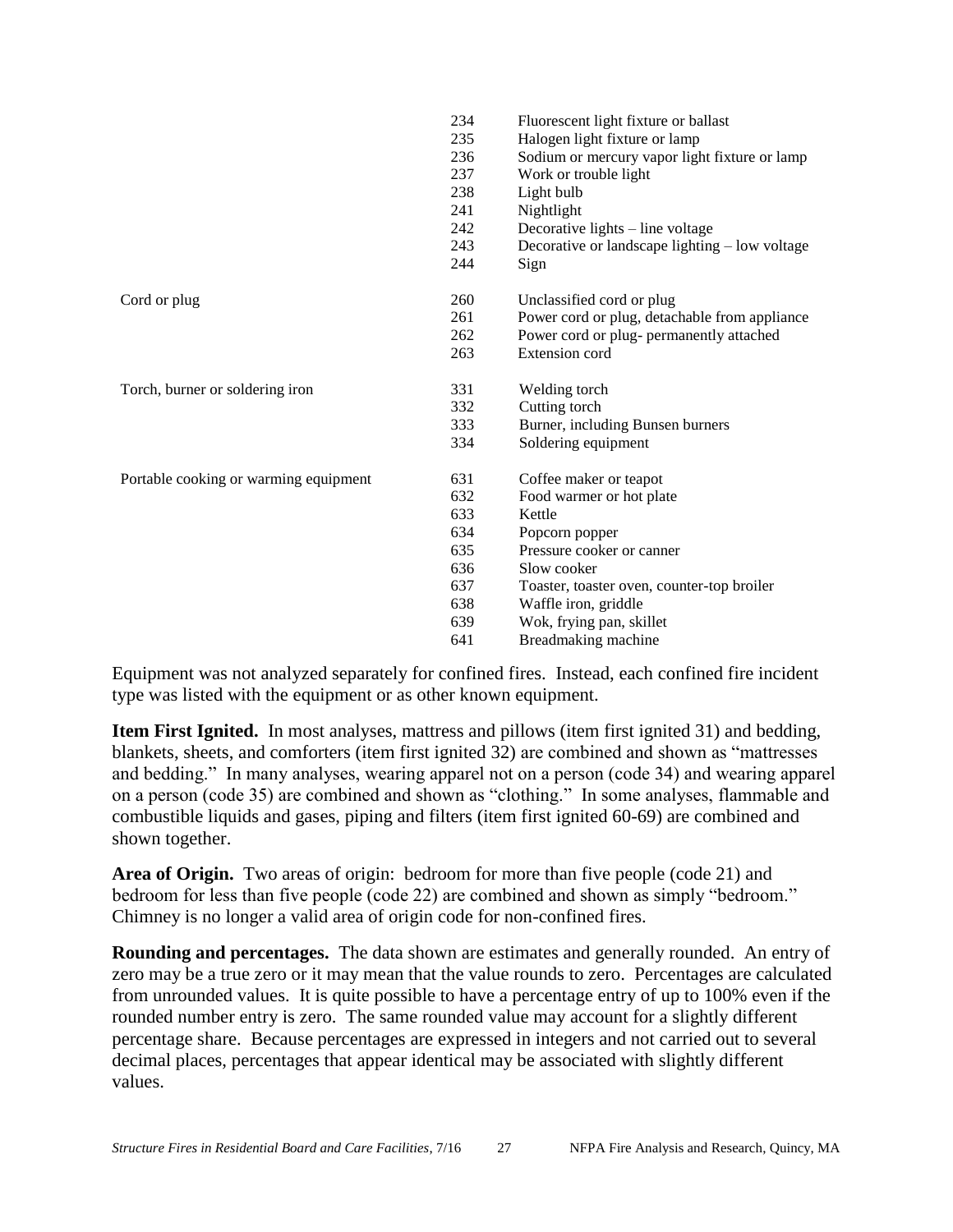The cause table reflects relevant causal factors that accounted for at least 2% of the fires in a given occupancy. Only those causes that seemed to describe a scenario are included. Because the causal factors are taken from different fields, some double counting is possible. Percentages are calculated against the total number of structure fires, including both confined and nonconfined fires. Bear in mind that every fire has at least three "causes" in the sense that it could have been prevented by changing behavior, heat source, or ignitability of first fuel, the last an aspect not reflected in any of the major cause categories. For example, several of the cause categories in this system refer to types of equipment (cooking, heating, electrical distribution and lighting, clothes dryers and washers, torches). However, the problem may be not with the equipment but with the way it is used. The details in national estimates are derived from the Version 5.0 of the U.S. Fire Administration's National Fire Incident Reporting System (NFIRS 5.0). This methodology is based on the coding system used in Version 5.0 of NFIRS. The *NFIRS 5.0 Reference Guide*, containing all of the codes, can be downloaded from [http://www.nfirs.fema.gov/documentation/reference/.](http://www.nfirs.fema.gov/documentation/reference/) Actual estimates are projections based derived from NFPA"s annual fire experience survey and the procedures below.

**Cooking equipment and heating equipment** are calculated by summing non-confined fires identified by equipment involved in ignition and relevant confined fires. Confined fires will be shown if they account for at least 1% of the incidents. **Confined cooking fires** (cooking fires involving the contents of a cooking vessel without fire extension beyond the vessel) are identified by NFIRS incident type 113;

**Confined heating equipment** fires include **confined chimney or flue fires (**incident type 114) and **confined fuel burner or boiler** fires (incident type 116). The latter includes delayed ignitions and incidents where flames caused no damage outside the fire box. The two types of confined heating fires may be combined or listed separately, depending on the numbers involved.

**Contained trash or rubbish fires** with no flame damage to structure or its contents are identified by incident type 118. No cause can be ascertained for these incidents, but they account for a substantial share of the incidents in some occupancies. When appropriate, these fires are generally shown at the bottom of a cause table.

*Confined or contained fires (incident type 113-118) are excluded from the remaining estimates. Unknown data is allocated proportionally among non-confined fires. Reports on specific causal factors may include analysis of confined fires and consequently have higher estimates of specific causes.* 

**Intentional** fires are identified by fires with a "1" (intentional) in the field "cause." The estimate includes a proportional share of fires in which the cause was undetermined after investigation, under investigation, or not reported. All fires with intentional causes are included in this category regardless of the age of the person involved. Intentional include those of an incendiary nature and those resulting from a deliberate misuse of the heat source. No age restriction is applied.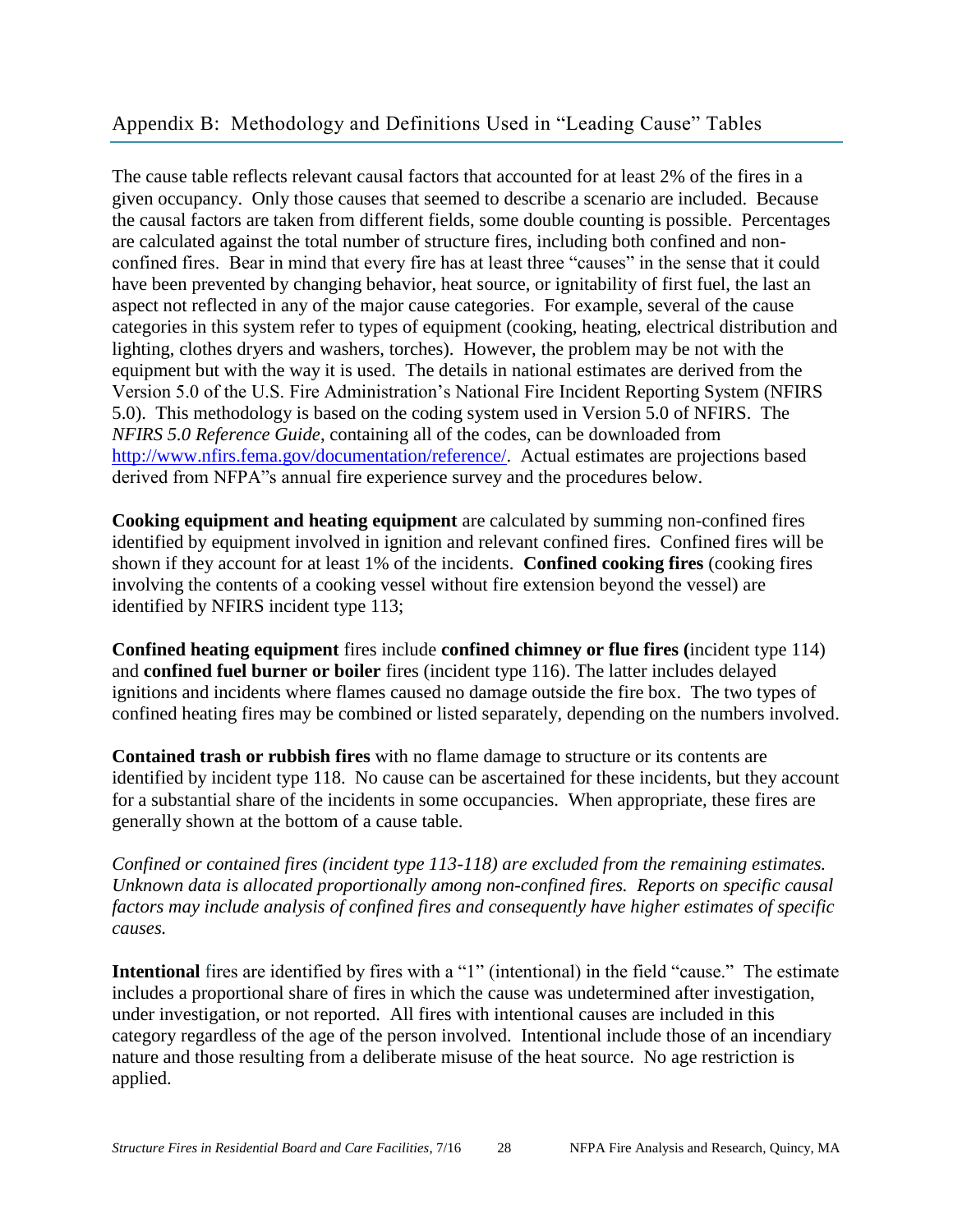Fires caused by **playing with heat source** (typically matches or lighters) are identified by code 19 in the field "factor contributing to ignition." It appears that "none" is often being used in place of "unknown." Fires in which the factor contribution to ignition was undetermined (UU), entered as none (NN) or left blank are considered unknown and allocated proportionally. Because factor contributing to ignition is not required for intentional fires, the share unknown, by these definitions, is somewhat larger than it should be.

The heat source field is used to identify fires started by: **smoking materials** (cigarette, code 61; pipe or cigar, code 62; and heat from undetermined smoking material, code 63); **candles** (code 66), **lightning** (code 73); and **spontaneous combustion or chemical reaction** (code 72). Fires started by heat from unclassified open flame or smoking materials (code 60) are allocated proportionally among the "other open flame or smoking material" codes (codes 61-69) in an allocation of partial unknown data. This includes smoking materials and candles. This approach results in any true unclassified smoking or open flame heat sources such as incense being inappropriately allocated. However, in many fires, this code was used as an unknown.

The equipment involved in ignition field is used to find several cause categories. This category includes equipment that functioned properly and equipment that malfunctioned.

**Identified cooking equipment** refers to equipment used to cook, heat or warm food (codes 620-649 and 654). Fire in which ranges, ovens or microwave ovens, food warming appliances, fixed or portable cooking appliances, deep fat fryers, open fired charcoal or gas grills, grease hoods or ducts, or other cooking appliances) were involved in the ignition are said to be caused by cooking equipment. Food preparation devices that do not involve heating, such as can openers or food processors, are not included here. A proportional share of fires involving unclassified cooking kitchen and cooking equipment (code 600) are included here.

**Identified heating equipment** (codes 120-199) includes central heat, portable and fixed heaters (including wood stoves), fireplaces, chimneys, hot water heaters, and heat transfer equipment such as hot air ducts or hot water pipes. Heat pumps are not included. Unclassified heating, ventilation and air condition equipment (code 100) is included here because a larger share of the whole category involved heating rather than air conditioning or ventilation equipment. A proportional share of fires involving unclassified heating, ventilation, and air conditioning equipment (code 100) are included here.

**Electrical distribution and lighting equipment** (codes 200-299) include: fixed wiring; transformers; associated overcurrent or disconnect equipment such as fuses or circuit breakers; meters; meter boxes; power switch gear; switches, receptacles and outlets; light fixtures, lamps, bulbs or lighting; signs; cords and plugs; generators, transformers, inverters, batteries and battery charges.

**Torch, burner or soldering iron** (codes 331-334) includes welding torches, cutting torches, Bunsen burners, plumber furnaces, blowtorches, and soldering equipment.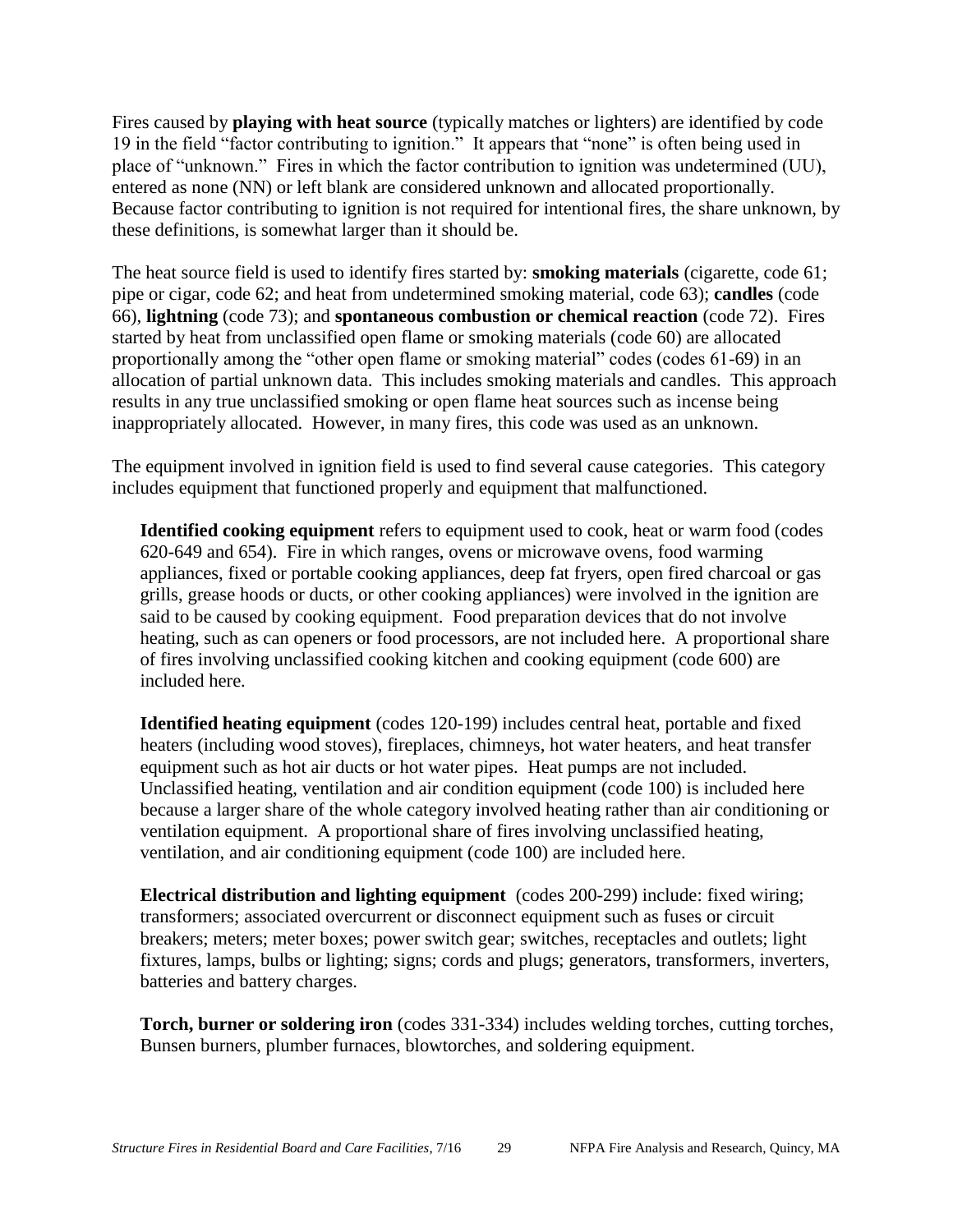**Clothes dryer or washer** (codes 811, 813 and 814) includes clothes dryers alone, washer and dryer combinations within one frame, and washing machines for clothes.

**Electronic, office or entertainment equipment** (codes 700-799) includes: computers and related equipment; calculators and adding machines;, telephones or answering machines; copiers; fax machines; paper shredders; typewriters; postage meters; other office equipment; musical instruments; stereo systems and/or components; televisions and cable TV converter boxes,, cameras, excluding professional television studio cameras, video equipment and other electronic equipment. Older versions of NFIRS had a code for electronic equipment that included radar, X-rays, computers, telephones, and transmitter equipment. Because this code was so broad, it unfortunately converts to equipment involved undetermined.

**Shop tools and industrial equipment excluding torches, burners or soldering irons** (codes 300-330, 335-399) includes power tools; painting equipment; compressors; atomizing equipment; pumps; wet/dry vacuums; hoists, lifts or cranes; powered jacking equipment; water or gas drilling equipment; unclassified hydraulic equipment; heat-treating equipment; incinerators, industrial furnaces, ovens or kilns; pumps; compressors; internal combustion engines; conveyors; printing presses; casting, molding; or forging equipment; heat treating equipment; tar kettles; working or shaping machines; coating machines; chemical process equipment; waste recovery equipment; power transfer equipment; power takeoff; powered valves; bearings or brakes; picking, carding or weaving machines; testing equipment; gas regulators; separate motors; non-vehicular internal combustion engines; and unclassified shop tools and industrial equipment.

**Medical equipment** (codes 410-419) includes: dental, medical or other powered bed, chair or wheelchair; dental equipment; dialysis equipment; medical monitoring and imaging equipment; oxygen administration equipment; radiological equipment; medical sterilizers, therapeutic equipment and unclassified medical equipment.

**Mobile property (vehicle)** describes fires in which some type of mobile property was involved in ignition, regardless of whether the mobile property itself burned. Mobile property includes: highway-type vehicles such as cars, trucks, recreational vehicles, and motorcycles; trains, trolleys and subways; boats and ships; aircraft; industrial, agricultural and construction vehicles; and riding lawn mowers, snow removal vehicles and tractors.

**Exposures** are fires that are caused by the spread of or from another fire. These fires are identified by factor contributing to ignition 71. This code is automatically applied for all fires with exposure numbers greater than zero. As with playing with fire, Fires in which the factor contribution to ignition was undetermined (UU), entered as none (NN) or left blank are considered unknown and allocated proportionally.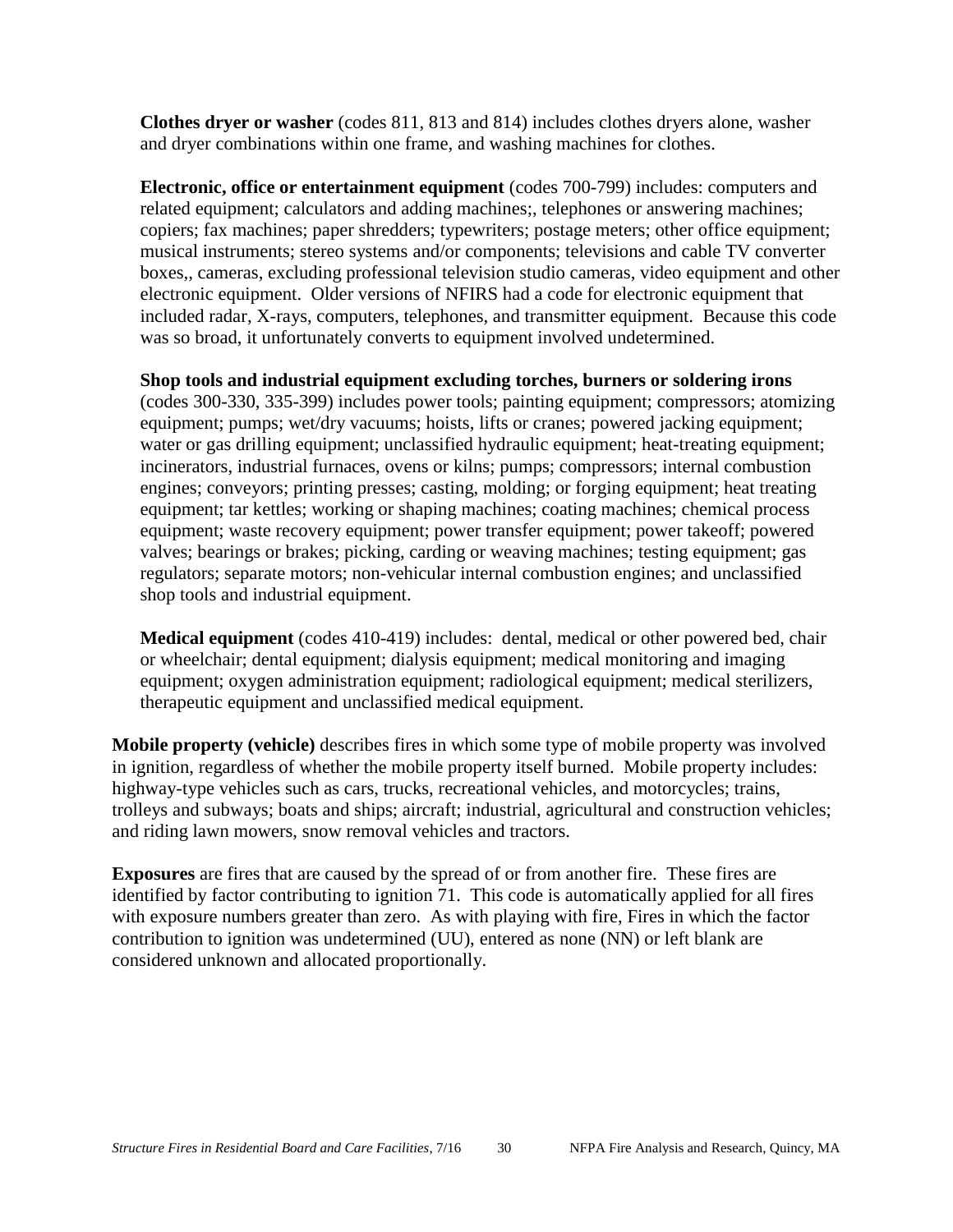The following are selected published incidents in residential board and care facilities. Included are short articles from the "Firewatch" or "Bi-monthly" columns in *NFPA Journal* or it predecessor *Fire Journal* and incidents from either the large-loss fires report or catastrophic fires report. If available, investigation reports or NFPA Alert Bulletins are included and provide detailed information about the fires.

It is important to remember that this is anecdotal information. Anecdotes show what can happen; they are not a source to learn about what typically occurs.

NFPA's Fire Incident Data Organization (FIDO) identifies significant fires through a clipping service, the Internet and other sources. Additional information is obtained from the fire service and federal and state agencies. FIDO is the source for articles published in the "Firewatch" column of the *NFPA Journal* and many of the articles in this report.

## **Heated towels result in fire in assisted living facility, Texas**

Hot grease-laden towels taken from a dryer were blamed for a fire in an assisted living facility that caused significant structural damage.

The fire could have been avoided if fire sprinklers had been installed, according to the local fire chief. "One sprinkler probably would have contained the fire until the fire department arrived," the chief said.

The single-story, wood-frame building had a brick veneer and covered an area of approximately 62,147 square feet. The steel-truss roof had a wood deck and asphalt roof surface. Smoke detectors were located throughout the building and connected to a fire alarm panel that was monitored by a central station alarm company. The building had 60 residents ranging in age from 80 to 100. The automatic fire detection system worked as designed to alert residents and staff to the fire.

The fire began in a kitchen storage room, where the pile of towels had ignited and spread to other combustibles. Smoke from the fire triggered the fire alarm, which summoned the fire department at 10 p.m. Firefighters extinguished the fire with a hose line. The fire did not affect the residential area of the building and no injuries were reported.

Investigators found that towels laden with grease had been cleaned and placed in the dryer. The hot towels retained enough heat to self-ignite. Evidence of grease remaining on the towels may have contributed to the ignition sequence.

The property, valued at slightly more than \$2.2 million, had structural losses of \$800,000 and contents losses of \$50,000. The fire chief stated the building is being remodeled with a fire sprinkler system installed throughout.

Kenneth J. Tremblay, "Firewatch," *NFPA Journal*, January/February 2016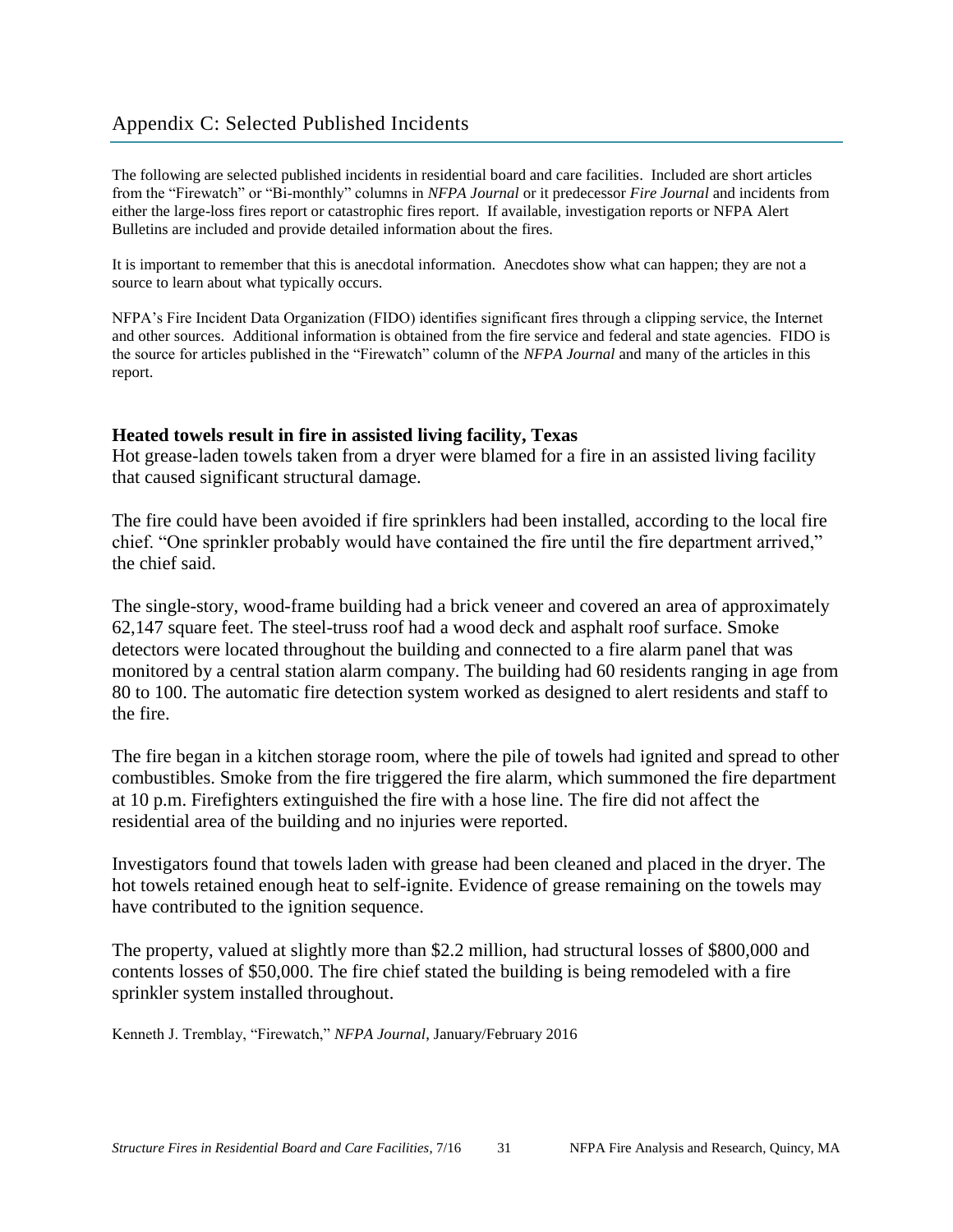## **Fire in assisted living home claims lives of two residents, California**

Two women died in a fire in a single-family house that was being used as a residence for adults with cognitive disabilities. The one-story, wood-frame building, which was 63 feet long and 40 feet wide, had a stucco exterior. Battery-operated smoke alarms had been installed in the bedrooms and hallway. There were no sprinklers.

The fire started on the bed in the caretaker's bedroom, when a fault in an electrical device ignited paper and a bedspread. A smoke alarm sounded in the room and alerted the caretaker, who was cooking breakfast. She placed a wet towel over the flames on the bed and, thinking she had extinguished the fire, left the room.

Several minutes later, the smoke alarms sounded again, and the caretaker assumed they were the result of residual smoke. However, the fire had reignited and spread to nearby combustibles, then out of the room into a hallway and garage. The caretaker called 911 and was trying to reenter the building when the fire department arrived.

The two victims, a 53-year-old woman and a 46-year-old woman, were asleep and did not respond to the alarm. Both died of smoke inhalation. One firefighter received a burn injury.

Damage to the structure, the value of which was not reported, was estimated at \$250,000. Damage to its contents was estimated at \$125,000.

Kenneth J. Tremblay, "Firewatch," *NFPA Journal,* September/October 2015

#### **Sprinklers extinguish fire in assisted-living facility, Alabama**

A 63-year-old woman on home oxygen was smoking when she fell asleep in her apartment at an assisted-living facility and her bedding and mattress ignited. The facility was equipped with a wet-pipe sprinkler system, and two sprinklers activated, alerting the occupants and extinguishing the fire. The apartment in the two-story, wood-frame facility building covered approximately 624 square feet (58 square meters). In addition to the sprinkler system, there was a water flow alarm monitored by a fire alarm and notification system.

The fire department received the automatic alarm at 6:49 a.m. and additional phone reports of a possible fire with water coming from the apartment door. When firefighters arrived six minutes later, they found that the sprinkler system had extinguished the fire.

Investigators determined that the woman, who suffered smoke inhalation and a burn to one of her shoulders, fell asleep while she was smoking in bed. The sprinklers limited damage to the building, valued at \$600,000, and its contents, valued at \$200,000, to and estimated \$75,000 and \$25,000, respectively.

Kenneth J. Tremblay, 2014, "Firewatch," *NFPA Journal*, September/October 33.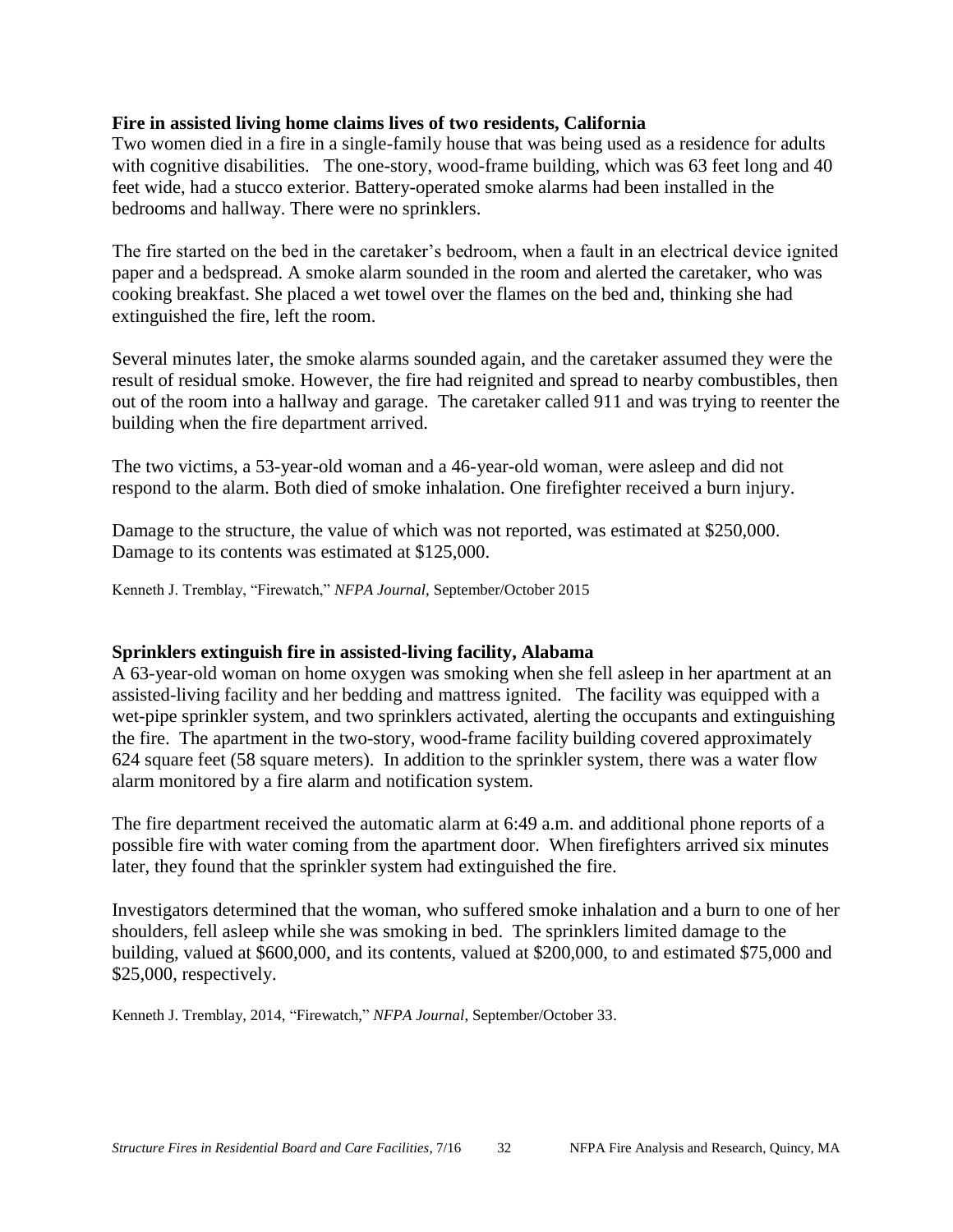## **Sprinkler douses fire started by ignition of oily rags in trash can, Washington**

Oily rags in an open trash can in the kitchen of an assisted-living facility spontaneously ignited, starting a fire that spread to a wall until heat activated a sprinkler.

The three-story, wood-frame building, which measured 100 feet(30 meters), contained 80 unites in addition to common spaces. The building's fire alarm system monitored the water flow of the wet-pipe sprinkler, which was installed in compliance with the local code.

A building occupant who heard the fire alarm activate discovered the fire in the kitchen and tried unsuccessfully to extinguish the blaze using a dry chemical portable fire extinguisher. by the time firefighters arrived at 9 p.m., however, a single sprinkler head had already extinguished the fire. Investigators determined that someone had improperly disposed of oily rags in the regular trash and that they had ignited spontaneously.

The sprinkler spared the building significant fire damage, keeping losses to \$5,000. There were no injuries.

Kenneth J. Tremblay, 2014, "Firewatch," *NFPA Journal*, November/December 32.

## **Sprinkler controls fire in group home, Minnesota**

A group home sustained only minor damage when a sprinkler activated and controlled a fire that started in a clothes dryer in the basement laundry room.

The two-story, wood-frame house, which covered an area of 1,779 square feet (165 square meters), had an NFPA 13D residential sprinkler system. Smoke alarms were also present, although the type and coverage was not reported.

When firefighters arrived three minutes after the 10:53 p.m. 911 call, they found that the staff and the four residents had already evacuated the building without injury. entering the smoky basement with a 1 3/4-inch hose line, they found that a sprinkler had prevented flames from spreading from the clothes dryer to any other combustibles nearby.

Investigators determined that clothing in the dryer ignited, but their report did not provide any details as to what might have cause the ignition.

The fire caused an estimated \$10,000, in structural damage to the property and \$2,000 in damage to its contents. Some of the home's residents were relocated to temporary housing, while others were sent to stay with their relatives.

Kenneth J. Tremblay, 2014, "Firewatch," *NFPA Journal*, January/February 35.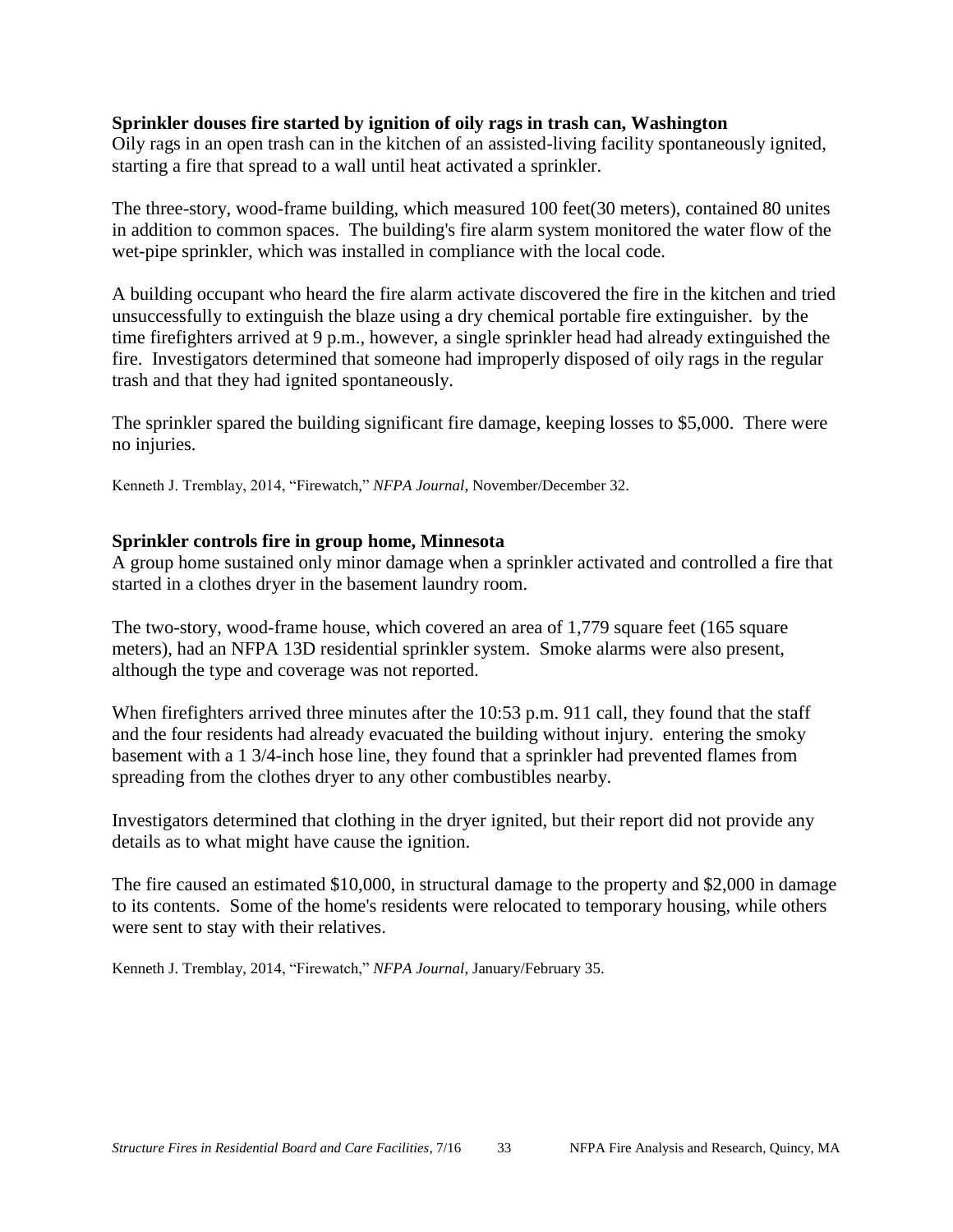## **Four dead in residential care facility, Texas**

A fire in this two-story residential care facility for physically disabled residents was reported at 10:40 p.m. on an August evening. The facility covered 3,000 square feet (279 square meters) and was made of unprotected wood-frame construction.

Smoke detection equipment was present. The type and coverage was not reported, but they did not operate; the reason why was not reported. There was no automatic suppression equipment. No information about the fire origin or path was reported.

Firefighters initiated an offensive attack to allow for search and rescue for the occupants who were reported missing. In addition to the four residents who died, nine others evacuated uninjured.

Adapted from Stephen G. Badger's 2013 report, *Catastrophic Multiple-Death Fires in 2012*, NFPA Fire Analysis and Research, Quincy, MA.

## **Sprinklers stop fire in residential board and care facility, Arizona**

A caregiver and all the occupants of a residential board and care facility escaped injury when two sprinklers extinguished a fire that began when the staffer left a pan of grease heating unattended on the stove.

The single-story, wood-frame facility occupied a converted single-family home. It had a wetpipe sprinkler system, installed in accordance with NFPA 13R, that provided coverage in all living areas and was monitored by a central station alarm company. Smoke alarms were present in the great room and resident sleeping rooms, but they did not operated because they were not near the kitchen.

The facility housed nine people who suffered from Alzheimer's disease. At the time of the fire, they were being cared for by a single staff member, who put the pan on the electric stove and went to watch television. The heat from the stove ignited the grease, and flames spread to the cabinets and walls before the sprinklers in the kitchen extinguished the fire.

The fire department received a water flow alarm at 2:45 a.m. and responded to find that the sprinklers had already extinguished the fire. Firefighters tried to control the flow of water from the two operating sprinklers, but they were concealed so that the traditional method of placing a wooden block in the sprinkler to limit flow was not possible. The water department was contacted and turned off the water so firefighters could plug the sprinklers.

The caregiver admitted that he had started heating some grease and then gone to another room to watch television. During the interview, investigators thought he appeared to be impaired by alcohol, which may have contributed to the start of the fire. They referred the matter to law enforcement for further evaluation.

None of the residents was injured. One was picked up by family, and the other eight were transferred to similar facilities under the same ownership. The home, valued at \$250,000, and its contents, valued at \$175,000, sustained a combined loss of \$30,000.

Kenneth J. Tremblay, 2012, "Firewatch," *NFPA Journal*, January/February 18.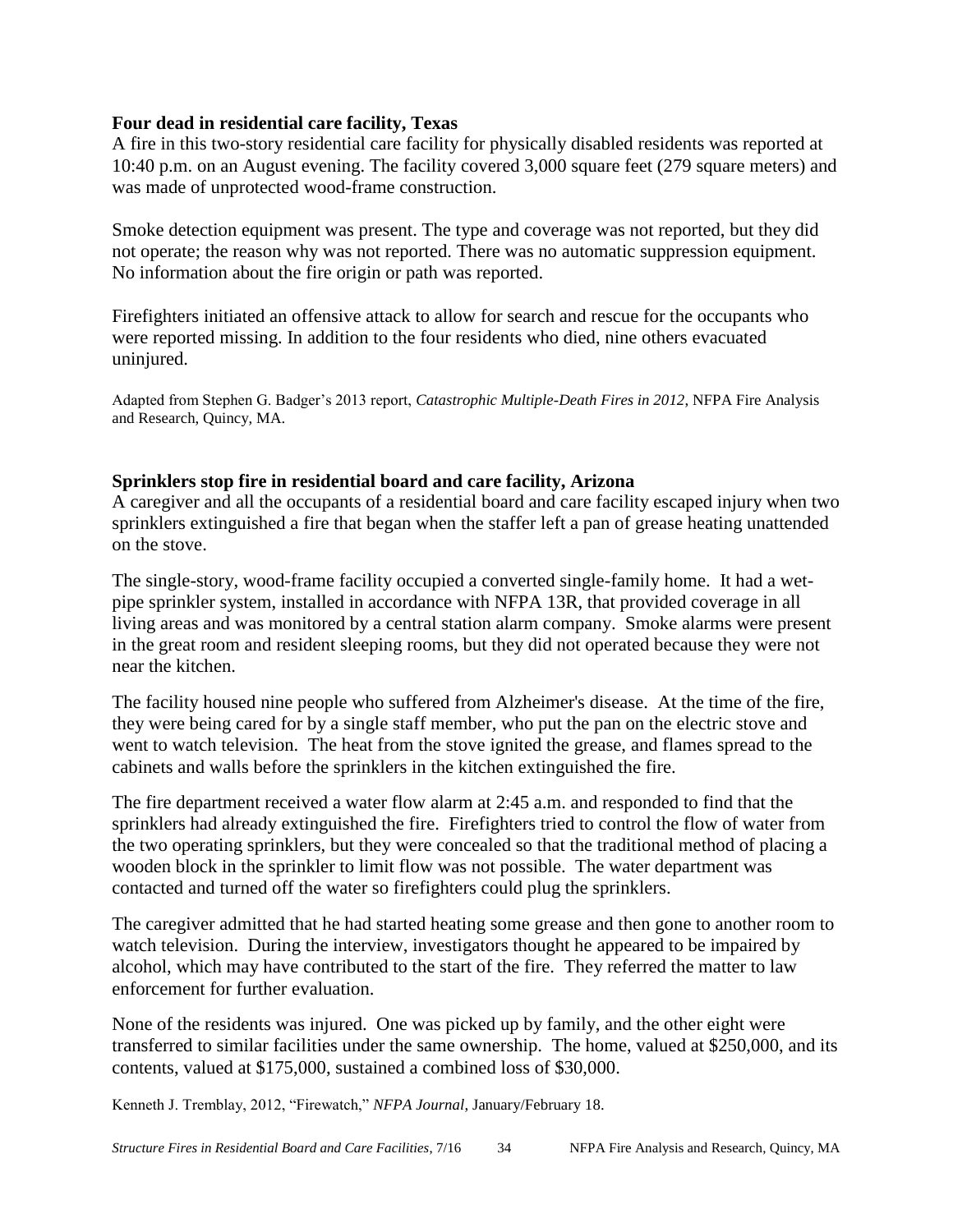## **Sprinkler controls fire in laundry room dryer, Wisconsin**

A fire in the laundry room of an eight-unit residential board and care facility resulted in water and smoke damage. However, a sprinkler prevented significant losses when it kept the fire under control until firefighters arrived.

The single-story, wood-frame facility was built on a concrete slab and had a wooden roof covered with metal. The automatic fire detection system was monitored by a central station alarm company, and the wet-pipe sprinkler system had monitored water flow alarms.

The fire began in the removable lint trap of a gas-powered clothes dryer. As the flames spread to the dryer's contents and its plastic parts, the smoke and heat activated the detection and suppression systems at 8:31 p.m. This alerted the fire department, as well as the residents and the staff, who immediately began their evacuation procedures.

Upon arrival, firefighters found light smoke by the open front door and discovered that the fire in the laundry room was being held in check by the sprinkler. One crew closed the door to the laundry room until they positioned a hose line, which they used to extinguish the blaze. Other crews helped the staff move residents to the north end of the building until the fire was brought under control.

The combined damage to the building, which was valued at \$804,000, and its contents was estimated at \$13,000. One woman was treated during the incident and later transported to the hospital.

Kenneth J. Tremblay, 2012, "Firewatch," *NFPA Journal*, March/April, 18.

## **Five die in board and care fire, California**

At 11:49 pm on a May night, the fire department was notified of a fire in a one-story, residential board-and-care facility for adults with mobility and cognitive impairments that covered 3,000 square feet (279 square meters). The building was of unprotected wood-frame construction.

There was no automatic suppression equipment. The activation of the battery-operated smoke alarms was not determined.

The fire broke out in a bedroom, and heavy smoke and flames were showing when firefighters arrived. Six people were reported trapped in the structure when firefighters arrived. All five victims were found in bedrooms. Three other occupants, including two staff members, were injured.

Adapted from Stephen G. Badger's 2012 report, "Catastrophic Multiple-Death Fires for 2011", NFPA Fire Analysis and Research, Quincy, MA.

## **Sprinkler controls dryer fire, South Carolina**

A single sprinkler prevented a fire that started in a clothes dryer from spreading throughout a continuing care complex clubhouse.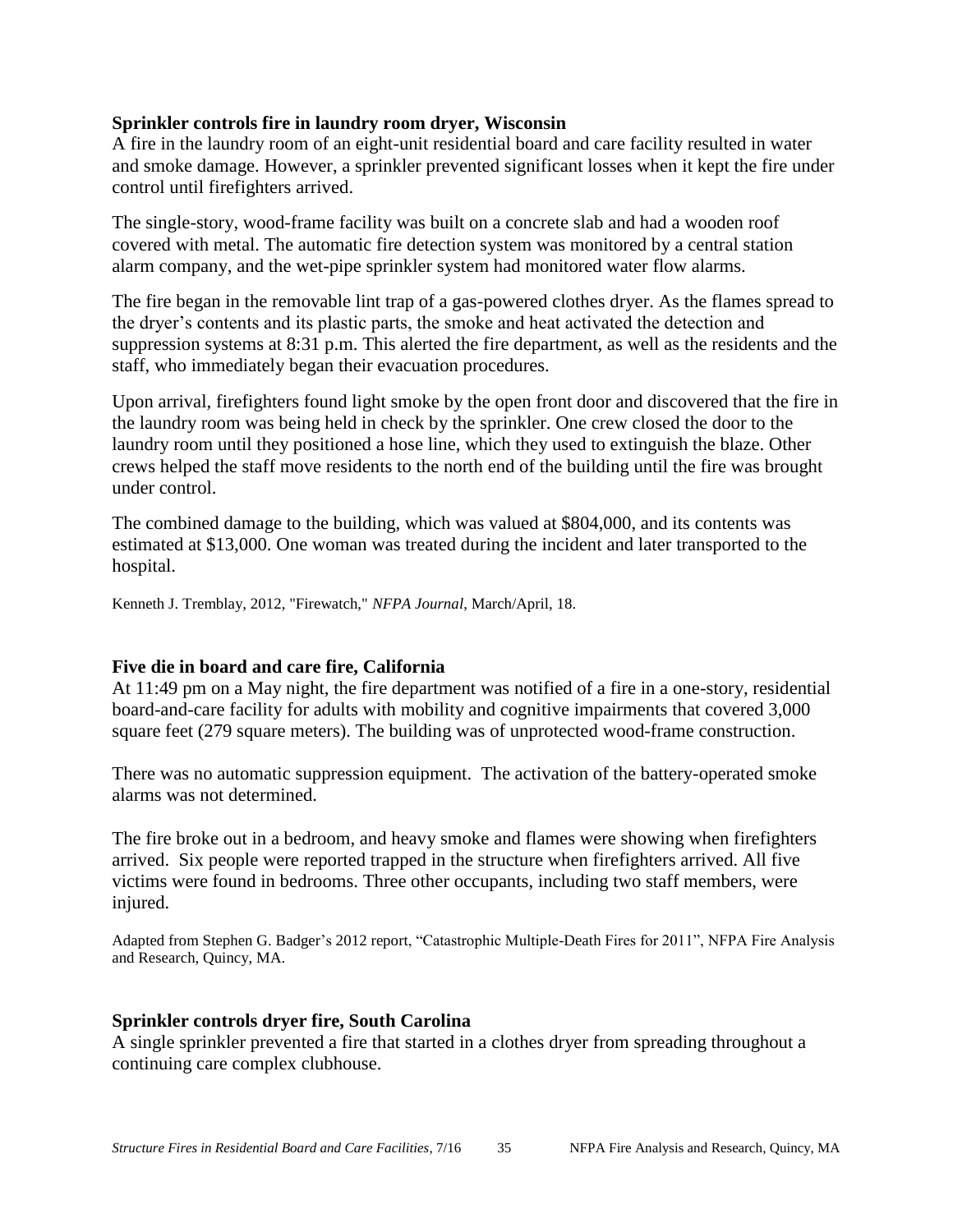The two-story, wood-frame clubhouse, which covered 10,000 square feet (929 square meters), had a steel-frame roof covered by a wooden deck and a rubber roof membrane. The building was protected throughout by a monitored smoke detection system and a wet-pipe sprinkler system.

Grease-laden cotton towels and mops heads used to clean the clubhouse's kitchen floor had been laundered and put in the dryer, the heat from which apparently ignited a greasy residue that remained on the towels after laundering. The fire was confined to the dryer, but the heat activated an overhead sprinkler 2 feet (0.6 meters) away. The sprinkler cooled the dryer and prevented other nearby materials from igniting. Firefighters completed extinguishment. Automatic fire doors operated and kept smoke spread to the area of origin. Because a number of floor drains were not working, water damaged several rooms and the hallway.

Property damage to the facility, valued at \$1.5 million, was estimated at \$43,000. There were no injuries.

Kenneth J. Tremblay, 2011, "Firewatch," *NFPA Journal*, January/February, 26.

## **Cigarette fire kills one, Indiana**

A 46-year-old man who lived in an eight-unit assisted-living facility died of smoke inhalation during a fire started by improperly disposed of cigarettes.

The one-story, wood-frame apartment building had a wood roof covered by asphalt shingles. A hardwired ionization smoke detector had been installed, but it did not operate.

A passerby noticed the fire and called 911 at 11 a.m. Shortly afterward, firefighters arrived to find that the fire had almost burned itself out. While searching the premises, they discovered the body of the victim, who had succumbed to smoke near the rear doorway of the unit while trying to escape.

Investigators found smoking materials and ashtrays on the victim's bed and floor, and determined that the fire started 4 to 6 hours before it was detected when a smoldering cigarette ignited a recliner's arm rest. The fire spread to a closet and a shelf before burning itself out. Alcohol intoxication appears to have been a contributing factor in the victim's inability to escape.

Kenneth J. Tremblay, 2011, "Firewatch", *NFPA Journal*, July/August, 17.

## **Staff extinguishes small fire in assisted-living facility, Florida**

Six occupants of an assisted-living facility suffered smoke inhalation injuries in a fire that began when the battery of a laptop computer overheated and ignited the computer's plastic casing. Fortunately, the facility's staff easily confined the fire to the room of origin using a portable fire extinguisher.

The one-story, wood-frame facility, which covered an area of almost 16,000 square feet (1,500 square meters), had a monitored fire detection system that provided coverage in the common spaces and individual rooms. The building was also equipped with a wet-pipe sprinkler system.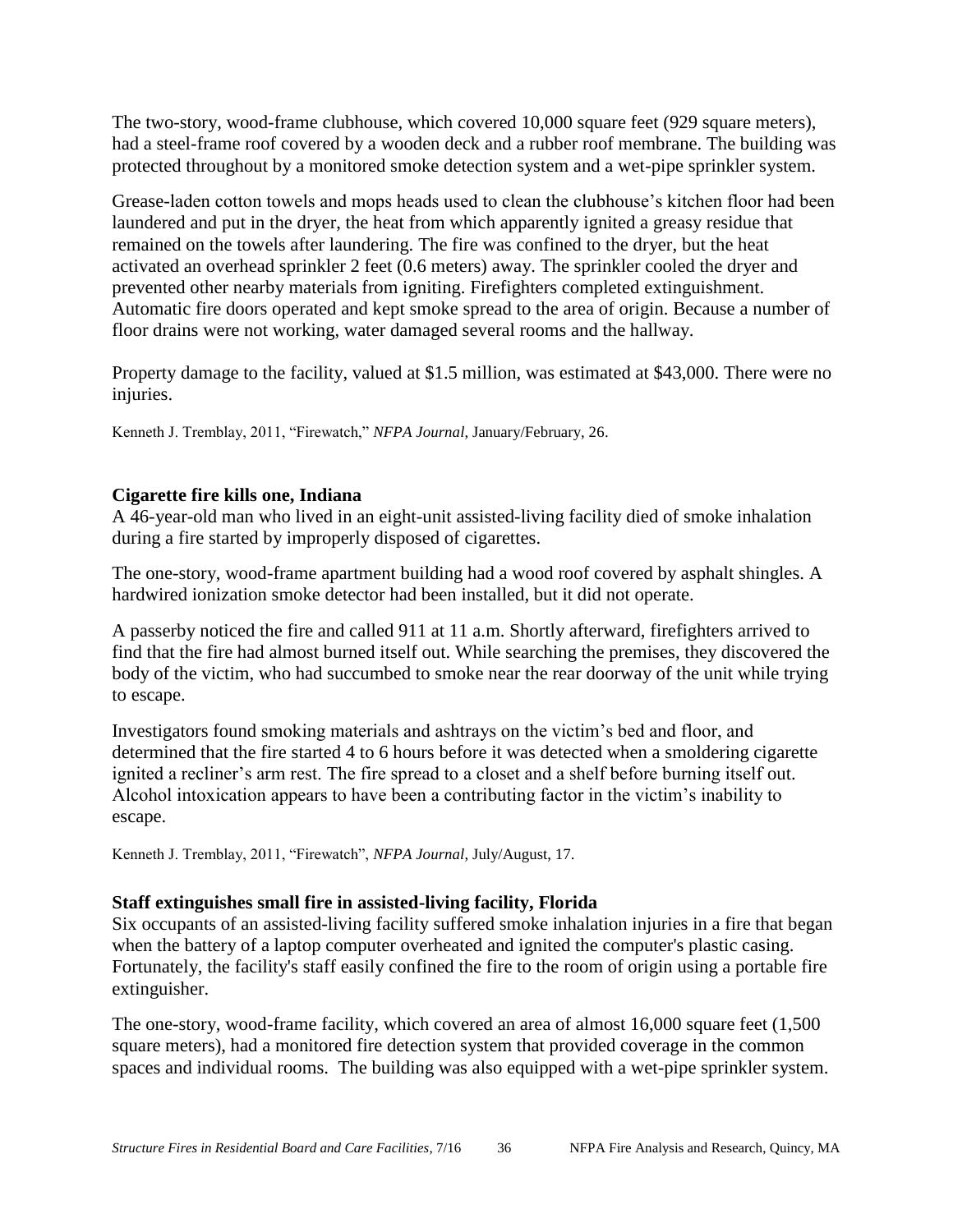The fire activated the alarm, alerting a staff member who responded with a fire extinguisher, as other staff members began evacuating the building. The occupant of the room of fire origin called 911; the alarm company reported the incident, as well.

Firefighters quickly responded to the alarm and helped the staff treat the injured residents. The sprinklers failed to operate because the fire was so small and so quickly extinguished.

The building, valued at \$1.4 million was not damaged. Damage to its contents was estimated at \$1,000.

Ken Tremblay, 2010, "Firewatch," *NFPA Journal*, May/June, 40+42.

## **Medical oxygen intensifies fire started by smoking materials, Georgia**

Firefighters arriving at a 40-unit board-and-care facility seven minutes after receiving a 3:51 a.m. water flow alarm found that a sprinkler had already extinguished the fire, which began when the woman living in the unit dropped a cigarette on her upholstered lift chair. They removed the woman, who had been unable to open her door, without incident.

The sprinkler was part of a monitored wet-pipe sprinkler system that protected the three-story, wood-frame facility. The building, which covered almost 30,000 square feet (2,700 square meters), was also equipped with a fire detection system.

Investigators, who found evidence of improperly discarded cigarettes throughout the apartment, believe that the chair in which the woman dropped the cigarette was saturated with the home oxygen she was using. She had left the operating nasal cannula over the chair's arm when she got up to use the bathroom and returned to find the oxygen tubing and chair ablaze. She tried unsuccessfully to extinguish the flames with a pail of water before trying to leave the unit.

Damage was limited to the room of origin. The woman was not injured.

Ken Tremblay, 2010, "Firewatch," *NFPA Journal*, September/October, 31-32.

## **Sprinklers control clothes dryer fire, Missouri**

A single sprinkler activated and held an early morning fire in the laundry room at a residential board-and-care facility in check until firefighters arrived to extinguish it.

The facility, which occupied a one-story, single-family, wood-frame house, had hardwired smoke alarms that operated during the fire and a wet-pipe sprinkler system. Neither system was connected to a central station alarm company and provided only local alarms. At the time of the fire, six residents and one staff member occupied the facility.

The staff member heard noise coming from the dryer in the laundry room, as well as what sounded to her like a circuit breaker tripping, and went to investigate. When she saw the fire, she immediately alerted the occupants and evacuated them before she called 911 at 2:19 a.m. Firefighters arriving minutes later discovered a single sprinkler controlling the fire and used their hose lines to extinguish the blaze.